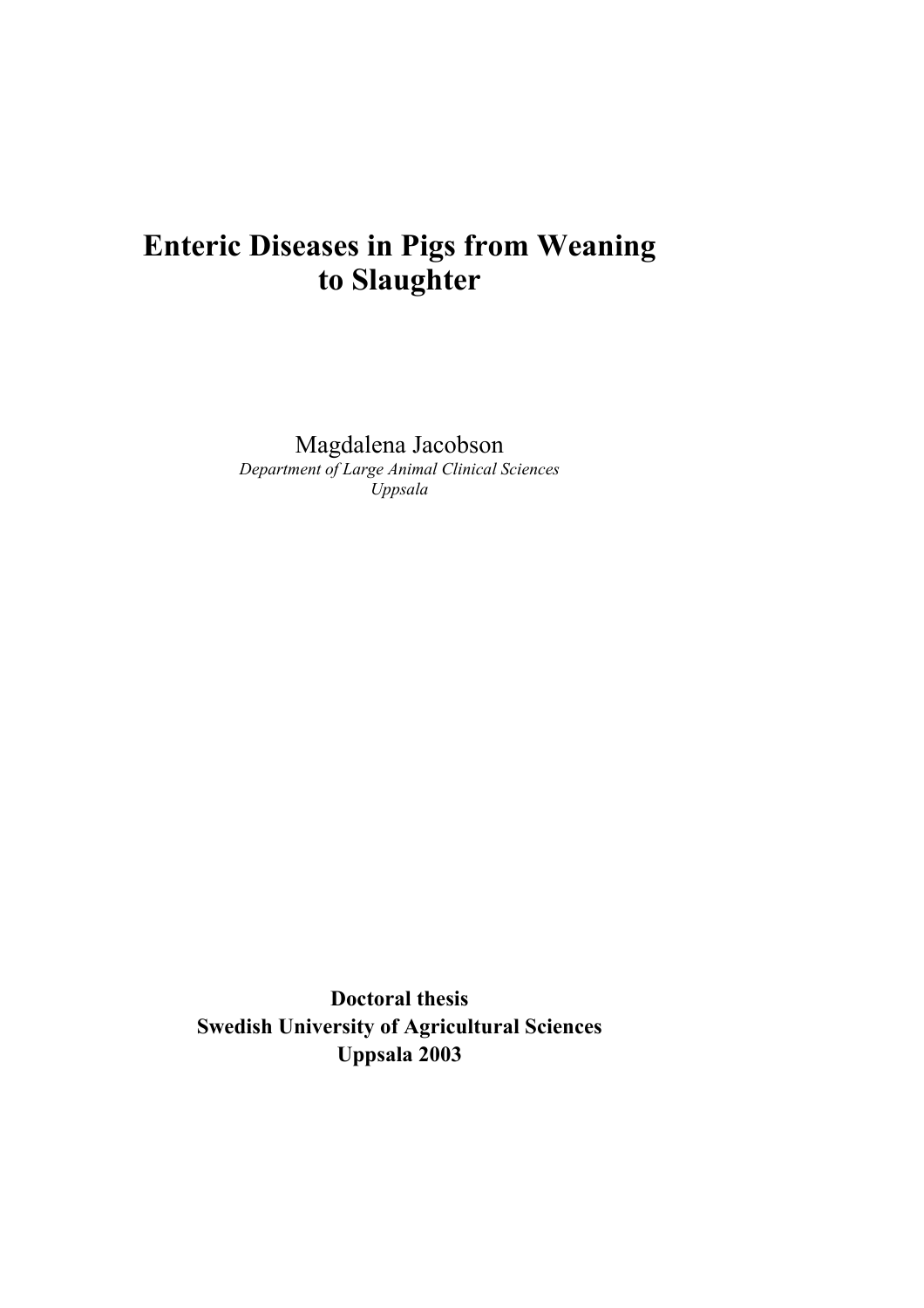# **Acta Universitatis Agriculturae Sueciae**

Veterinaria 158

ISSN 1401-6257 ISBN 91-576-6387-4 © 2003 Magdalena Jacobson, Uppsala Tryck: SLU Service/Repro, Uppsala 2003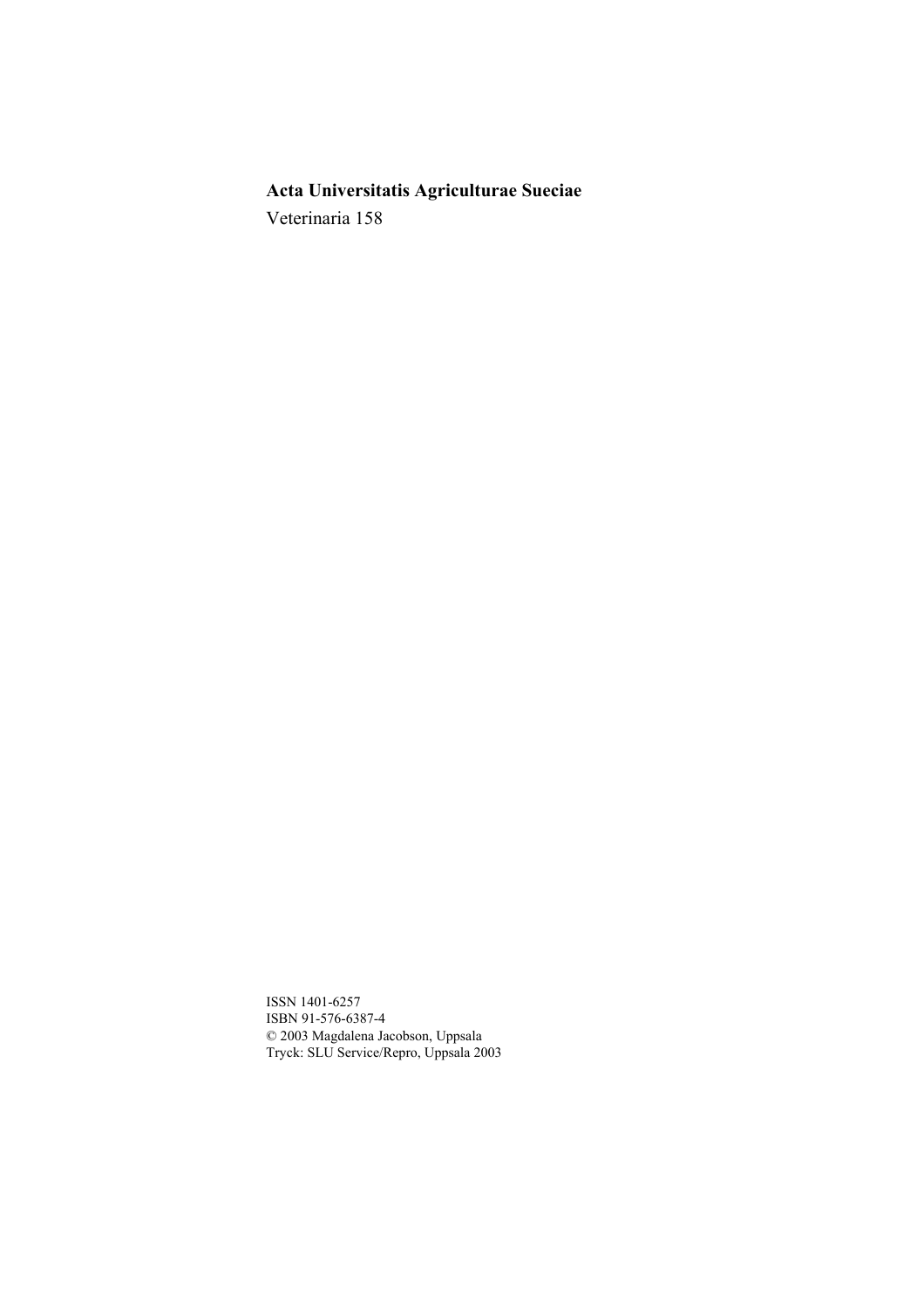Utan tvivel är man inte riktigt klok Tage Danielsson

*To my family*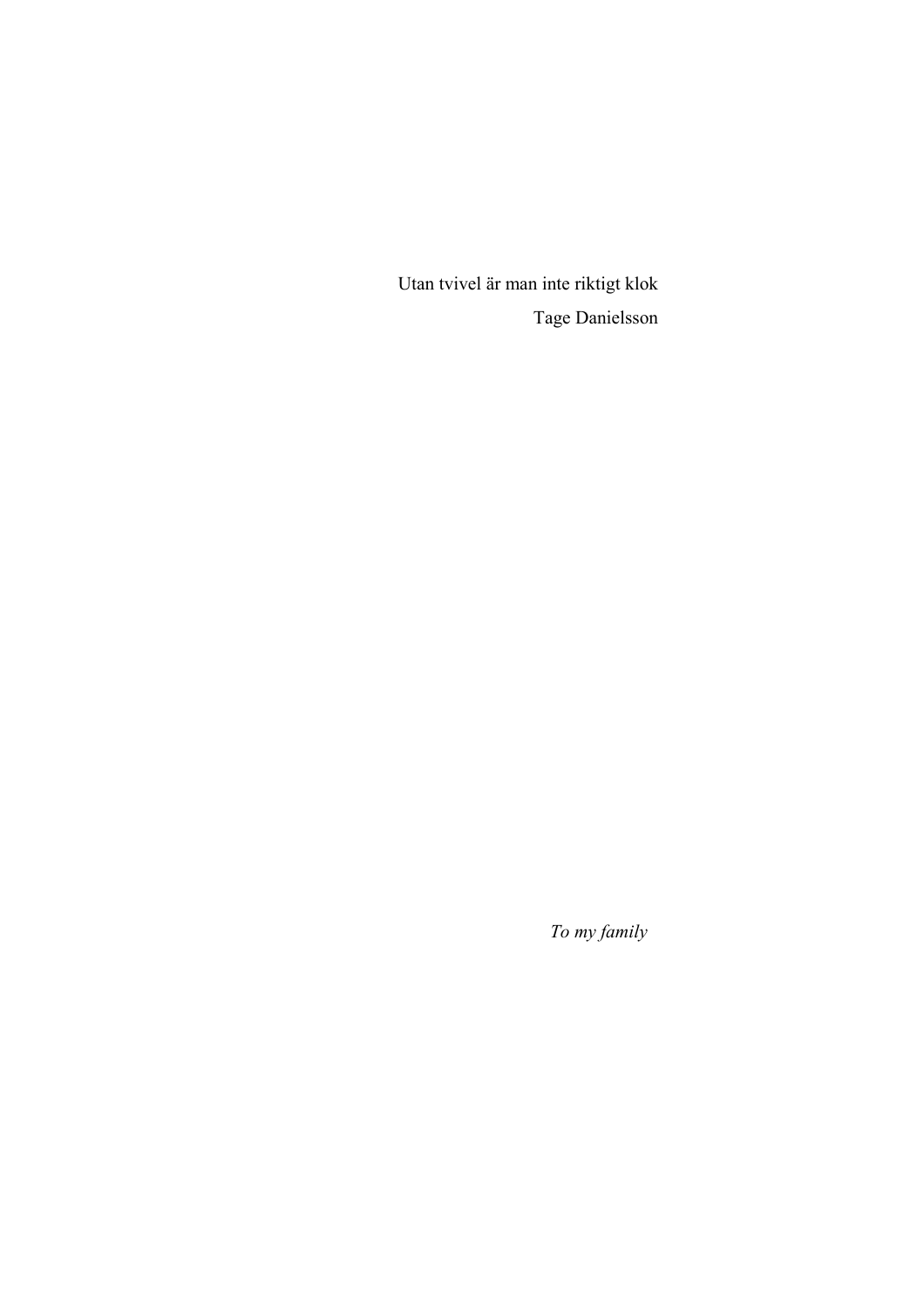# THE INDIVIDUALITY OF THE PIG

ITS BREEDING, FEEDING, AND MANAGEMENT

#### BY ROBERT MORRISON

SPECIALIST IN BREEDING, FEEDING, AND MANAGEMENT

Diarrhœa may be due to a number of causes. It principally attacks litters when being suckled by the mother-at the third, fourth, fifth, or sixth week.

It may be traced to cold, damp, unclean stys. unclean or damp bedding, or a change in the feed of the mother such as the introduction of an excessive quantity of green food when the pigs are too young, bringing on scouring, and where the other conditions mentioned are present developing into diarrhœa.

Treatment.--Cleanse the sty thoroughly and disinfect the place with a solution of Jeyes' fluidapply with a hand spray. Supply warm dry bedding and give the mother a dose of castor oil, in the morning feed as already advised.

Prevention.-There is no reason whatever why litters should not escape this trouble entirely with ordinary attention to cleanliness in the sty, dry bedding, and the avoiding of any sudden or excessive change in the mother's feed during the eight weeks she is suckling her young.

*Figure 1. "*The individuality of the pig*" was written by Robert Morrison in 1926, and published by John Murray, London.*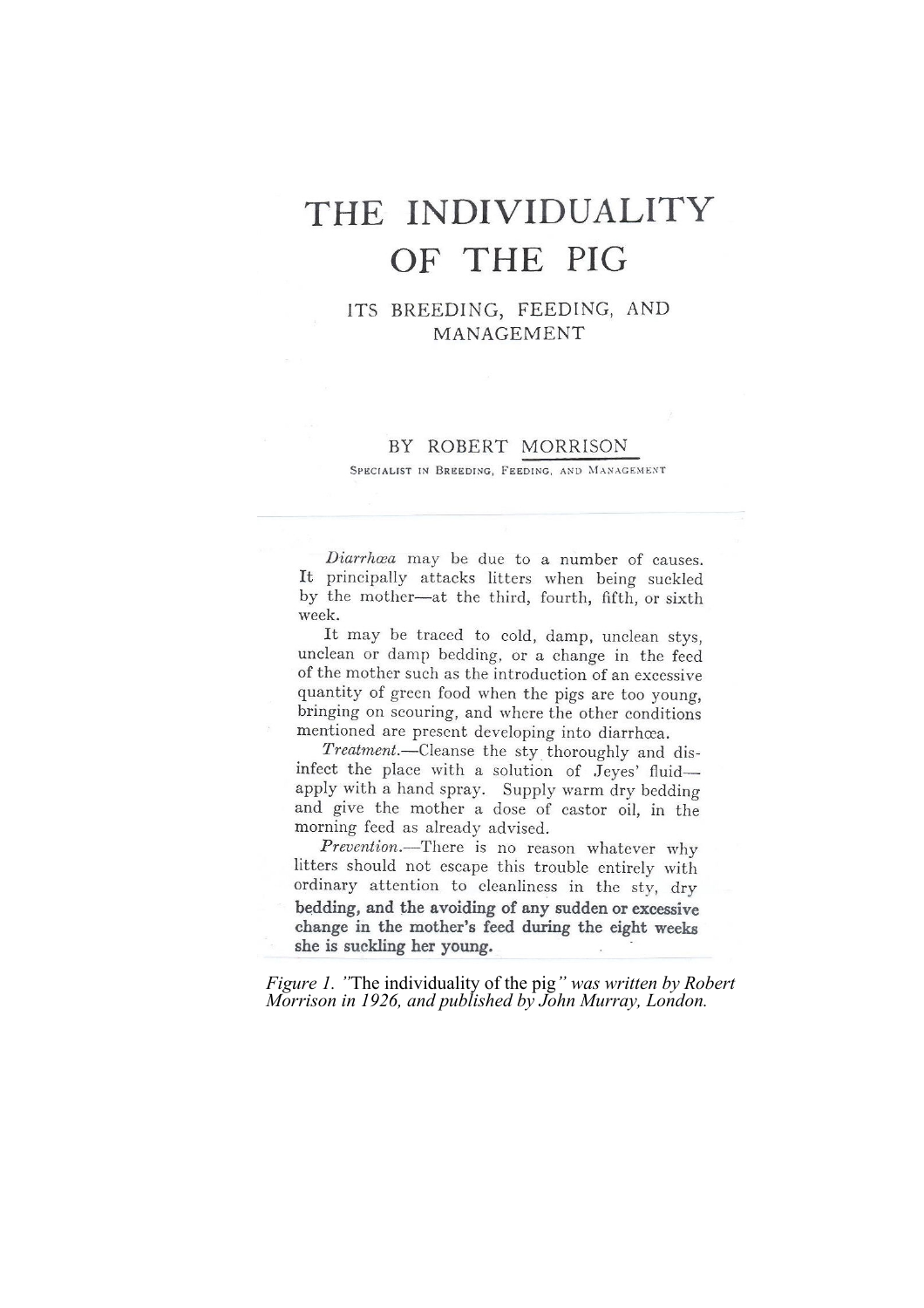# **Abstract**

Jacobson, M. 2003. *Enteric diseases in pigs from weaning to slaughter.* Doctor's dissertation.

ISSN 1401-6257, ISBN 91 576 6387 4

The general aim of this thesis was to study enteric diseases in growing pigs, with special reference to diseases caused by *Brachyspira hyodysenteriae* and *Lawsonia intracellularis.* The occurrence of enteric diseases in "growers" is a problem of increasing importance in Sweden and an understanding of the mechanisms by which the microorganisms causes enteric diseases is essential to develop good prophylactic measures. The most important microorganisms involved in enteric diseases in grower pigs were identified as *Lawsonia intracellularis* and *Brachyspira pilosicoli*, as determined by necropsy, microbiological and histopathological examinations performed on representative growing pigs from good and poor performing herds.

Diagnostic methods based on polymerase chain reaction for *L. intracellularis* in tissue or faecal samples were established and the results related to those obtained by necropsy and serology. An internal control, a mimic, was constructed to demonstrate inhibition of the PCR reactions and to evaluate different preparation methods. The methods for the demonstration of *L. intracellularis* in tissue samples were sensitive and specific, and the bacteria were reliably identified in faeces from pigs with overt disease.

A number of factors interacting in the clinical expression of swine dysentery were evaluated. In this work, group-housing of pigs and the addition of 50% soybean meal in feed was shown to predispose for infection.

A model was developed that enabled the sequential monitoring of disease in single animals by repeated endoscopy and biopsy sampling through a caecal cannula. This reduced the number of experimental animals required and increased the accuracy of the study. The general condition of the animal was not affected. The model was used to study the development of experimentally induced swine dysentery and the sequential development of lesions was characterised by histopathology and immunohistochemistry. An increase in the acute phase proteins serum amyloid A and haptoglobin and in monocytes was seen when haemorrhagic dysentery occurred.

*Keywords:* Experimental animal model, cortisol, enteric pathogens, immune response, white blood cells, T lymphocytes, mucohaemorrhagic diarrhoea

*Authors address:* Magdalena Jacobson, Department of Large Animal Clinical Science, Faculty of Veterinary Medicine, SLU, P.O. Box 7018, S-750 07 Uppsala, Sweden. E-mail: Magdalena.Jacobson@kirmed.slu.se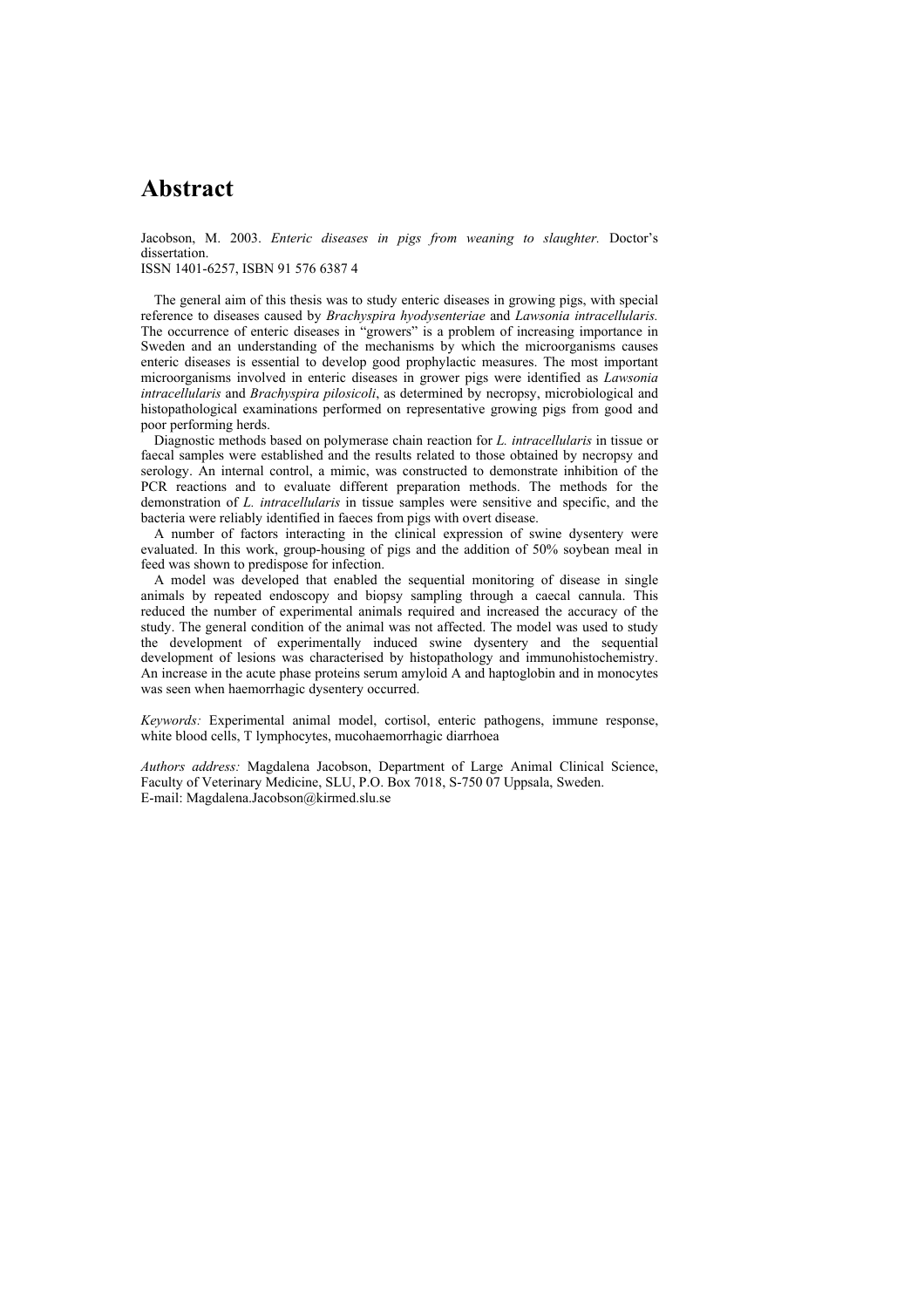# **Sammanfattning**

#### **Tarmsjukdomar hos gris från avvänjning till slakt**

Studiens syfte är att belysa diarrésjukdomar hos växande grisar, med särskild inriktning på de sjukdomar som orsakas av bakterierna *Brachyspira hyodysenteriae* och *Lawsonia intracellularis.* Diarréer hos s.k. tillväxtgrisar, dvs. djur som lämnat den kritiska avvänjningsperioden bakom sig men ännu inte förflyttats till slaktsvins-stallet, är ett ökande problem i Sverige. En fördjupad kunskap om de faktorer som medverkar vid uppkomst av sjukdom och om de bakomliggande mekanismerna är viktig för att finna adekvata förebyggande åtgärder.

I avhandlingen klarlägges vilka mikroorganismer som är vanligast förekommande i samband med diarré hos tillväxtgrisar. Detta samband studerades med hjälp av jämförelser av resultaten från obduktioner, mikrobiologiska och histopatologiska (mikroskopiska) undersökningar på grisar med och utan akut diarré. Grisarna var inremitterade från besättningar med sämre produktionsresultat och typiska problem, och från besättningar med goda produktionsresultat och friska grisar. Resultaten visade, att de två bakterierna *Brachyspira pilosicoli* och *Lawsonia intracellularis* är de vanligaste orsakerna till diarré hos växande grisar.

En molekylärbiologisk PCR-baserad diagnostik för bakterien *Lawsonia intracellularis* etablerades. För att påvisa falskt negativa resultat utvecklades en intern kontroll, en sk. mimic. Denna användes även för att utvärdera olika metoder för preparering av PCRprover. Resultaten från PCR-diagnostiken jämfördes med resultat från undersökningar baserade på obduktion och serologi (påvisande av antikroppar i blodet). PCR-tekniken visade sig vara specifik och ha en hög känslighet vid påvisande av bakterien i vävnad och i faeces hos sjuka grisar.

Det är sedan tidigare känt att flera olika faktorer samverkar vid uppkomst av svindysenteri, den sjukdom som orsakas av *Brachyspira hyodysenteriae*. I en studie visades att en kraftig inblandning av sojamjöl i fodret hos grupphållna grisar bidrog till uppkomsten av sjukdom vid infektion.

Vidare utvecklades en *in vivo*-modell på gris för att kunna studera sjukdomsförloppet i tarmen. Tidigare har sådana studier baserats på obduktion av ett stort antal djur. Den nya modellen bygger på endoskopi och biopsitagning via en tarmfistel, och medför att sjukdomens förlopp kan följas hos ett och samma djur. Detta innebär att antalet djur som ingår i försöket kan minskas och att precisionen i försöken ökar. Metoden påverkade inte djuren negativt och de successiva förändringarna i tarmen vid svindysenteri kunde studeras i detalj. Det fastslogs att djurens immunsystem aktiverades i samband med blödande tarmskador, vilket avspeglades i att koncentrationerna av två s.k. akutfasproteiner, SAA och haptoglobin, ökade. De vita blodkroppar som benämns monocyter ökade också i samband med blödande skador i tarmen.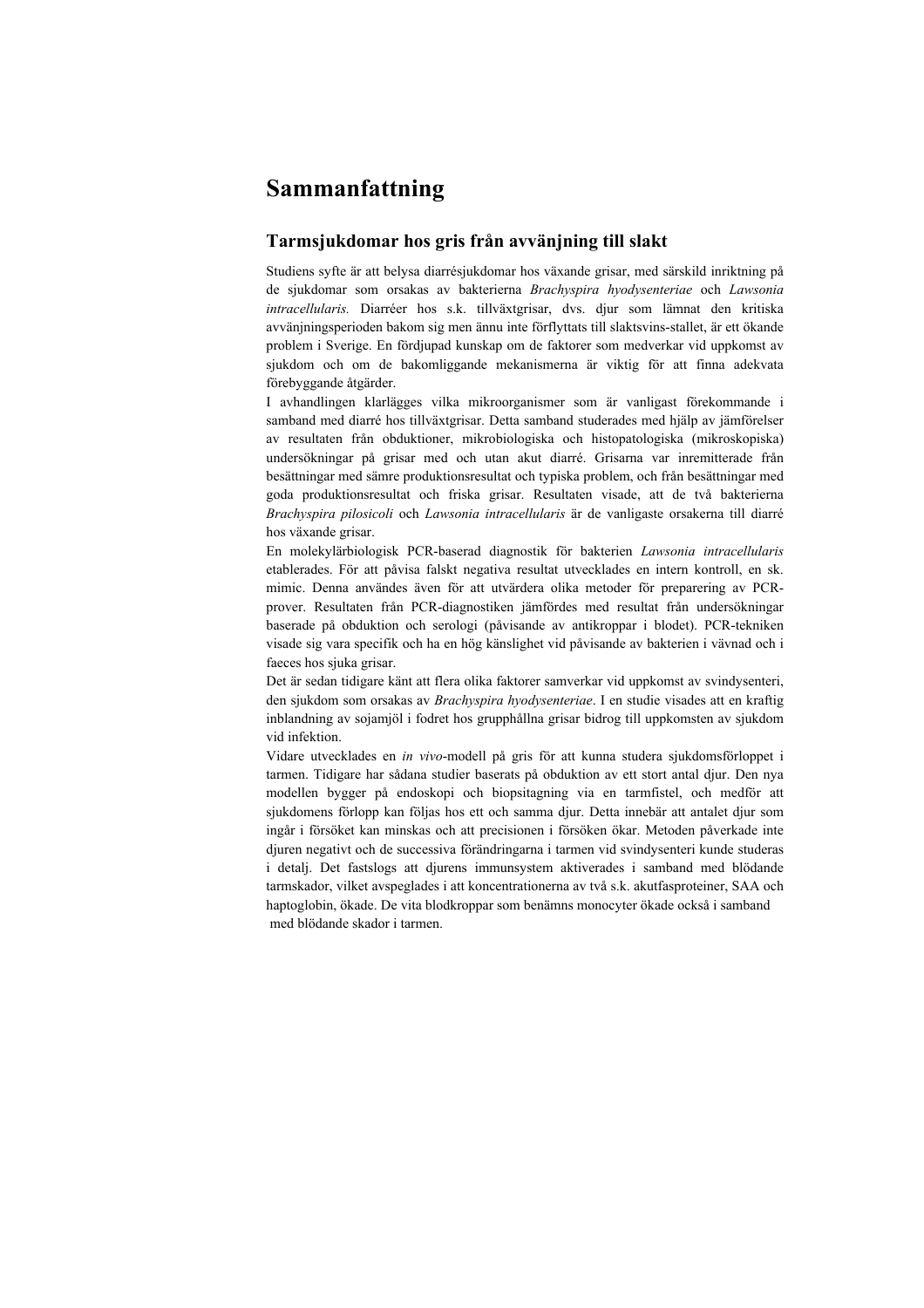# **Contents**

| <b>Abbreviations</b>                                       | 5  |
|------------------------------------------------------------|----|
| <b>Introduction</b>                                        | 6  |
| Is it important to study diarrhoea in pig?                 | 6  |
| Particularly hazardous periods in the pigs life            | 7  |
| Are enteric diseases common in swine?                      | 9  |
| The causative relationships in enteric diseases            | 9  |
| The host defence against an invading microbe               | 10 |
| The physiological barriers in the gut                      | 10 |
| The innate immune system                                   | 11 |
| The cellular adaptive immune system                        | 11 |
| The humoral immune system                                  | 11 |
| The immune response to infection                           | 12 |
| The pathogenesis of enteric diseases                       | 13 |
| General aspects on diagnosis                               | 17 |
| Diagnosis of Lawsonia intracellularis                      | 17 |
| Experimental challenge studies                             | 19 |
| Aims of the present studies                                | 20 |
| Aspects on material and methods                            | 21 |
| Paper I                                                    | 21 |
| Paper II and III                                           | 22 |
| Paper IV                                                   | 23 |
| Paper V                                                    | 24 |
| Paper VI                                                   | 25 |
| <b>Results and Discussion</b>                              | 27 |
| The diagnosis of Lawsonia intracellularis                  | 27 |
| Diarrhoea in growing pigs                                  | 29 |
| Pathogenesis of Brachyspira hyodysenteriae                 | 32 |
| Experimental inoculation with Brachyspira hyodysenteriae   | 32 |
| The possibility to study series of events in the intestine | 33 |
| Interactions between the host and the microbe              | 34 |
| Strategies to prevent disease                              | 35 |
| <b>Conclusions</b>                                         | 36 |
| <b>Acknowledgements</b>                                    | 37 |
| <b>References</b>                                          | 40 |
|                                                            |    |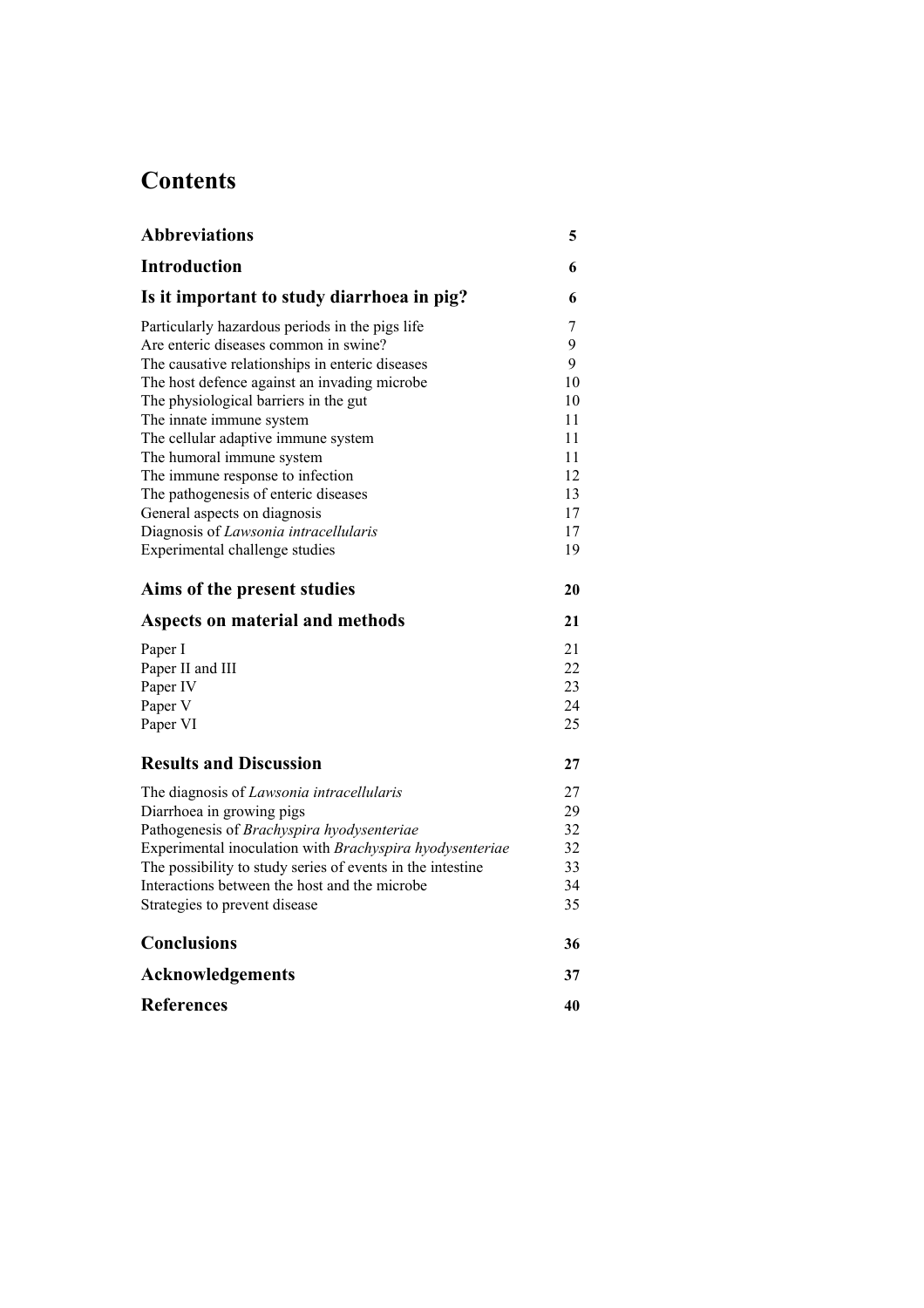# **Appendix**

#### **Papers I-VI**

The present thesis is based on the following papers, which will be referred to by their Roman numerals I-VI.

I. Jacobson, M., Hård af Segerstad, C., Gunnarsson, A., Fellström, C., de Verdier Klingenberg, K., Wallgren, P. & Jensen-Waern, M. 2003. Diarrhoea in the growing pig – a comparison of clinical, morphological and microbial findings between animals from good and poor performance herds. *Research in Veterinary Science,* 74:163-169

II. Jacobson, M., Englund, S. & Ballagi-Pordány, A. 2003. The use of a mimic to detect polymerase chain reaction-inhibitory factors in feces examined for the presence of *Lawsonia intracellularis. Journal of Veterinary Diagnostic Investigation,* 15:268-273

III. Jacobson, M., Aspan, A., Heldtander Königsson, M., Hård af Segerstad, C., Wallgren P., Fellström, C., Jensen-Waern, M. & Gunnarsson, A. Diagnosis of *Lawsonia intracellularis* performed by PCR, serological and post mortem examination, with special emphasis on sample preparation methods for PCR. Submitted for publication.

IV. Jacobson, M., Lindberg, J. E., Lindberg, R., Hård af Segerstad, C., Wallgren, P., Fellström, C., Hultén, C. & Jensen-Waern, M. 2001. Intestinal cannulation: Model for study of the midgut of the pig. *Comparative Medicine,* 51:163-170

V. Jacobson, M., Fellström, C., Lindberg, R., Wallgren, P. & Jensen-Waern, M. Experimental swine dysentery – comparison between infection models and studies of the acute phase protein response to infection. Submitted for publication.

VI. Jacobson, M., Lindberg, R., Jonasson, R., Fellström, C. & Jensen-Waern, M. Consecutive pathological and immunological alterations during experimentally induced swine dysentery – a study performed by repeated endoscopy and biopsy samplings through an intestinal cannula. In manuscript.

Reprints are reproduced with the kind permission of the journals concerned.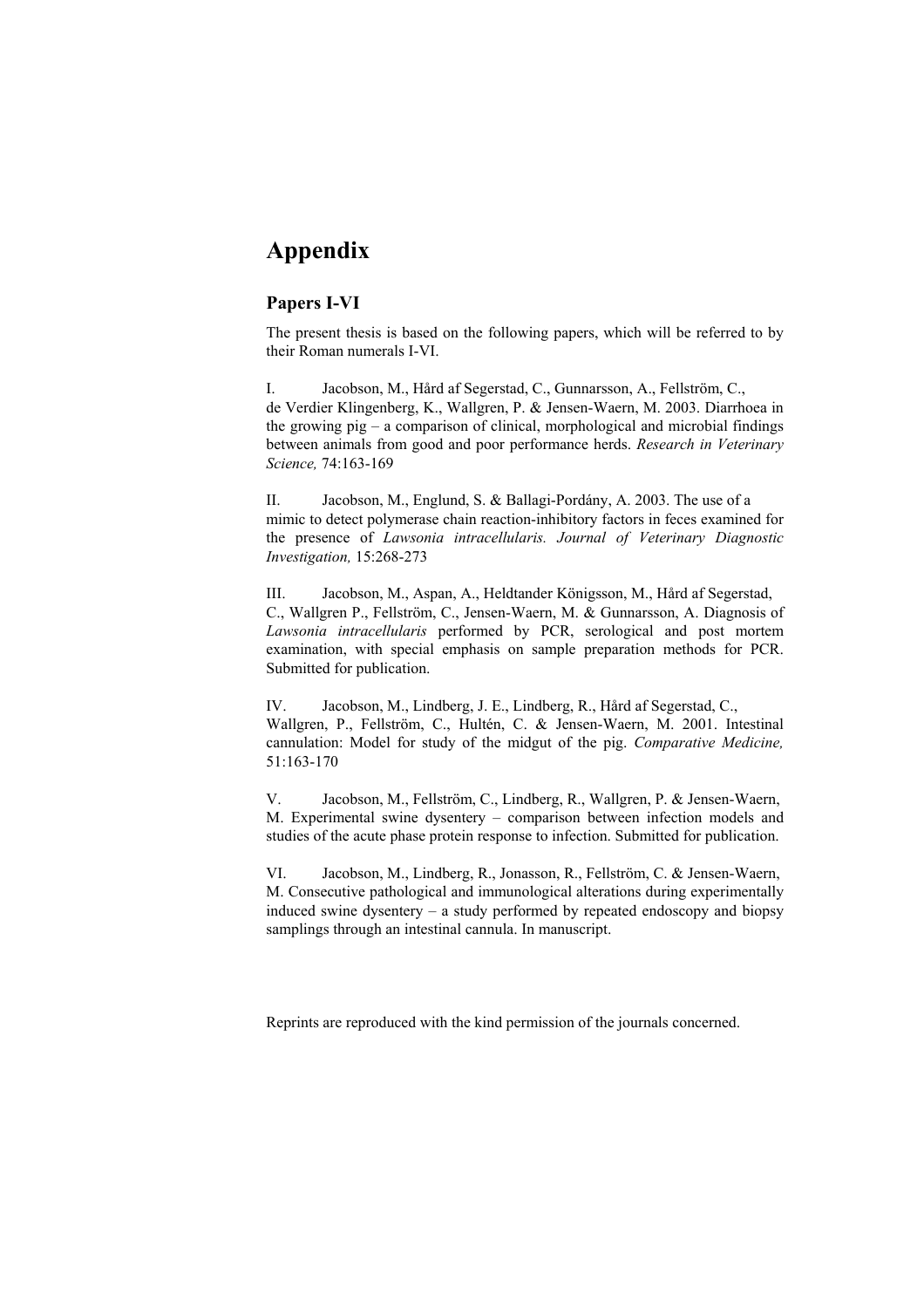# **Abbreviations**

*B. vulgatus Bacteroides vulgatus* b.w. body weight *C. Campylobacter C. coli Campylobacter coli E. coli Escherichia coli* IFN-γ interferon-gamma Ig G immunoglobulin G Ig M immunglobulin M Ig A immunoglobulin A IL interleukin *I. suis Isospora suis* M cells microfold cells NK cells natural killer cells SAA serum amyloid A  $T_{\text{C}}$  cytotoxic T cell<br>TGE transmissible ga  $T_H$  Thelper cell<br>TNF  $t$  tumour necro-

APP acute phase protein *B. hyodysenteriae Brachyspira hyodysenteriae B. pilosicoli Brachyspira pilosicoli* CD cluster of differentiation *C. jejuni Campylobacter jejuni Cl. perfringens Clostridium perfringens* DGGE denaturing gradient gel electrophoresis DNA deoxyribonucleic acid ETEC enterotoxigenic *Escherichia coli L. intracellularis Lawsonia intracellularis* MHC major histocompatibility complex PAGE polyacrylamide gel electrophoresis PCR polymerase chain reaction PED Porcine epidemic diarrhoea rRNA ribosomal ribonucleic acid *S. choleraesuis Salmonella enterica* serovar *choleraesuis* SDS sodium dodecyl sulphate sIgA secretory immunoglobulin A SFS svensk författningssamling SJVFS statens jordbruksverks författningssamling SPF specific pathogen free *S. typhimurium Salmonella enterica* serovar *typhimurium* transmissible gastroenteritis TNF<br>T-RFLP terminal restriction fragments of the terminal restriction fragments. terminal restriction fragment lenght polymorphism *Y. enterocolitica Yersinia enterocolitica*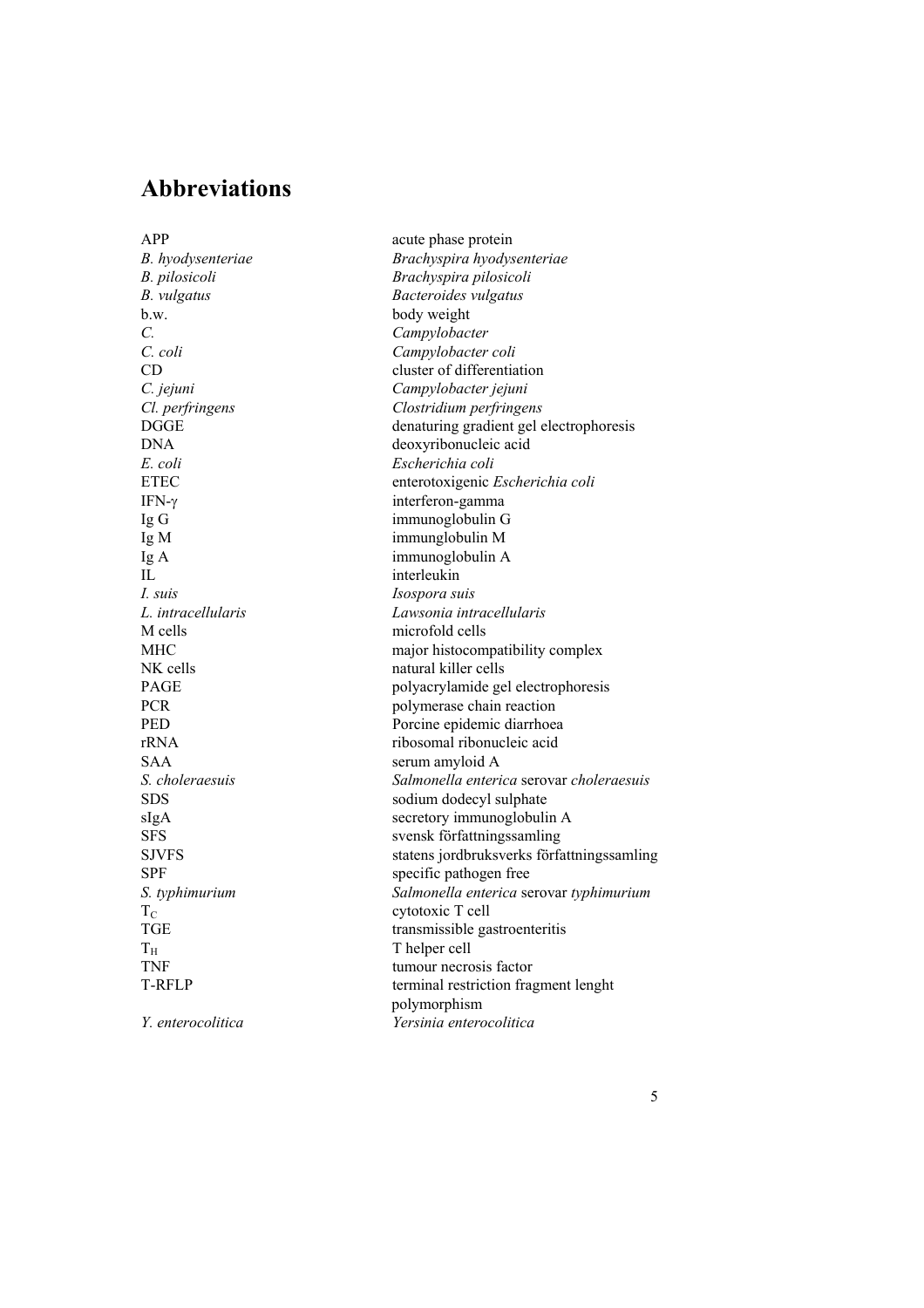# **Introduction**

Diarrhoea is the clinical manifestation of one of the most common disease complexes in pigs worldwide. One of the first enteric diseases described in swine was salmonellosis (Salmon & Smith, 1886), and the number of known agents and other non-infectious causes continously increases (Dunne, 1958; Straw *et al*., 1999). Diarrhoea can be defined as malabsorption of water and electrolytes (Jubb & Kennedy, 1970), the frequent passage of soft or watery faeces (Liebler-Tenorio *et al.,* 1999), or a condition with a water content in faeces exceeding 80% (Makinde *et al.,* 1996). Enteric diseases show a wide spectrum of clinical signs, ranging from a soft stool for a few days in a seemingly healthy animal, to profuse, watery faeces with dehydration and a rapid decrease in body condition (Svendsen *et al*., 1974; Morin *et al*., 1983; Thomson *et al*., 1998b; Johnston *et al*., 2001). The intestinal content may be mucous, haemorrhagic or necrotic but the disease may also appear so rapidly that death occurs without any preceding clinical sign (Alexander & Taylor, 1969; Svendsen *et al.,* 1974). Thus, the general condition of the pig may be unaltered or severely depressed, causing anything from no obvious signs to severe suffering in the individual animal.

#### **Is it important to study diarrhoea in pig?**

Diarrhoea sometimes appears occasionally in single animals but more often, it occurs as a repeated problem in a herd involving many animals and on several occasions (Svendsen *et al.,* 1974; Jestin *et al*., 1985; Nabuurs *et al.,* 1993). The economic impact is substantial because of increased mortality rates, poor growth and additional medical costs (McOrist *et al*., 1997; Wills, 2000). Poor growth results in delayed marketing of some animals and an over-stocking in the resident herd. Subsequently, the failure to sustain segregated rearing systems leads to breaches in biosecurity and hygiene, thus, increasing the risk of further transmission of disease (Pearce, 1999; Wills, 2000; Morris *et al*., 2002).

Diarrhoea can cause large economical losses (Morris *et al.,* 2002). For example, in Australia in the late 1980s, production losses due to postweaning colibacillosis were estimated at approximately \$80 per sow per year, and the corresponding figure for swine dysentery was  $\sim $100$  (Cutler & Gardner, 1988). In the United States, to produce a 100 kg pig cost \$32 more in a conventional herd compared to a high health farm, which clearly indicates the economic losses caused by the various diseases (Batista & Pijoan, 2002). In 2001, the overall mortality rate in Swedish pigs from birth to 25-kg b.w. was  $\sim$ 15% (S. Anér, pers. comm.) with diarrhoea being considered one of the main causes. In Denmark, pork is a large export industry with a turnover of 25 billion Dkr. from a total production of 24 million pigs in 2002. The calculated losses due to the ban of antibacterial growth promoters in feed were estimated to  $\sim$ 10 Dkr. per pig and one of the main reasons for this were infectious enteric diseases (Prof. J. P. Nielsen, pers. comm.). Hence, diarrhoea in pigs causes substantial economic losses not only for the individual farmer but also for the country.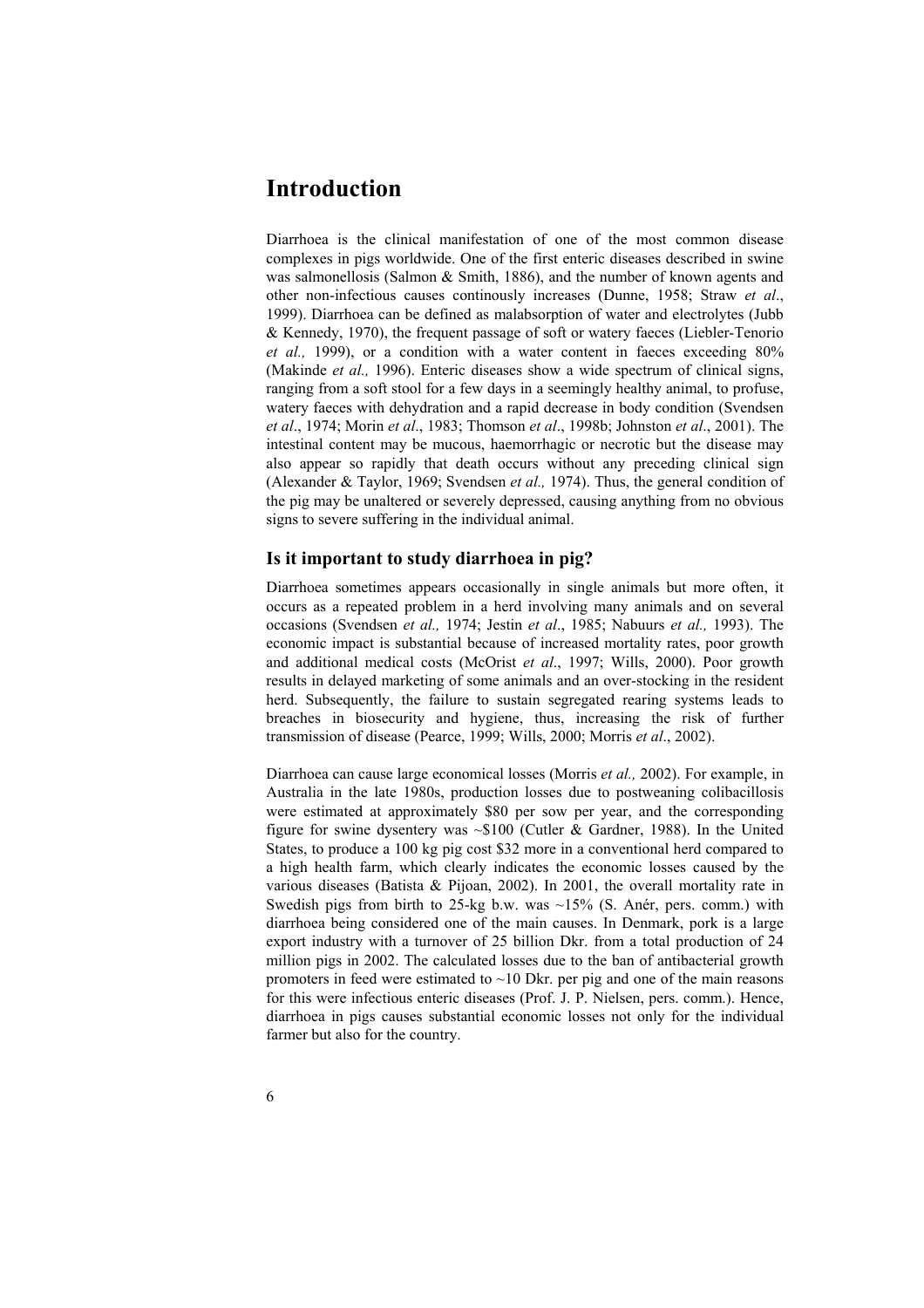Diarrhoea in pigs might also have other implications for the society (Glossop, 2002; Hayes, 2002). Firstly, some of the porcine enteric diseases are zoonoses and transmitted to humans through direct contact, or through contamination of the environment or meat and meat products (Helms *et al*., 2001; Nielsen, 2002). Secondly, there is increasing concern about the development of antibiotic resistance and rest substances in the environment due to the use of antibiotics in both animals and humans (Wills, 2000; Glossop, 2002). Thirdly, animal welfare is one of the most pertinent questions in animal husbandry, and diseases must be regarded as an animal welfare issue (Fraser, 2002; Glossop, 2002). Lastly, concern about the environmental impact of the excessive release of nitrogen and phosphorous from the pig industry increases, and a good animal health with proper utilisation of nutrients reduces the amount of waste products (Hatfield, 2002).



#### **Particularly hazardous periods in the pigs life**

Fig. 2. Diarrhoea in pig is often related to certain ages or certain periods during rearing.

Neonatal diarrhoea caused by *Escherichia coli*, *Clostridium perfringens* type C (in Sweden this disease is referred to as "transmissible gut gangrene"), or coronavirus is seen during the first week of life (Haelterman & Hutchings, 1956; Bergeland, 1972; Morin *et al*., 1983). This period is particularly hazardous, since the epitheliochorial placenta of the sow makes the piglet dependent on the colostral transfer of maternal antibodies (Kohler, 1974; Tizard, 1987). From two weeks onwards the piglets own antibody production slowly increases (Bourne, 1976; Tizard, 1987). However, serological surveys indicate that Swedish swineherds are free from infection with the coronavirus-induced diseases transmissible gastroenteritis (TGE) and porcine epidemic diarrhoea (PED) (Elvander *et al*., 1997).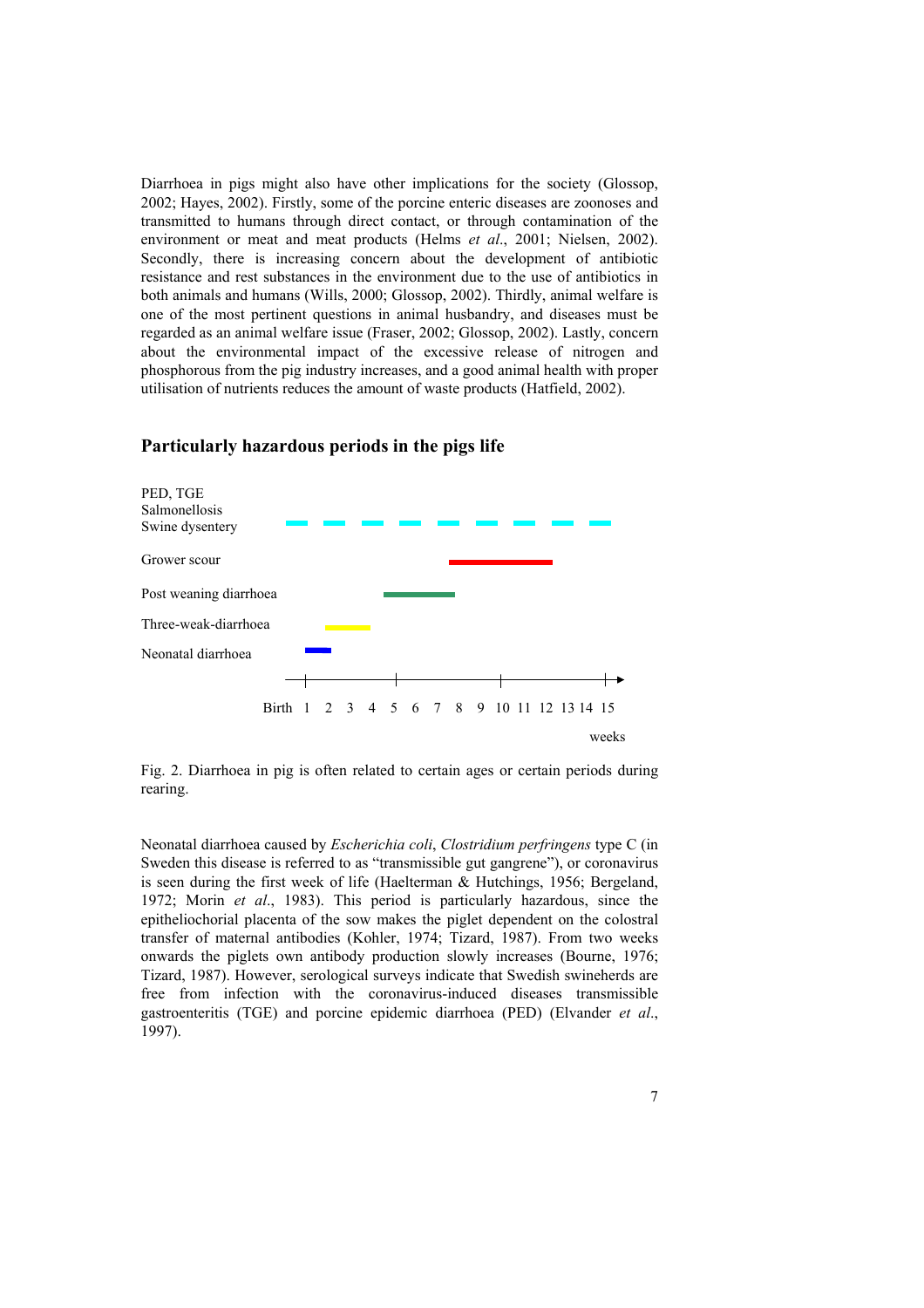In the somewhat older pig, a steatorrhoea sometimes referred to as "white scour" is seen. The disease is presumably caused by the intestinal parasite *Isospora suis* or by rotavirus (Morin *et al*., 1983; Nilsson *et al*., 1984), and is in Sweden referred to as "three-week-diarrhoea", which indicates the average age of diseased piglets (Wills, 2000). At this age, the maternal immunity is vanishing whereas the piglets own immune functions has not yet fully developed (Bourne, 1973; Gaskins & Kelley, 1995; Tzipori *et al.,* 1980; Liebler-Tenorio *et al*., 1999).

The next critical period in the pig's life is weaning, which in Sweden by legislation is not allowed to take place before 28 days of age (SJVFS 2003:6). Post-weaning diarrhoea occurs during the first two weeks after weaning and is one of the most important diarrhoeal diseases worldwide (Moxley & Duhamel, 1999). The causative organism is enterotoxigenic *E. coli* (ETEC) (Richards & Fraser, 1961; Svendsen *et al.,* 1974) but post-weaning diarrhoea is still somewhat of an enigma as several predisposing factors such as heredity, feed, management, and environment interact to cause the disease (Bertschinger *et al*., 1978/1979; Svensmark *et al*., 1989; Wathes *et al.,* 1989; Nabuurs *et al*., 1993; Johansen *et al*., 2000; Löfstedt *et al*., 2000; Madec & Buddle, 2002).

In recent years, a disease referred to as grower scour or colitis has emerged (Thomson *et al.,* 1996; Thomson *et al*., 2002). The disease is assumedly caused by *Brachyspira pilosicoli* or by *Lawsonia intracellularis*. The growing pigs have passed the critical period of weaning but have not yet been transferred to the finishing herd. No alteration in feed or environmental factors usually takes place during this period and no obvious challenges to the immune system occur. It is purely speculative as to why this disease has not previously been recognised in Sweden. The Swedish ban of antibacterial growth promoting feed additives in 1986 was followed by an increased incidence of post-weaning diarrhoea (SFS 1985:295), (Robertsson & Lundeheim, 1994). During the following years, farmers began to cope with this problem and the mortality and morbidity rates due to diarrhoea post-weaning decreased. Hence, other diseases with less mortality and less obvious clinical signs became noted. In addition, herd structures changed dramatically in recent years and several alternative production systems have developed. This might in some way have promoted the incidence of grower scour (Duhamel, 1996; Wills, 2000; Morris *et al*., 2002). The infectious causes of this disease will be further discussed in Paper I.

During the finishing period, the importance of diarrhoeal diseases usually decreases. Within the first weeks after arrival to the finisher unit, the animals might be affected by diarrhoea induced by the stress during transport and the mixing of animals, or by environmental factors such as contaminated water remaining in the water system. Sometimes, mild diarrhoea that is considered osmotic and apparently not affects the pig's health or growth is seen (Jensen, 1995). None of this is considered as a major problem. However, outbreaks caused by certain pathogens can result in considerable production losses: swine dysentery caused by *B. hyodysenteriae* is an important disease in swine of all ages (Alexander & Taylor, 1969; Meyer, 1978) and salmonellosis is a very important global zoonotic disease (Nielsen, 2002). The latter is subjected to extensive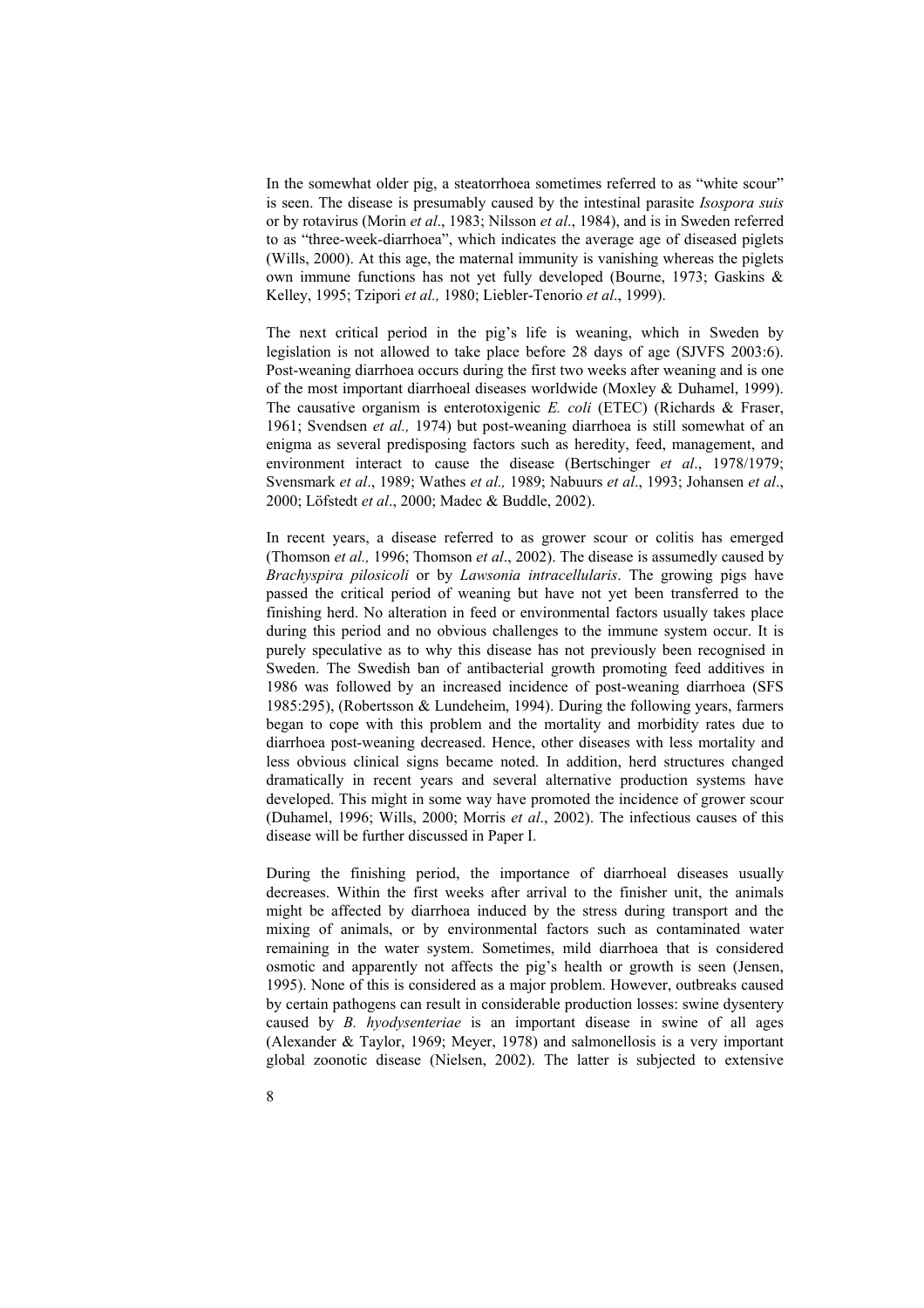control programmes and is rarely seen in Swedish swineherds (Wahlström *et al*., 1998; Wahlström *et al*., 2000). Other enteric diseases affecting pigs of all ages includes, in immunologically naive herds, TGE and PDE, and in some cases, diseases caused by *L. intracellularis* (Haelterman & Hutchings, 1956; Pritchard, 1982; Rowland & Rowntree, 1972).

#### **Are enteric diseases common in swine?**

Enteric diseases are undoubtedly a large problem in swine production, but the prevalence of diarrhoeal diseases is difficult to interpret and available figures usually concern separate diseases. In a Danish study (Kjaersgaard *et al*., 2002) on the pre-slaughter cause of mortality performed on 12 481 pigs from three herds, 5.6% of the piglets, 25.5% of the weaners and 5.5% of the grower-to-finisher-pigs had a post-mortem diagnose of gastro-intestinal disease. In another Danish study (Petersen *et al*., 2002) performed on 98 finisher herds, clinical signs of diarrhoea were detected in 0.31% of pigs in the herds. At the last two International Pig Veterinary Society Congresses (2000 and 2002), the prevalence of some enteric pathogens in different countries was presented. *I. suis* were reported in 13.2% of the piglets in 28 of 40 herds in a Brazilian study (Rostagno *et al*., 2002). In Spain, 30.4% of the pigs in 15 of 24 farms were sero-positive for *L. intracellularis* and in Argentina, 19.8% of the pigs in 15 of 22 herds studied were positive (Corral  $\&$ Valiente, 2002; Machuca *et al*., 2002). In Canada, 14.3% faecal samples in 47 of the 90 herds tested positive with faecal culture for *Salmonella* spp. and 12% of the samples in 75 herds were serologically positive (Rajic *et al*., 2002). In an English study published in 1999, 50.5% of the 105 herds questioned had experienced a scour problem in the previous three years. The cause had been identified as colitis in 34.3% of the cases, as swine dysentery in 10.5% and porcine enteropathy in 3.8% (Pearce, 1999). In a recent Swedish study by Löfstedt, (2003), 75% of 105 piglet-producing herds had experienced problems with "growing scour" during the previous year.

#### **The causative relationships in enteric diseases**

Diarrhoeal diseases are traditionally viewed as one microbe-one disease (Meyer, 1978; Stevenson *et al*., 1990), which may be true for some diseases such as transmissible gastroenteritis (TGE) in an immunologically naive herd (Morin *et al*., 1983; Pritchard, 1982). Further, diarrhoeal diseases can be regarded as a struggle between the infectious agent and the individual's immune response, in which the pathogen is the winner (Bergeland, 1972; Stuart *et al*., 1982; Clarke & Gyles, 1987; Cano *et al*., 2000). However, this does not explain why some herds repeatedly suffer from diseases caused by microbes that do not seem to affect other herds, even if the microbe is present. For instance, certain herds in a sowpool-system (Lundeheim *et al*., 2000) employing strict all in-all out with thorough cleaning and disinfecting between batches, repeatedly suffers from infection with *Cl. perfringens* type C, whereas other herds, utilising the same sows, never experience the disease (M. Lindblad, pers. comm.). Thus, a third way to consider enteric diseases is to regard them as an entirely multifactorial problem, where the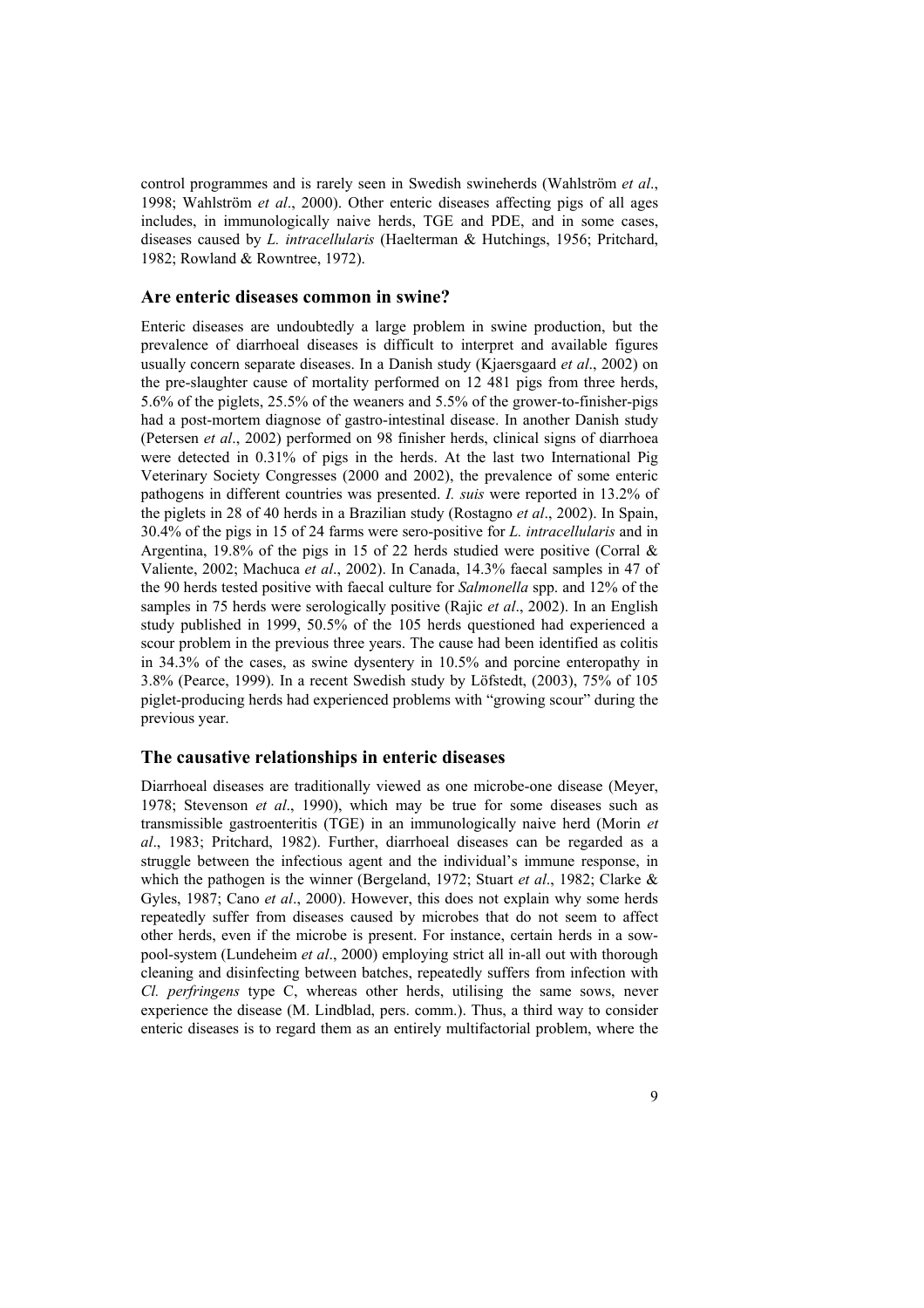diarrhoea is the sum of a range of provocative and preventative factors (Morin *et al*., 1983; Madec & Buddle, 2002; Morris *et al*., 2002).

Monofactorial diseases tend to be easier to handle and have therefore become rare in modern pig husbandry. Instead, diseases of today are usually of complex, multifactorial origin (Madec & Buddle, 2002). Several interacting factors have been proposed. Environmental factors such as temperature, draught, humidity, and feed might negatively affect the hosts susceptibility to disease, hygiene level might interfere with pathogen load, and other diseases and stress might increase the host susceptibility (Morin *et al*., 1983).

For instance, swine dysentery was initially thought to be of unifactorial origin. Later, it was discovered that factors such as additional bacterial flora and feed interact to cause disease, but the mechanism of interaction is still unknown (Whipp *et al*., 1979; Pluske *et al*., 1996).

#### **The host defence against an invading microbe**

To handle potential threats, the animal has several defence mechanisms which can be referred to as the external barriers, the innate immune response and the adaptive immune response (Roitt *et al*., 1993; Galvin *et al*., 1997). Many species-specific differences exist.

#### **The physiological barriers in the gut**

Several barriers exist throughout the intestinal canal, such as acid secretion and low pH in the stomach (Bergeland, 1972; Savage, 1980). Further, invading pathogens can be trapped in mucus and removed by peristalsis (Savage, 1980; Galvin *et al.*, 1997). Therefore, in order to colonise, a non-adherent bacterium must multiply faster than it is discharged (Savage, 1980). Shortly after birth, the commensal (indigenous or autochthonous) microflora are established by microbes with a high multiplication rate from the pigs' closest proximity, such as members of the *Enterobacteriaceae* (Adlerberth *et al*., 1991). As space and nutrients diminish, every location in the gut becomes occupied by the fittest microbe (Midtvedt, 1999). The commensals compete with pathogens for nutrients, or attachment sites in mucus or in the epithelium (Bibel *et al*., 1983). Further, the commensals can alter the pH or redox-potential in the intestine, resulting in a less suitable microclimate for the pathogen, or they can produce growth inhibitors such as hydrogen sulphide, bacteriocins, or short chain volatile fatty acids (Meynell, 1963; Savage, 1980; Freter *et al*., 1983; Galvin *et al*., 1997; Cebra, 1999). The epithelium provides an invasion barrier and the turnover rate of the epithelial cell is a mechanism by which infected cells can be excluded (Moon *et al*., 1975; Savage, 1980). In some cases, specific host receptors are needed to induce disease (Gibbons *et al*., 1977; Edfors-Lilja *et al*., 1995). In addition, sIgA molecules on the mucosal surface may inhibit adherence and prevent absorption of the antigen (Kraehenbuhl & Neutra, 1992; McGhee *et al*., 1992).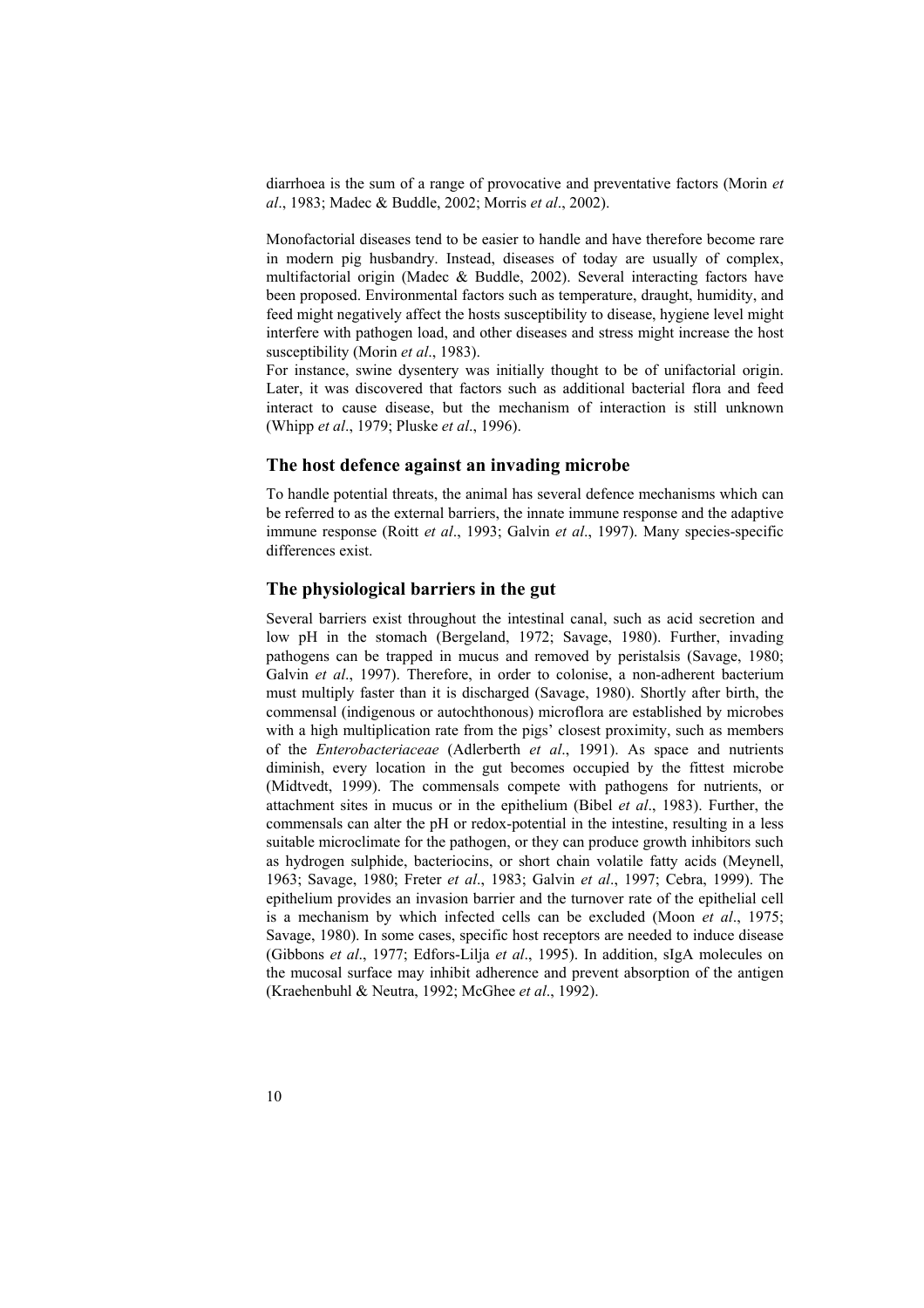#### **The innate immune system**

The immune system is well described in textbooks such as Roitt *et al* (1993) and Mims *et al* (2001). The innate immune response non-specifically recognises foreign antigens and consists of cells such as polymorphonuclear leucocytes (*i.e.* neutrophils, eosinophils, and basophils), mononuclear phagocytes (i.e. monocytes and macrophages), dendritic cells, mast cells and platelets. Further, humoral inflammatory mediators such as complement components participate in the nonspecific response.

#### **The cellular adaptive immune system**

The adaptive cellular immune response consists of B and T lymphocytes. The B cells and plasma cells constitute 20-40% of the lamina propria lymphocytes (McGhee *et al*., 1992). The lymphocytes are characterised by their different receptors and can thus be specifically recognised by the use of monoclonal antibodies. For instance, the CD 3 receptor is a general marker for  $T$  cells,  $CD8^+$  is a cytotoxic T cell (T<sub>C</sub>) marker and  $CD79^+$  is a B cell marker. A subpopulation of T cells carrying the γ/δ receptor is seen at epithelial surfaces and is thought be important in early defence in pathogen-induced epithelial damage (Kraehenbuhl  $\&$ Neutra, 1992 and Mims *et al*., 2001).

#### **The humoral immune system**

The humoral immune response consists of antibodies, complement factors and different mediators such as cytokines, leukotrienes and prostaglandins. The antibody response mainly takes place in the lymphoid organs and in the submucosa. The gastrointestinal tract could be considered as the largest immune organ in the body, containing 70-80% of the immunoglobulin producing cells. Mcells (microfold cells) overlying the Peyer's patches have a specialised mechanism for transporting and presenting antigens to the immune system (Kraehenbuhl  $\&$ Neutra, 1992). Small amounts of a specific antibody are formed locally within a few days after stimuli, although antibodies are not usually detected in serum until a week later. A second exposure results in the formation of large quantities within two days. Immunoglobulin G (IgG) is mainly distributed into the circulation, but the levels in tissue increases during inflammation. Immunoglobulin M is confined to the vascular system, has a low affinity and short-lived memory, and its presence indicates a recent or a persistent infection. Secretory IgA is the main immunoglobulin (>80%) on mucosal surfaces (McGhee *et al*., 1992). Ig A has a limited ability to fix complement, which might be a way of preventing extensive tissue damage and maintaining the integrity of the mucosal barrier (McGhee *et al*., 1992; Galvin *et al*., 1997).

The complement factors consist of  $\sim$ 20 proteins which act as opsonins, promote chemotaxis, increase vascular permeability and are capable of damaging plasma membranes. The classic complement pathway is activated by the antigen-antibody binding, and the alternative pathway can be activated early in the inflammatory process by microbial polysaccharides and endotoxin. However, complement can cause considerable inflammation and tissue damage.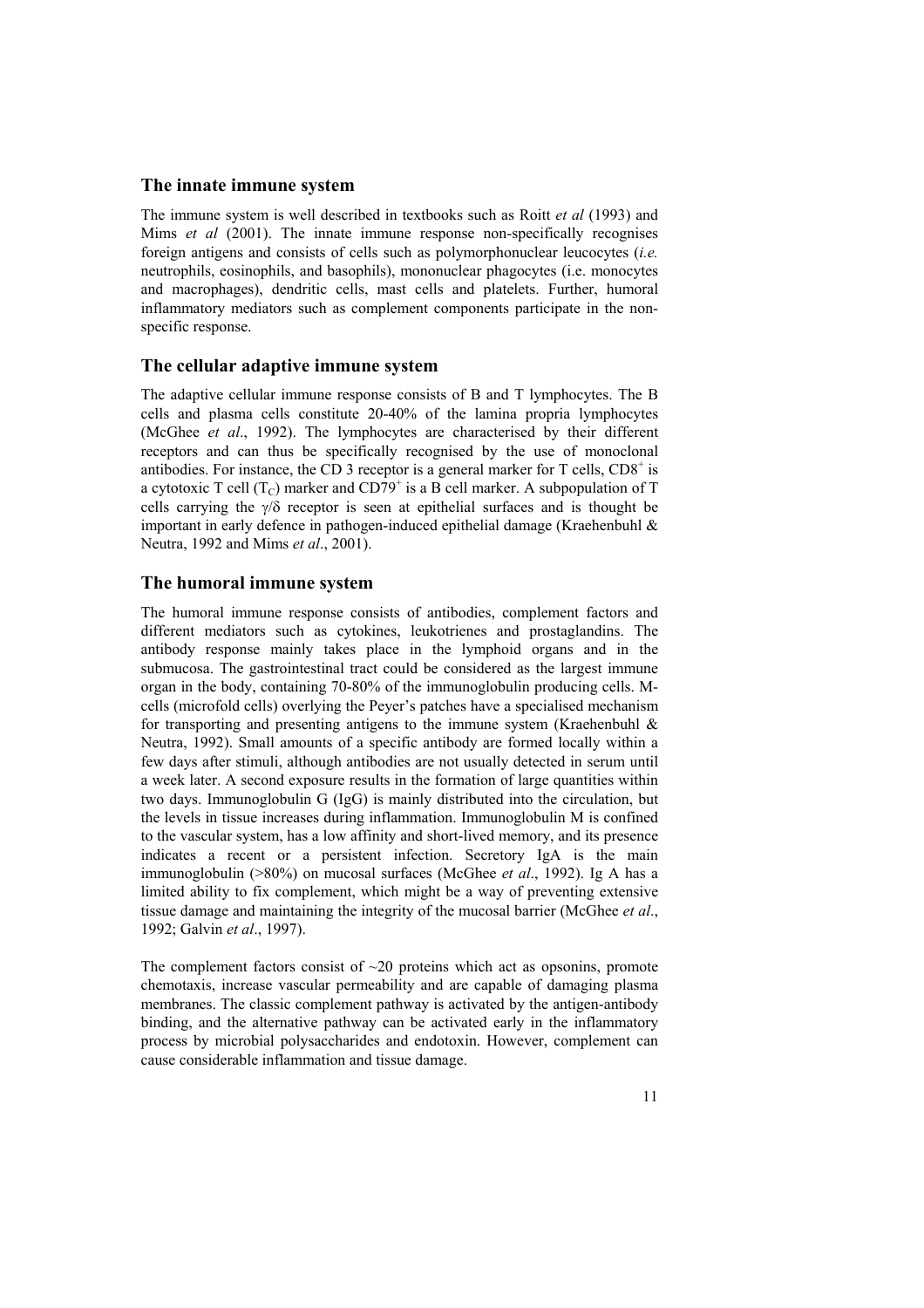Cytokines act as soluble mediators and depending on the course of infection, upregulate or downregulate the immune response. At least 20 different cytokines are known. Some cytokines are released from damaged tissues and attract immune cells to the site of injury. Others are produced by lymphocytes (i.e. lymphokines) and induce inflammatory or immunological changes. Some cytokines, especially interleukin-1 (IL-1) and IL-6, are endogenous pyrogens, whereas others, such as TNF, tend to reduce elevated temperature.

Cytokines induce or modulate the acute phase response, which includes the production and systemic release of about 30 different proteins. The function of the acute phase proteins is not clear, but appears to be protective and to aid in restoring and maintaining homeostasis. For instance, the acute phase protein haptoglobin acts as an antioxidant and binds free hemoglobin, forming stable complexes that are rapidly eliminated through the liver (Wang *et al*., 2001). Several of the acute phase proteins are also part of the complement cascade. In humans, their presence is associated with headache, muscle pain, fever and anaemia. Further, they induce a decrease in iron and zinc, and an increase in copper and ceruloplasmin in the blood.

Other hormonal mediators including corticosteroids increase in more severe or widespread inflammations.

#### **The immune response to infection**

The immune response consists of two phases: the recognition of the antigen and the reaction to eradicate it. Once a microbe has penetrated the epithelial surface, the major host defences are NK cells, complement, phagocytic cells and interferon. Later, antibodies and T-cells occur.

The antigen is endocytosed by, or bound to, antigen presenting cells such as macrophages, dendritic cells, B cells or epithelial cells. In the cell, lysosomal enzymes degrade the antigen into short peptides that associate with MHC (major histocompatibility complex) molecules that are presented on the cell surface. Depending on the nature of the antigen, the antigen-presenting cell will express different MHC receptors. Intracellular organisms usually induce the expression of MHC I (the endogenous pathway), whereas organisms taken up by endocytosis will usually induce the expression of MHC II (the exogenous pathway). If the MHC I receptor is expressed on the cell surface, the antigen will be recognised by CD8  $T_c$  cells, which expand, become activated, release antimicrobial cytokines and kill the infected cell by cytolysis. Cells that have a reduced expression of MHC class I, as well as some virus-infected cells and tumour cells, are recognised and killed by NK cells.

If the MHC II receptor is expressed on the cell surface, the antigen will be recognised by CD4  $T_H$  cells: the predominating subgroup ( $T_{H1}$  or  $T_{H2}$ ) will depend on the nature of the antigen. The triggered  $T_{H1}$  cells modulate the cell-mediated immune response (activation of phagocytes, proliferation of lymphocytes and delayed hypersensitivity reactions) by different cytokines (IFN-γ and IL-2). The triggered  $T_{H2}$  cells activate the polymorphonuclear cells, and induce proliferation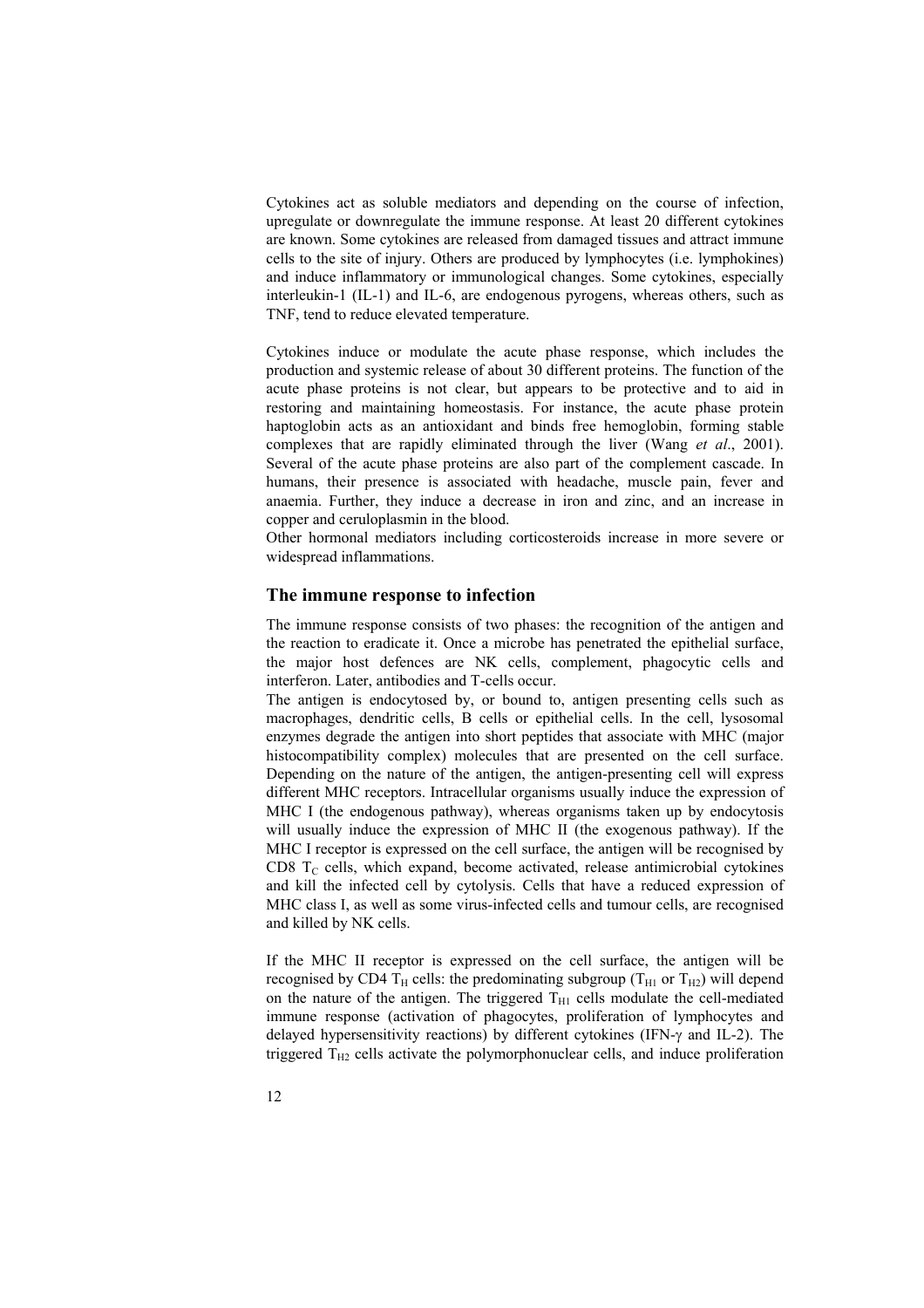and maturation of the B cells to antibody-producing plasma cells by cytokines IL-4, IL-5, and IL-10. The antibody binds to the antigen, thereby exerting different antimicrobial activities, which include prevention of the antigen binding to the host cells and activation of macrophages, polymorphonuclear leucocytes and the classical pathway of complement, followed by destruction of the antigen.

Simultaneously, inflammatory mediators such as histamine, kinins, and the alternative complement pathway are activated by carbohydrates on the bacterial surface and by inflammatory materials released by the bacteria or by injured tissue. The mediators induce an inflammatory response consisting of dilatation of capillaries and increased permeability, resulting in an increased leakage of fluid, immunoglobulins, complement components and other proteins from blood to tissue. The inflammatory mediators attract leucocytes, especially neutrophils and monocytes, to migrate from the vessels to the site of injury. The monocytes are recruited from the blood by IFN-γ.

Bacterial diarrhoea is often considered as "hit and run" infections, with an incubation period of less than a week. The infection is mainly controlled by the early, innate immune system and has usually vanished before the T-cells and specific antibodies develop (Mims *et al*., 2001).

#### **The pathogenesis of enteric diseases**

Knowledge about the mechanisms for the induction of diseases, *i.e.* pathogenesis, is essential. In both human and veterinary medicine, most infectious diseases are treated with antibiotics. The current challenge to veterinarians is to develop better prophylactic measures to protect the animal from disease. To achieve this, understanding of how diseases emerge and evolve is necessary and comparisons of the mechanisms utilised by other microorganisms might be of great benefit. For instance, the mechanism behind *E. coli*-induced diarrhoea was elucidated by comparison to previous data on the pathogenesis of *Vibrio coli*. Still, more of these mechanisms are unknown than known (ter Huurne & Gaastra, 1995; McOrist & Gebhart, 2002).

A symbiotic relationship exists between the host and its indigenous gut flora (McFall-Ngai, 1998). The host benefits from the diverse metabolites produced by the bacteria, whereas the microorganism utilises the gut as a shelter provided with nutrients and other requirements that facilitate its survival and replication. The mechanisms for satisfying the different needs are specialised and vary between species. For example, viruses are devoid of systems for energy production and protein synthesis and instead they utilise their cellular hosts. For this purpose, they have to penetrate the host cell to gain access to the necessary machinery. Others, such as enterotoxic *E. coli*, attach to certain receptors on the small intestine epithelial cells by adhesins (fimbriae or pili) (Gibbons *et al*., 1997; Holland, 1990). Following binding, bacterial enterotoxins activate the cAMP and cGMP systems, causing secretory diarrhoea with excessive losses of fluid and electrolytes (Guerrant *et al*., 1974; Field *et al*., 1989; Gyles, 1994). However, the host cell remains intact. On the other hand, *Cl. perfringens* type C attach to the jejunal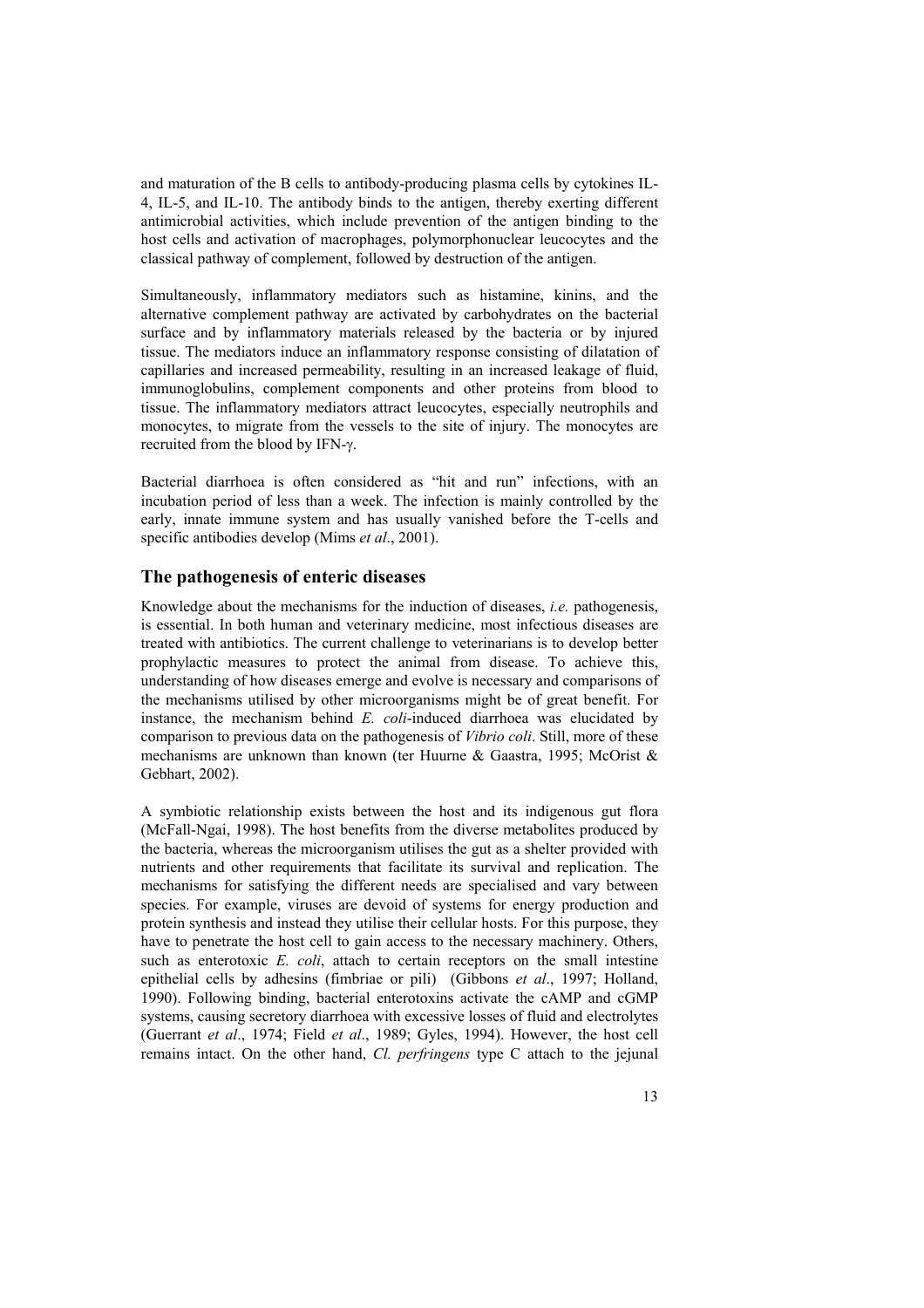epithelial cell and cause necrosis of the tissue by its  $\alpha$ - and β-toxins (Bergeland, 1972; Arbuckle, 1972; Yoo *et al*., 1997). This disease normally occurs within the first 2-3 days of life (Figure 1), probably because the increased pH and low trypsin content in the stomach, as well as the content of trypsin inhibitors in sow colostrum, facilitates the infection (Arbuckle, 1972; Bergeland, 1972). Attachment of *Cl. perfringens* type A in swine has not been proved but the bacteria produces α-toxin and enterotoxin (Estrada Correa & Taylor, 1989; Johannsen *et al*., 1993) which binds to the colonic epithelial cells causing necrosis and fluid secretion (Taylor, 1999). Disease associated with enterotoxin is seen in 5-7 weeks old, weaned pigs. *Cl. perfringens* type A is ubiquitous in gut contents (Estrada Correa & Taylor, 1989) and colostrum usually contains antibodies to both toxins (Taylor, 1999).

Rotavirus and *Isospora suis* (Figure 1) replicate in the cytoplasm of differentiated villous epithelial cells in the small intestine (Lindsay *et al*., 1980). The replication results in lysis and desquamation of infected cells with villous atrophy and fusion together with crypt hyperplasia, resulting in decreased digestion and absorption (Stuart *et al*., 1982; Graham *et al*., 1984). The degree and distribution of the lesions are generally related to age and infectious dose (Stuart *et al*., 1982; Stevenson *et al*., 1990), although a low ambient temperature resulting in increased energy demands might contribute to increased mortality (Steel & Torres-Medina, 1984). However, sporulation of *Isospora suis* is favoured by the supplemented heat provided to newborn piglets (Lindsay *et al*., 1982) and oocysts may be seen in faeces five days later (Stuart *et al*., 1982). Colostral antibodies are not protective but previous infection renders the piglet resistant to subsequent challenge (Lindsay *et al*., 1999). In addition, age related differences in susceptibility to the infection occur (Stuart *et al*., 1982).

The main *Salmonella* species responsible for disease in pigs are *S. choleraesuis* and *S. typhimurium* (Levine *et al*., 1945; Reed *et al*., 1986). *S. choleraesuis* generally invades through the tonsils or intestine, causing septicaemia followed by enterocolitis preferentially in ileum and colon (Reed *et al*., 1986; Pospischil *et al*., 1990). *S. typhimurium* has a low tendency to invade (Pospischil *et al*., 1990) and is endocytosed by the M cells and localised in the mesenteric lymph nodes and lamina propria where it causes an acute enterocolitis (Takeuchi & Sprinz, 1967). The spread is probably executed by macrophages and infection results in microvascular thrombosis, inflammation and necrosis, leading to malabsorption, fluid leakage and diarrhoea (Reed *et al*., 1986; Clarke & Gyles, 1987; Gröndahl *et al*., 1998; Moxley & Duhamel, 1999; Schwartz, 1999). Locally, neutrophil infiltration is prominent (Reed *et al*., 1986) and cytokine signals are important in regulating the intestinal response (Trebichavský *et al*., 1997). Over 200 virulence factors have been described, such as fimbriae, flagella and lipopolysackarides (Schwartz, 1999) and several predisposing factors exist (Hentges, 1970; Clarke & Gyles, 1987; Jörgensen *et al*., 2001).

The obligate intracellular bacterium *L. intracellularis* enters the crypt enterocytes in the distal jejunum, ileum, caecum and proximal colon within a membranebound endocytic vacuole (McOrist *et al*., 1995b). The bacteria divide in the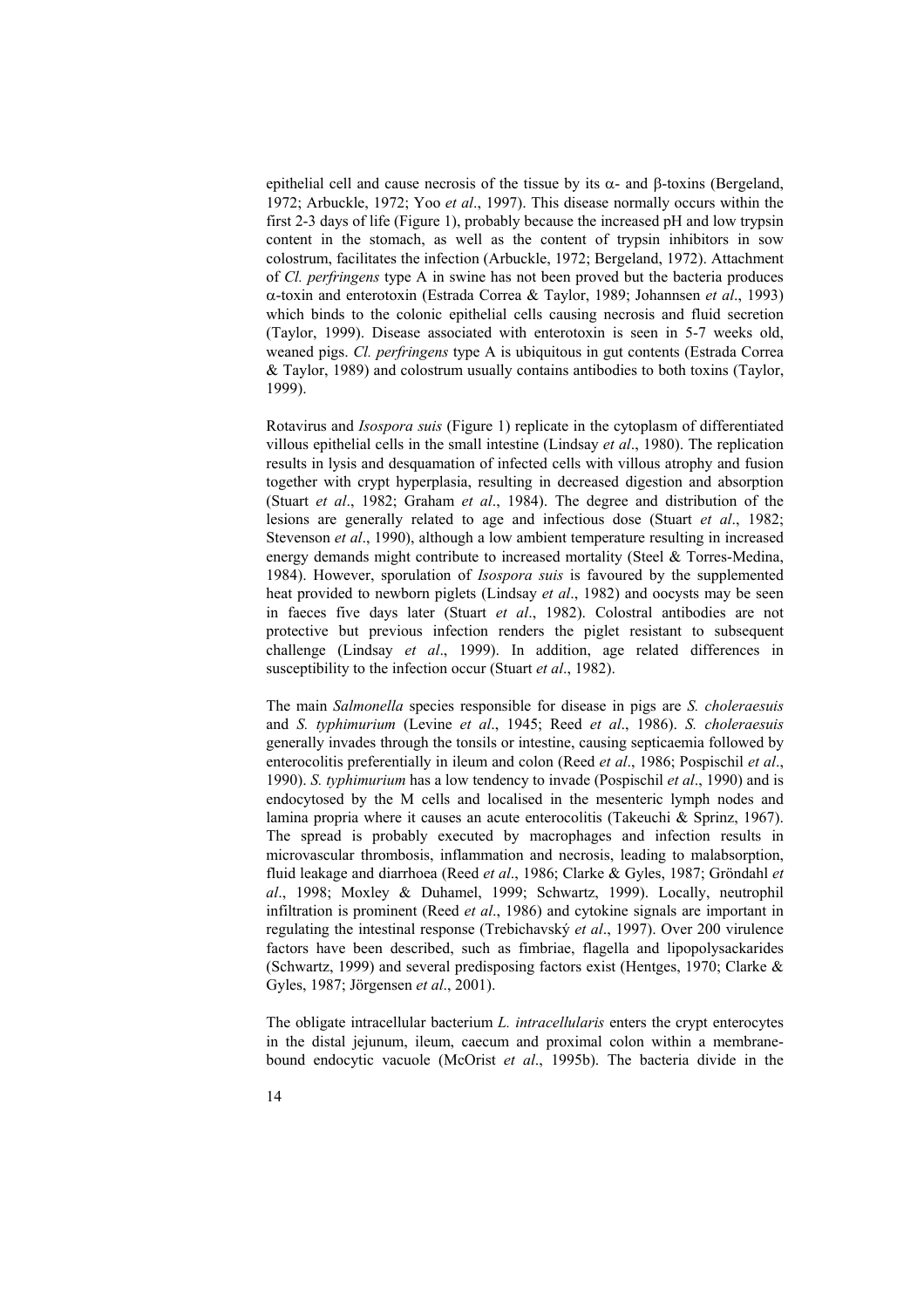cytoplasm and appear to be dependent on host cell proliferation to be able to spread (Lawson *et al*., 1995). Further, an increased mitosis and cell division, and proliferation of immature enterocytes with depletion of goblet cells are induced (Jensen *et al*., 2000; Lawson & Gebhart, 2000). The immature enterocytes do not express MHC II molecules on the surface, which might be a bacterial strategy to escape the immune system. In addition, a marked accumulation of IgA at the apical cytoplasm of the enterocytes is seen. In the chronic form of the disease, i.e. intestinal adenomatosis, a mild infiltration of  $CDS<sup>+</sup>$  and  $CDS<sup>+</sup>$  T cells in lamina propria is noted. In the acute form, *i.e.* hemorrhagic enteropathy, a moderate infiltration of  $CD8^+$ ,  $CD25^+$  T cells and IgM<sup>+</sup> B cells in lamina propria is seen (McOrist *et al*., 1992). The mechanism for diarrhoea has not been described, but a proliferation of the secretory crypt cells and a lack of absorptive mature enterocytes could explain some symptoms. The disease cannot be reproduced in gnotobiotic pigs, and a synergistic action of other bacteria is suspected (McOrist *et al*., 1993; McOrist *et al*., 1994b).

Little information is available on the pathogenesis of the potentially zoonotic pathogen *B. pilosicoli* (Trott *et al*., 1996b), although blockage of the absorption by spirochaete "end-on" attachment to the mature enterocytes might be a mechanism of diarrhoea (Trott *et al*., 1996a). The infection induces an increased crypt cell mitotic rate and bacteria have been described in lamina propria and within goblet cells (Trott *et al*., 1996a). *In vitro* uptake by coiling phagocytosis by the monocytes have been reported (Cheng *et al*., 1999). The disease is characterised by a mild colitis and a mixed population of neutrophils and lymphocytes are seen in the mucosa in response to infection (Thomson *et al*., 1996; Trott *et al*., 1996a).

The pathogenesis of *B. hyodysenteriae* is still not fully understood. The significance of the acid secretion in the stomach has yet to be elucidated (Doyle, 1948; Blaha *et al.,* 1984). A concomitant infection with commensal gut bacteria has been shown to enhance the infection but the mechanism is unclear (Meyer *et al*., 1975; Harris et al 1978). A feed-induced alteration of the intestinal microflora might alter the oxygen tension (Hughes *et al*., 1975) or change the rate of fermentation in the large intestine (Durmic *et al*., 1998) resulting in a low pH (Prohászka & Lukács, 1984). Further, the microflora may provide growth factors, essential nutrients (Meyer, 1978) or produce other favourable conditions (Whipp *et al*., 1979). In addition, the microbes might be secondary invaders that exacerbate the lesions (Hughes *et al*., 1975; Meyer, 1978). *B. hyodysenteriae* is strongly chemotactic to mucus, and it has been suggested that chemotaxis and motility are important factors for association with the mucosa, by penetration or trapping in the mucus gel (Kennedy *et al*., 1988; Milner & Sellwood, 1994). The bacterium is suggested to primarily invade the goblet cells, thereby causing an excessive mucus-secretion, multiply and spread to adjacent enterocytes (Pohlenz *et al*., 1983). Hughes *et al*. (1975) suggested that the goblet cell hyperplasia and increased mucus production was caused by a toxin. The importance of attachment as a pathogenicity mechanism is uncertain and it is not clear whether invasion of the tissue is necessary to induce disease (Taylor & Blakemore, 1971; Wilcock & Olander, 1979b; Jensen *et al*., 1998). Other factors possibly involved in the pathogenesis are haemolysin, endotoxin or other toxins (Albassam *et al*., 1985;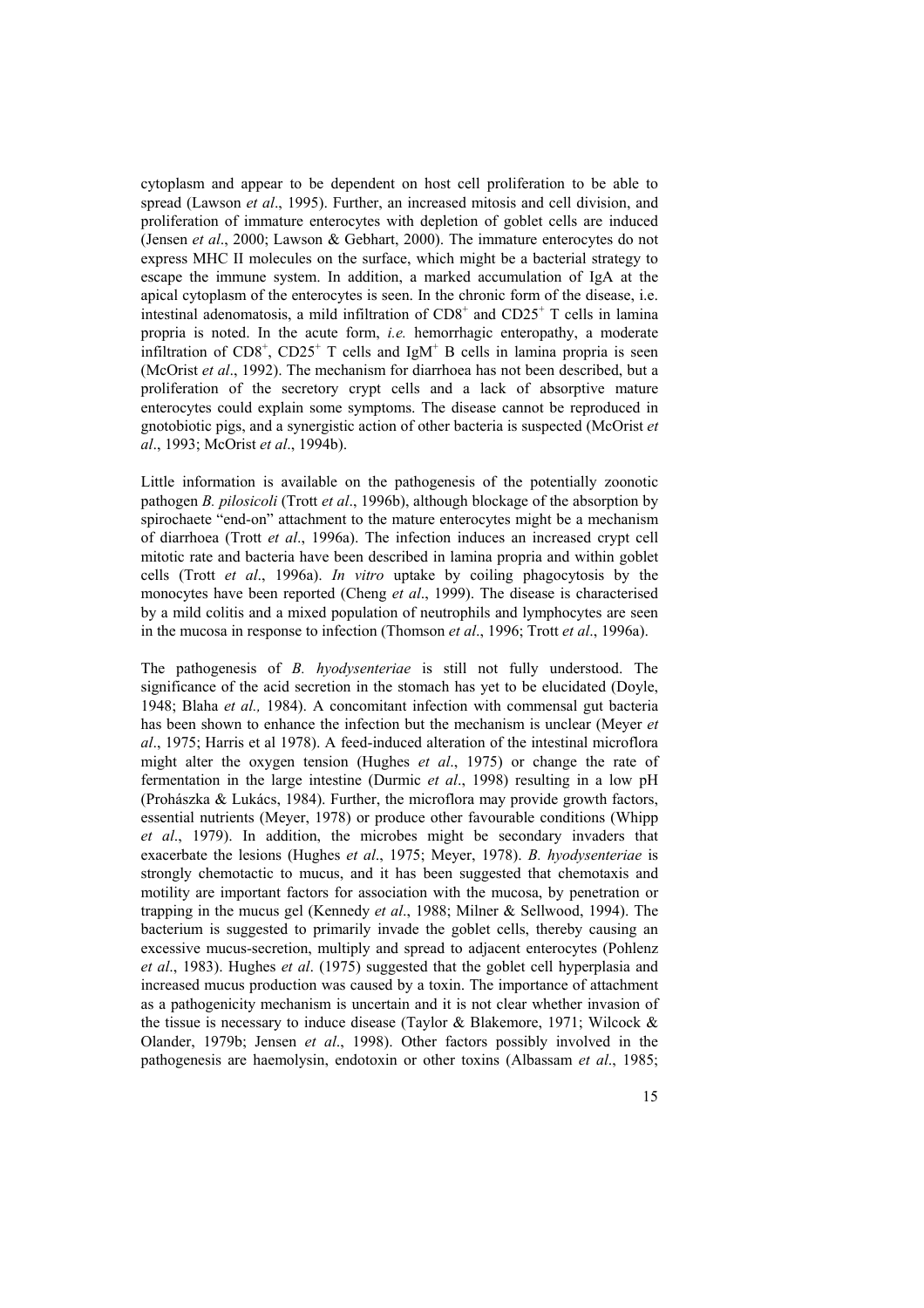Wilcock & Olander, 1979b; Nibbelink *et al*., 1997) and strains mutant in the haemolysin gene had reduced pathogenicity (Hyatt *et al*., 1994). Further, the enzyme NADH oxidase protects the bacteria against oxygen toxicity (Stanton *et al*., 1999). Several authors report an increased crypt cell proliferation, but it is not clear whether this is part of the defence against invading microorganisms or whether it is part of a repair process (Nuessen *et al*., 1983; Hughes *et al*., 1975; Wilcock & Olander, 1979a; Pohlenz *et al*., 1983). Diarrhoea occurs due to colonic absorptive failure (Argenzio *et al*., 1980).

Further, the immune mechanisms elicited are poorly understood. Attempts to suppress the immune response by induction of stress achieved by withdrawal of feed (Kinyon *et al*., 1977; Moreng *et al*., 1980), or by intramuscular injections of dexamethasone (Eriksen & Andersen, 1970), have been performed. The effect of feed withdrawal has not been separately evaluated but injections with dexamethasone worsen the condition (Eriksen & Andersen, 1970). However, in experimental inoculation with *L. intracellularis*, dexamethasone did not change the course of disease (Joens *et al*., 1997; Knittel *et al*., 1998). Altogether, reports concerning the cellular immune response are few (Galvin *et al*., 1997; Waters *et al*., 1999; Waters *et al*., 2000a; Waters *et al*., 2000b; Jonasson *et al*., 2003). Several authors report neutrophil infiltration, and some authors also report an increase in lymphocytes or macrophages in lamina propria during disease (Hamdy & Glenn, 1974; Hughes *et al*., 1975; Albassam *et al*., 1985). Systemic leucocytosis has been reported (Meyer et al 1975), but others report inconsistent results or no increase (Eriksen & Andersen, 1970; Kinyon *et al*., 1977). Galvin *et al*., (1997) claimed that spirochaetes are non-invasive organisms and that phagocytic activity would be of little benefit, but that release of inflammatory mediators might contribute to the inflammatory process. Mast cells appear to play a limited role, as concluded by experimental inoculations in mice (Nibbelink & Wannemuehler, 1990). Data indicate that a specific proliferative T cell response is induced in the mucosa following infection. An increase in the percentage of  $CD8<sup>+</sup>$ T cells in peripheral blood and in the mucosa in response to vaccination and experimental infection has been demonstrated (Waters *et al*., 1999; Waters *et al*., 2000a; Waters *et al*., 2000b; Jonasson *et al*., 2003). In contrast, an increase in the percentage of CD  $4^+$  and a decrease in CD8<sup>+</sup> cells were observed in peripheral blood, colonic lymph node, epithelia and lamina propria in experimental challenge studies (Galvin *et al*., 1997). Little is known about the cytokine and APP response to infection. Experimental intravenous injections with *B. hyodysenteriae* endotoxin resulted in increased levels of IL-6 but no TNF activity was recorded (Nibbelink *et al*., 1997). A TNF-like activity has been identified in serum from swine infected with *B. hyodysenteriae*, and the authors speculated that TNF might contribute to necrosis and vascular thrombi. Further, an increase in IL-1, experimentally induced in cell cultures, would contribute to mucus secretion (Greer & Wannemuehler, 1989). The humoral response has been more extensively studied and several studies focus on the specific antibody response. An increase in circulatory IgG, IgA and IgM and in local IgA is seen in response to infection (Rees *et al*., 1989). However, opinions differ regarding whether specific serum antibodies are protective or not (Eriksen & Andersen, 1970; Joens *et al*., 1979; Rees *et al*., 1989). Sera from convalescent pigs provided local protection against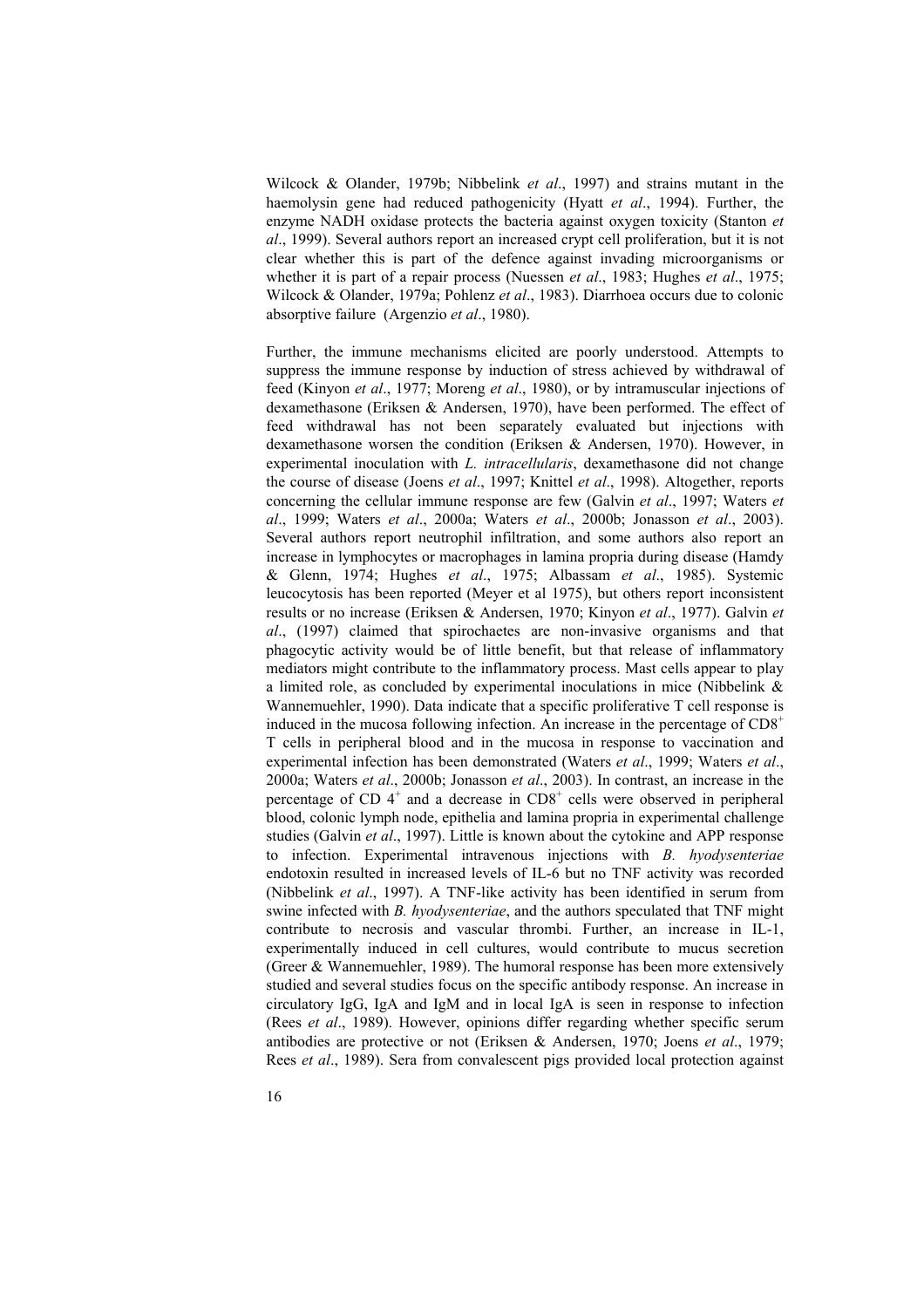subsequent challenge in colonic loops, possibly by complement components and serum IgG secreted through microscopic lesions in the intestine (Joens *et al*., 1985). Colonic washings containing specific IgA inhibited growth of *B. hyodysenteriae in vitro* (Joens *et al*., 1984). Additional evidence is needed to demonstrate the sIgA-mediated protection from swine dysentery (Galvin *et al*., 1997). The increased amount of total circulatory antibodies following infection suggests that B cells specific for other antigens are also activated (Galvin *et al*., 1997).

#### **General aspects on diagnoses**

For the study of infectious diseases, a reliable demonstration of the causative organism is crucial. Hence, analytical methods should preferentially be well established, have good specificity and sensitivity, and good reproducibility. The diagnosis of bacterial diseases is usually based on direct demonstration of the microbe by techniques such as cultivation and PCR, or by indirect methods such as necropsy and serology. Each of these techniques has different advantages and limitations. Thus, to be able to choose the most adequate diagnostic method in a given situation, basic knowledge about the techniques as well as the particular microorganism is necessary. However, the demonstration of a certain microbe and simultaneous occurence of a certain disease do not necessarily imply a causal relationship (Evans, 1976). Thus, diagnosis also includes the interpretation of the results from the diagnostic investigation in relation to clinical signs and current information about the disease.

#### **Diagnosis of** *Lawsonia intracellularis*

*L. intracellularis* is a member of the *Proteobacteria*, family *Desulfovibrionaceae*, genus *Lawsonia* and up to now the only known species of the genus (Gebhart *et al*., 1993; McOrist *et al*., 1995a). It is most closely related to *Desulfovibrio desulfuricans*, a non-pathogenic organism that is found in freshwater, soil, and intestines of animals (Holt *et al*., 1994). For several years, the causative organism of porcine proliferative enteropathy was an enigma. A  $1.5 \times 0.35$  µm intracellular organism was observed in silver stained sections, and culture consistently yielded profuse growth of *Campylobacter*. Several *Campylobacter* species have been proposed as the causative organism, but experimental inoculations were not successful and Koch's postulate was not fulfilled (Lawson & Gebhart, 2000). A monoclonal antibody that specifically bound to the intracellular organism was produced (McOrist *et al*., 1987). Part of the chromosomal DNA and 16S rRNA were sequenced and a novel organism was proposed (Gebhart *et al*., 1993; McOrist *et al*., 1995a). Subsequently, specific primers for single and nested PCR were constructed (Jones *et al*., 1993b; McOrist *et al*., 1994a). *L. intracellularis* grows in a commercial rat enterocyte cell line under micro-areofil conditions (Lawson *et al*., 1993b). The successful culture has only been reported by a few laboratories (Stills, 1991; McOrist *et al*., 1993; Joens *et al*., 1997) and diagnosis is based on necropsy, PCR or serology. Although PCR has a good sensitivity when it is performed on purified DNA, a decreased sensitivity is seen in complex biological samples because of the presence of inhibitory factors. Amplification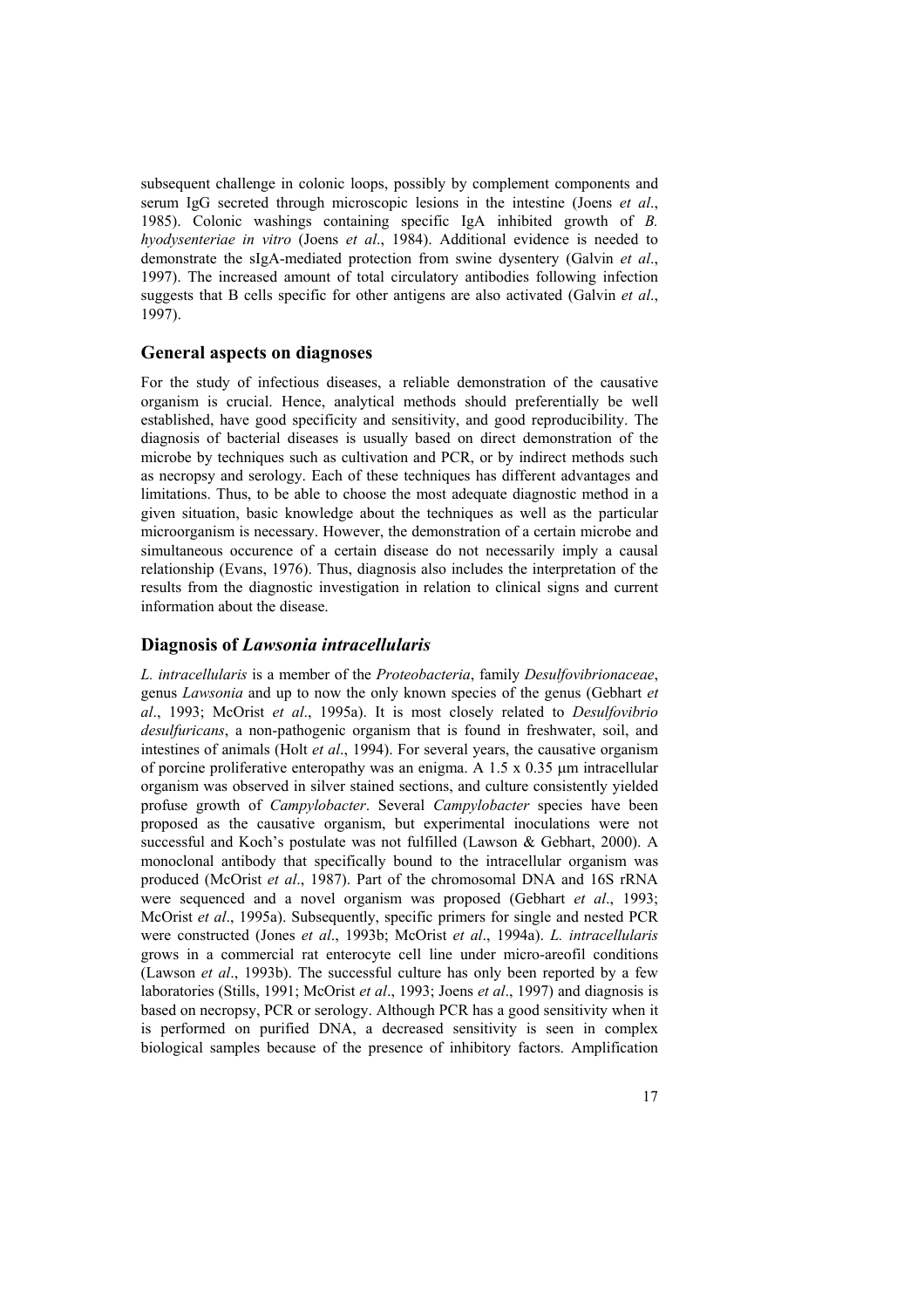might be inhibited by interference with the cell lysis step, binding to the template or nucleotides, or by interaction with the enzyme. Certain specimens, such as blood, soil, cheese and faeces, contain more inhibitors but only a few of those have been identified (Wilson, 1997; Lantz *et al*., 2000). The inhibitors vary between different kinds of samples and probably also between animal species, and the degree of inhibition appears to vary between different microorganisms (Lantz *et al*., 2000). In faeces, several different inhibitors seem to be present (Lantz *et al*., 1997).

In the diagnosis of *L. intracellularis* by PCR, inhibition is poorly defined. Some authors propose that diluting and boiling of the sample circumvents inhibition (McOrist *et al*., 1994a; Möller *et al*., 1998). Most studies claim that PCR has good sensitivity, without any further specifications (McOrist *et al*., 1994a; Cooper *et al*., 1997; Jordan *et al*., 1999). Instead, variations in the outcome of analyses on faecal samples from experimentally inoculated animals is usually ascribed to an intermittent shedding of the organism (McCormick *et al*., 1995; Knittel *et al*., 1998). In PCR for other microorganisms, several methods for diminishing the effect of inhibitors or to remove them from the sample have been described. Optimising the PCR system will increase sensitivity and specificity and the use of "Hot start" will prevent the formation of unspecific PCR products, but these measures will not usually overcome the inhibition (Williams, 1989; Lantz *et al*., 2000). Some enzymes are less sensitive to inhibition and *Pwo* DNA polymerase and r*Tth* DNA polymerase is capable of amplifying DNA in the presence of 0.4% faeces without reduced sensitivity (Lantz *et al*., 2000). Dilution increases the distance between the inhibitory factors and the target, thereby decreasing possible interactions. Centrifugation could remove soluble inhibitors, but some might instead be co-concentrated with the target. Lytic methods such as boiling and/or incubation with proteinase K and sodium dodecyl sulphate (SDS) increase the accessibility of DNA and inactivate some heat labile inhibitors, proteinases and polypeptides. Methods based on filtration or immunomagnetic capture concentrate or specifically bind DNA. The remaining sample containing the inhibitors is removed and DNA is subsequently released and subjected to PCR (Lantz *et al*., 2000). For instance, a method based on the binding of DNA to a silica membrane was reported to have a sensitivity of 10 to 100 *Helicobacter pylori* per tube (Lantz *et al*., 2000). DNA can further be purified by phenol/chloroform extraction followed by ethanol precipitation. However, the target might bind to substances in the sample with a subsequent reduction in sensitivity. The preparation of large amounts of samples to concentrate a low amount of target might also concentrate inhibitors. A large amount of unspecific DNA might also interfere with PCR by random binding of the primers (Rossen *et al*., 1992; Wilson, 1997).

PCR products can be detected by determining the size or sequence of the fragment. The size can be determined by ethidium bromide staining of an agarose gel or by polyacrylamide gel electrophoresis (PAGE) with a sensitivity of 1-10 ng DNA. Agarose gel electrophoresis is suitable for products with a size from 200 base pairs (bp) to 50 kbp and PAGE from 5 bp to 500 bp. Hybridisation with a digoxigenin-marked probe increases the sensitivity 20 to 100 times (Lantz *et al*., 2000).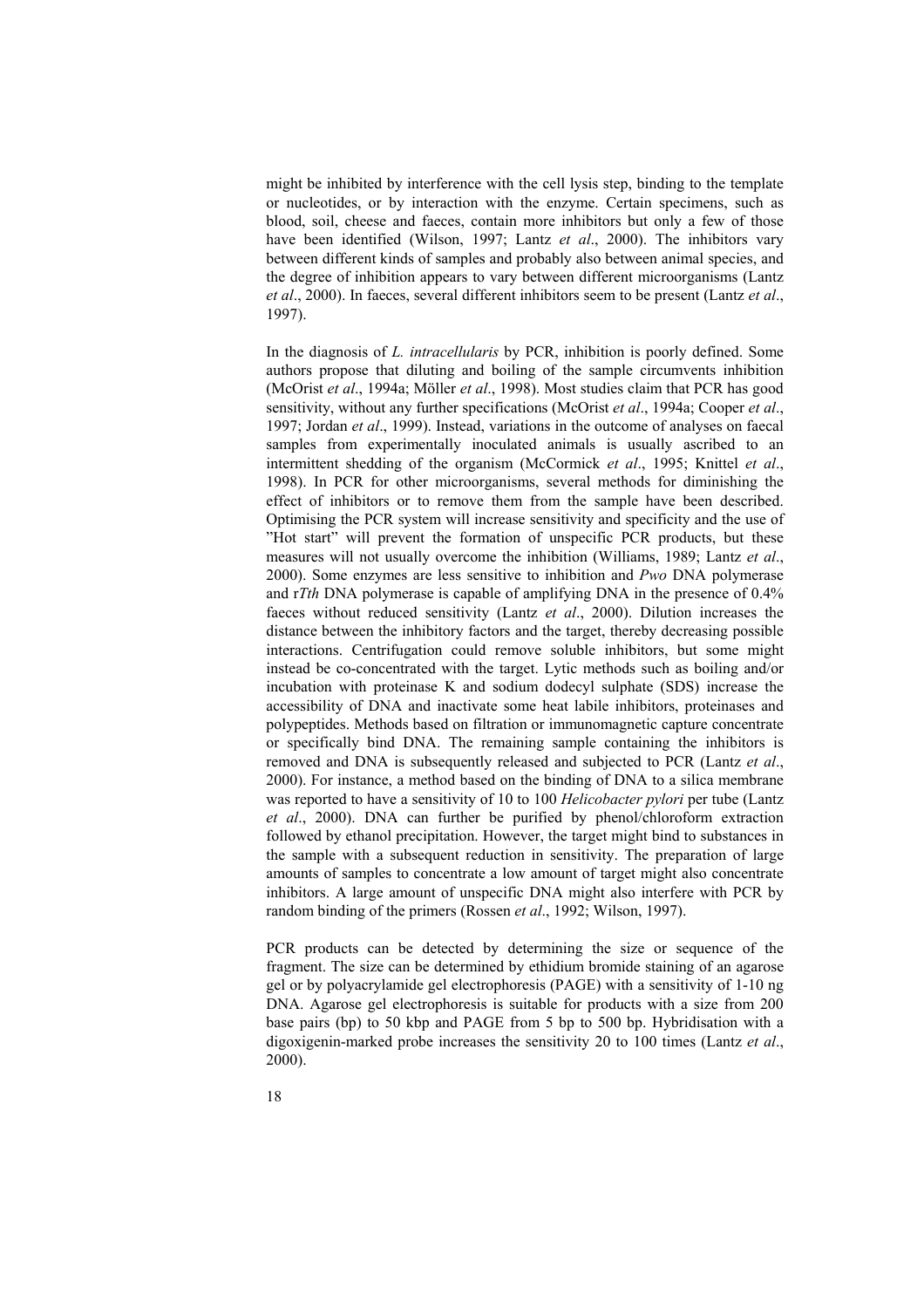Under controlled conditions, competitive DNA fragments (MIMICs) have been used to correlate the yield of amplified DNA to the original number of target molecules. However, several factors can affect the result and the ratio of the mimic to the target DNA must be relatively close (0.66 to 1.5) to achieve an accurate estimate. For instance, the technique has been used to quantify nonculturable bacteria in soil (Lantz *et al*., 2000).

A serological test based on the binding of IgG to wells coated with antigencontaining cells, followed by the detection of antibodies by staining with fluorescein isothiocyanate conjugate, is commercially available. The test was concluded to be more sensitive than PCR ante mortem (Knittel *et al*., 1998; Ohlinger *et al*., 2000). Detectable levels of antibodies to *L. intracellularis* usually develop 14 days after stimuli and re-exposure is usually essential for maintaining a high level of antibodies (Knittel *et al*., 1998; Guedes *et al*., 2000). However, positive serology indicates that the animal has been exposed to the microorganism but does not indicate whether this exposure has resulted in disease (Knittel *et al*., 1998).

#### **Experimental challenge studies**

In the studies of pathogenesis of infectious diseases, experimental challenge studies are necessary. Certain aspects of a disease can be studied on material submitted from the field, but factors such as feed, management, other infections *etc.* vary substantially between herds and will most probably interfere with the study (Madec & Buddle, 2002). Thus, it is difficult to obtain repeatable results from which conclusions can be drawn. However, experimental challenges are time consuming, expensive and difficult to perform. As discussed above, most diseases of today are of multifactorial origin and the interacting factors are often poorly defined (Hentges, 1970). Therefore, experimental reproduction of disease might be hampered by lack of certain essential interacting factors. Conversely, experimental inoculations enable the identification of those factors by the exclusion or addition of single factors.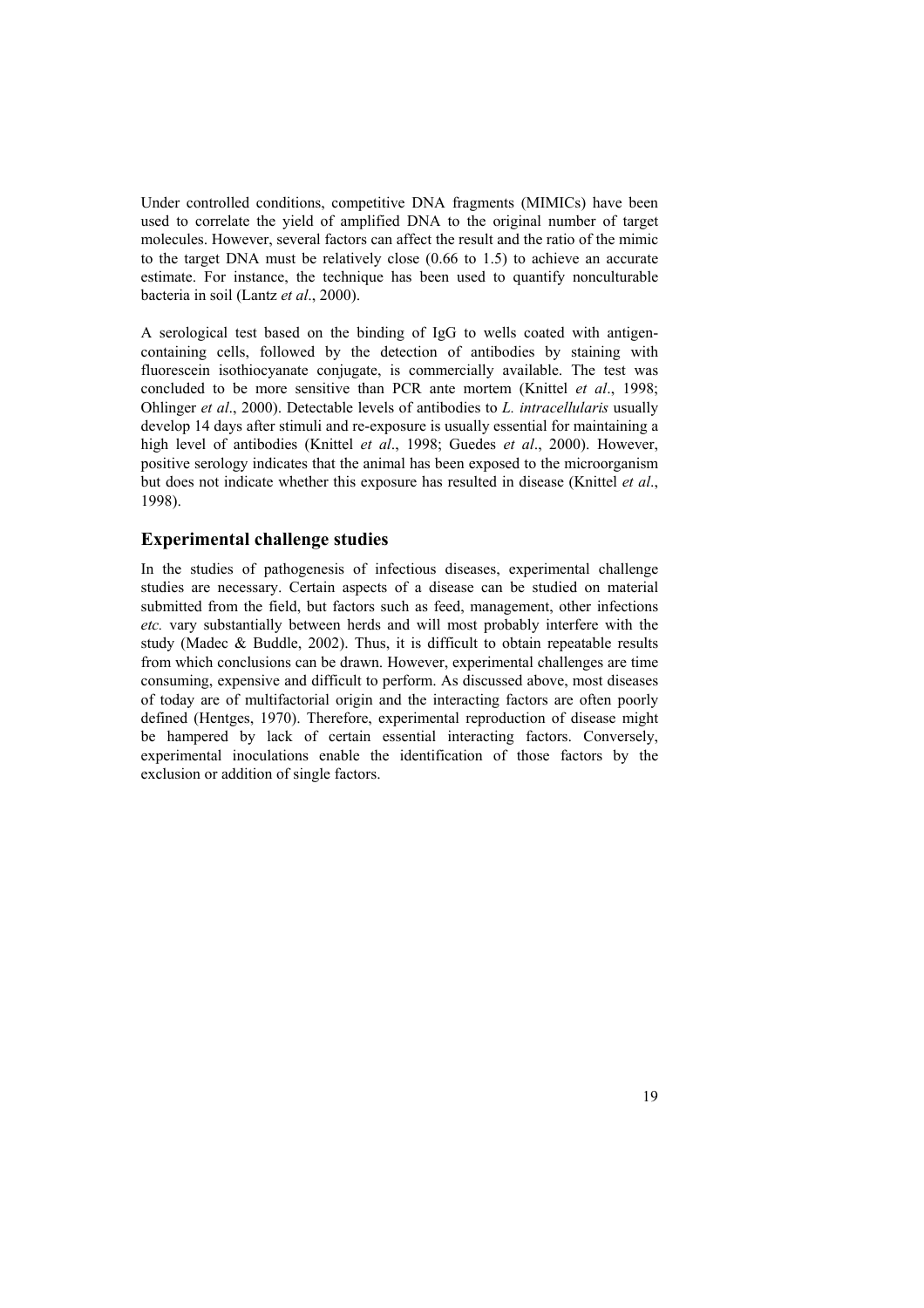# **Aims of the present studies**

The general aim of this project was to study enteric diseases in growing pigs, with special reference to diseases caused by *Brachyspira hyodysenteriae* and *Lawsonia intracellularis*. This objective was further outlined in the following specific aims:

- To identify the most important microbiological agents causing diarrhoea in Swedish grower pigs (I).
- To develop a fast and reliable method for the diagnosis of *L. intracellularis*. To construct an internal control to demonstrate inhibition of the PCR reactions and evaluate different preparation methods (II, III).
- To develop a pig model enabling sequential *in vivo* examinations of the intestine during disease. The demand for using a limited number of experimental animals without reduction of the methodological accuracy should be fulfilled (IV, VI).
- To establish a procedure for experimentally induced swine dysentery (V).
- To use the novel animal model in studies concerning the pathogenesis of swine dysentery (VI).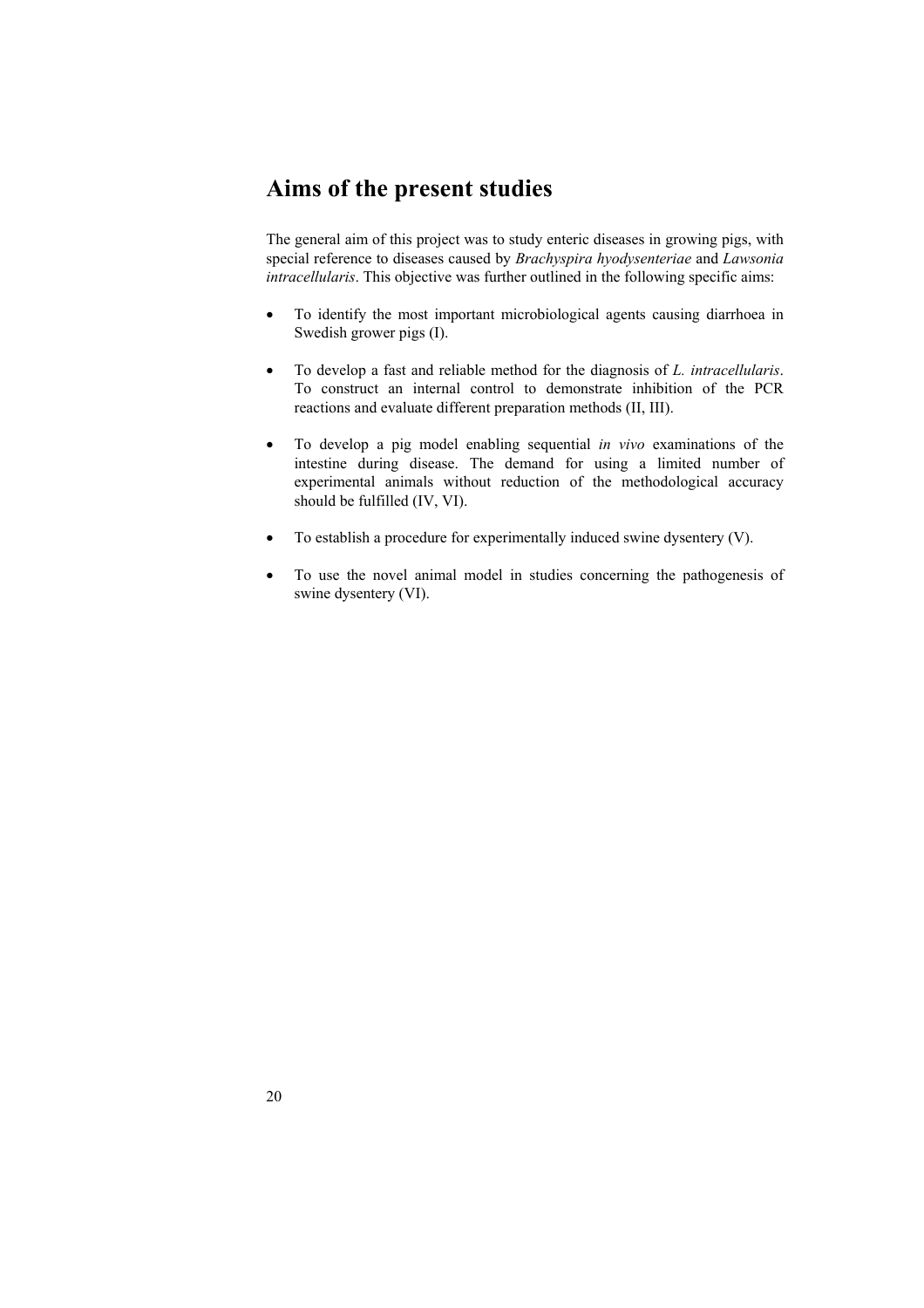## **Aspects on materials and methods**

The materials and methods used are detailed in each paper but are based on altogether 20 surgical operations; 89 endoscopies and ~800 biopsies; 242 necropsies; 369 serum sample analyses for cortisol, haptoglobin and SAA each; 201 analyses of blood samples for white blood cell count; 1816 cultures for *Brachyspira* sp; 430 cultures for other bacteria; 72 parasitological examinations; 206 investigations for diversity of the coliform flora; 87 examinations for rotaviruses; 220 analyses for microflora-associated characteristics, 1498 PCR analyses on tissue samples; and 1300 single and/or nested PCR analyses on faecal samples. A summary of specific aspects are presented below.

### **Diarrhoea in the growing pig – a comparison of clinical, morphological and microbial findings between animals from good and poor performance herds. (I).**

The herds and animals in this study were selected as representative of the particular problem, *i.e.* they should suffer from poor performance and grower scour. In contrast, the control herds and animals should not experience these problems. The figures were obtained from the Swedish Animal Health Service database that covers approximately 95% of the Swedish piglet-producing herds. The herds were situated in the mid-east and mid-west parts of Sweden, where 16.5% of the Swedish swineherds are located. It was important that the regions had access to quality assessed laboratories within a short distance from the herds. Further, the laboratories should have well-established collaboration routines with the reference laboratory (National Veterinary Institute, Uppsala, Sweden) performing the histological and microbiological investigations. To exclude postweaning diarrhoea, the pigs selected should have been weaned at least two weeks prior to submission and to ensure that the pigs were in the acute phase of the disease, diarrhoea should have commenced within two days. Other diseases that might obscure the findings at necropsy should not be apparent, therefore, pigs that had not reached market weight at an age of 13 weeks or had been treated with antibiotics were excluded. It is possible that the ability of the farmer to immediately detect sick animals varied, as indicated by a difference in weight recorded between the selected experimental and control animals. Another explanation for the difference in weight could be that overt diarrhoea was preceded by a period of subclinical disease. Some owners may also have been more prone to submit animals of low weight. However, the mean age in the herd is calculated per three-month period in the official control and these values would not be expected to match the values for individual pigs on a single occasion. Some bias could still be present in the selection of the animals, but as indicated by the necropsy results, this did not appear to interfere with the results.

In post mortem studies of the intestines, necropsy must be performed immediately because of the rapidly occurring autolysis due to different enzymes (Kumar et al 1997). Therefore, the animals were submitted alive and euthanised by stunning with electricity and exsanguination immediately prior to necropsy.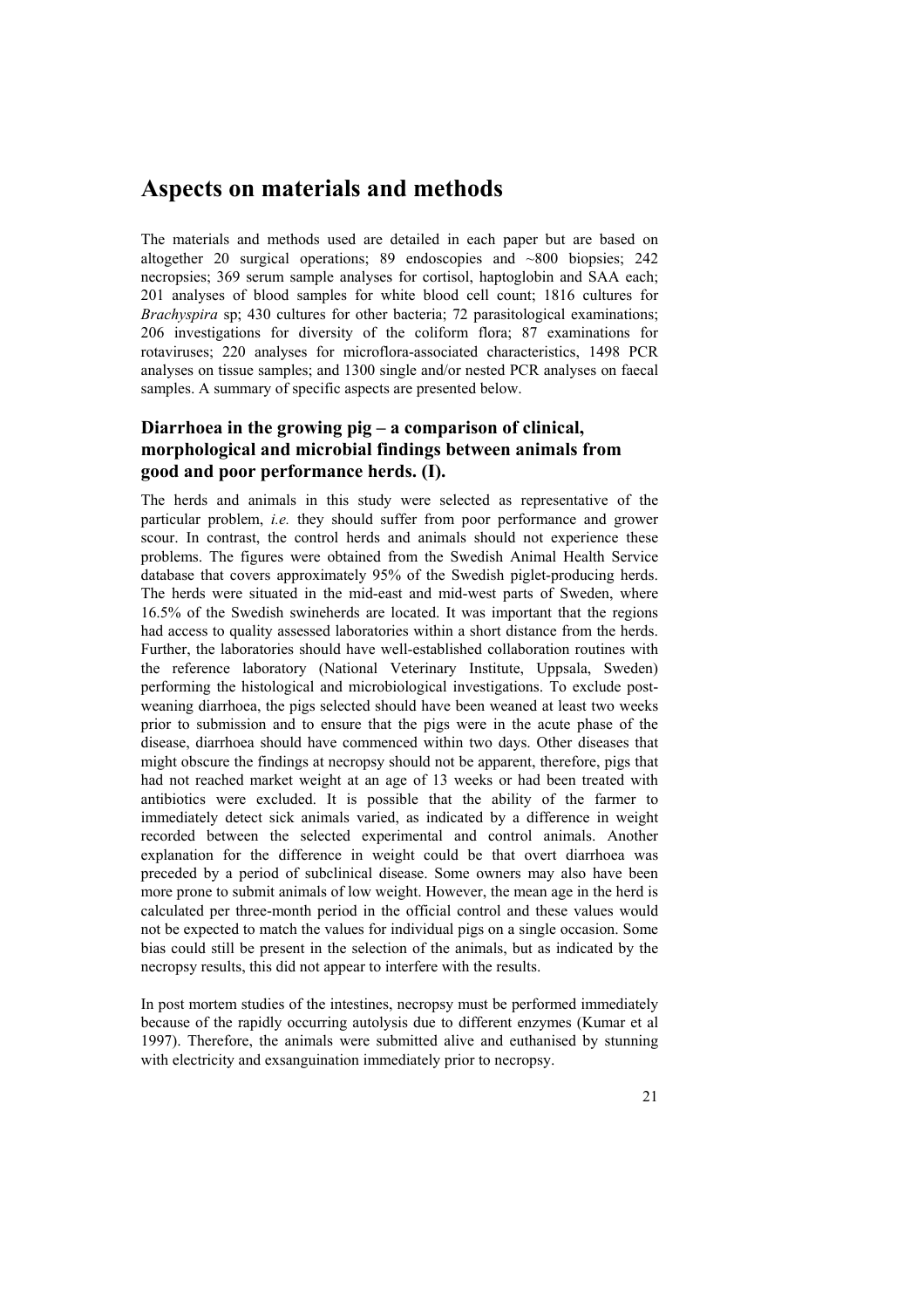A limited amount of sample can be a bottle-neck for further analyses (Lantz *et al*., 2000). Cotton swabs were used to obtain bacteriological samples, whereas stool samples were collected for analysis of parasites and viruses. A swab often contains a very limited amount of faeces and at least 100 particular organisms/g faeces should be present for reliable results (Wilson, 1997). Most bacteriological analysis begins with a pre-enrichment from which suspected colonies are selected for further examination. If a bacterium is present in low numbers or grows slowly, it might be overlooked. For instance, if a culture contains small numbers of *Campylobacter jejuni* and large numbers of *C. coli*, the colony picked for further identification will probably be *C. coli*. In addition, several techniques such as blotting or PCR could be combined with culture to increase sensitivity (Nesbakken *et al*., 1991). The standard methods applied at the National Veterinary Institute were chosen as they are standardised, cheap and easy to perform. In addition, the number of organisms excreted during overt enteric disease are probably sufficient to be detectable.

### **The use of a mimic to detect polymerase chain reactioninhibitory factors in feces examined for the presence of** *Lawsonia intracellularis* **(II).**

### **Diagnosis of** *Lawsonia intracellularis* **performed by PCR, serological and post mortem examination, with special emphasis on sample preparation methods for PCR. (III).**

Detection by PCR is based on four steps (Lantz *et al*., 2000): sample collection; sample preparation; amplification of the nucleic acid; and detection of the product. As discussed above, sample size and the number and distribution of the microorganism in a sample are factors influencing sensitivity. Some preparation methods are time consuming and difficult to apply on large amounts of samples, which renders them inappropriate for routine diagnosis. Furthermore, several controls need to be included: – negative, to show possible contamination; positive, to control PCR conditions and reagents; and internal, to demonstrate the presence of inhibition and reaction conditions in single tubes. If reaction conditions are not optimal, unspecific reactions might occur and structures such as primer dimers can develop (Williams, 1989).

For the identification of *L. intracellularis* by PCR, the specificity of the primers is crucial. Known sequences collected in a database are compared to the target sequence and should differ in at least two nucleotides. The specificity is tested by hybridisation techniques, nested PCR and against DNA from related microorganisms (Jones *et al*., 1993b). The primers and reaction conditions used in the present study have previously been tested against: porcine intestinal DNA; *B. hyodysenteriae*; *Brachyspira* sp.; *C. hyointestinalis*; *C. mucosalis*; *C. coli*; *C. jejuni*; *C. fetus*; *C. concisus*; *C. laridis*; *C. cinaedi*; *C. fennelliae*; *C. cryaerophila*; *C. sputorum*; *Cl. perfringens* types A, B, C; *S. typhimurium*; and *E. coli*. No cross reactivity was reported (Gebhart *et al*., 1991; Jones *et al*., 1993a; McOrist *et al*., 1994a; Cooper *et al*., 1997; Möller *et al*., 1998). However, the primers have not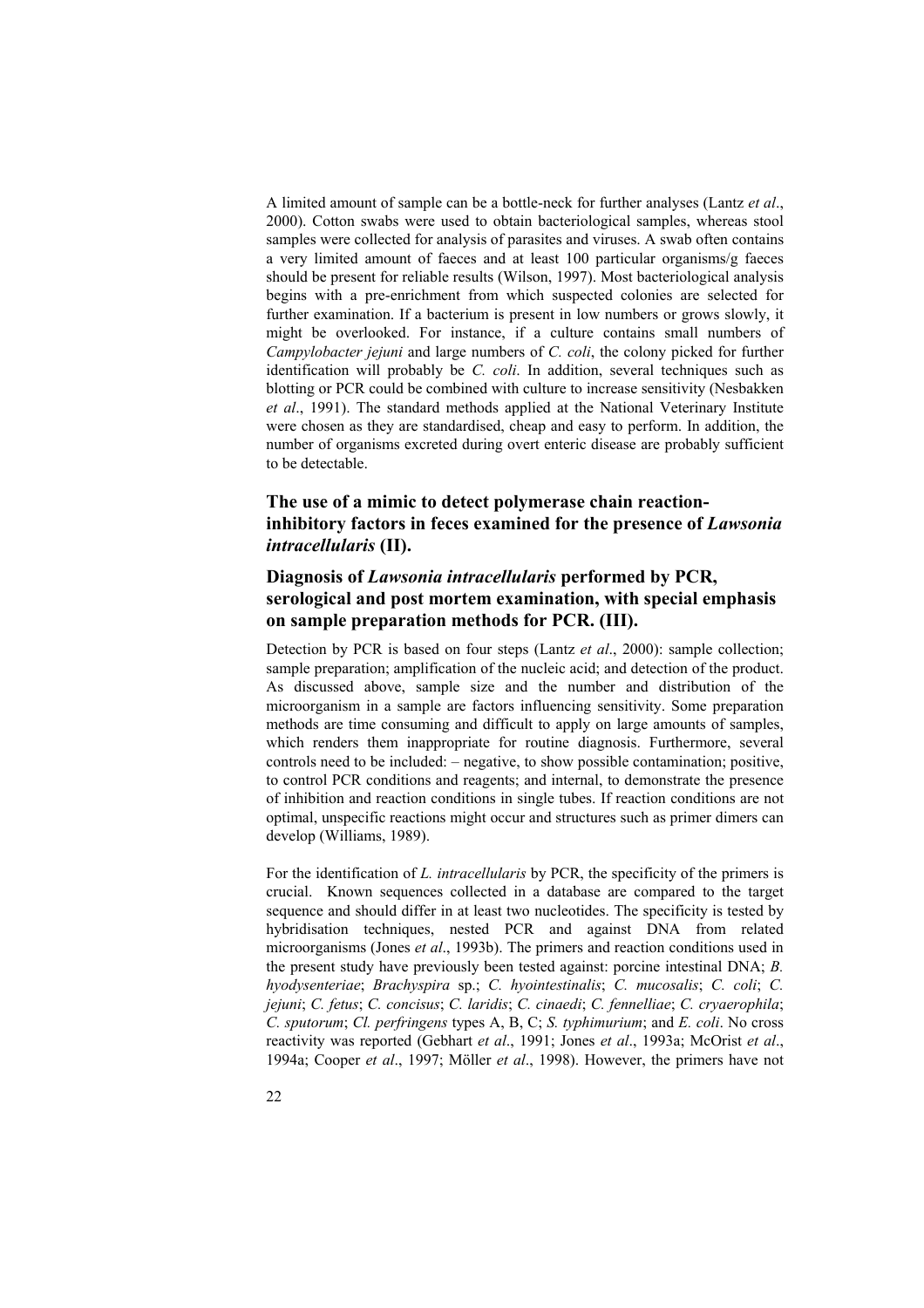been tested against the most closely related organisms *Desulfovibrio desulfuricans* and *Myxococcus xanthus* (Gebhart *et al*., 1993). Further, the possibility still exists that some unknown organism carries a sequence that could cause false positive reactions. In addition, primers directed to 16S rRNA have been constructed, but these have not been as extensively used as the primers directed against the chromosomal DNA (McOrist *et al*., 1994a).

Studies of the sensitivity are usually tested by a known amount of organism that is serial diluted, prepared and subjected to PCR. The highest dilution (*i.e.* the lowest amount of organisms) that results in a visible amplicon is determined as the detection limit. If the organism cannot be cultured, indirect measures must be utilised. In this study, a mimic containing a piece of DNA consistent with the primer sequence from *L. intracellularis* was constructed and a known quantity was used. This gave good apprehension of the sensitivity in the final solution prepared for PCR. However, when samples were spiked prior to preparation consistent results was difficult to achieve. Probably, the mimic plasmid behaves very different from the microorganism in the unprepared faecal sample.

The specificity of the commercially available, serological test used in this study has previously been tested against *B. hyodysenteriae*; *B. pilosicoli*; *B. innocens*; *S. typhimurium*; *S. choleraesuis*; *C. mucosalis*; and *C. hyointestinalis:* no reactions were observed. However, non-specific reactions have been observed in sera from gnotobiotic pigs (Knittel *et al*., 1998).

### **Intestinal cannulation: Model for study of the midgut of the pig. (IV).**

Experimentally inoculated, cannulated pigs have not previously been used in the study of infectious diseases. Thus, it was necessary to ascertain that the cannulation *per se* does not interfere with the study. The surgical procedure, as well as possible secondary infections, cause an immunological response that must have vanished before the experimental inoculation can take place. The use of antimicrobials was avoided by strict aseptic surgical procedures and the inflammatory response was monitored by measurements of SAA, haptoglobin, white blood cell counts and serum cortisol. Cortisol is used as a stress parameter and was included to assess the stress the animals were subjected to during surgery and endoscopy. However, cortisol quickly increases in response to all kinds of stress, such as restraint during blood sampling. This could have been circumvented by the use of an indwelling catheter. On the other hand, the adverse effects of a second surgical procedure, an increased risk of bacterial infections, and interference with the inflammatory response were considerable. As the measurement of cortisol was not the main purpose of the study, the use of an indwelling catheter was dismissed and when possible, samples were collected during anaesthesia. However, the results regarding cortisol must be interpreted with caution. The general anaesthetic used during endoscopy might also influence the animal. Halothane was chosen as inhalation anaesthetic as it is commonly used and cheap. Because repeated anaesthesia can induce liver necrosis, glutamate dehydrogenase and γ-glutamyltransferase were analysed. In addition, the intestinal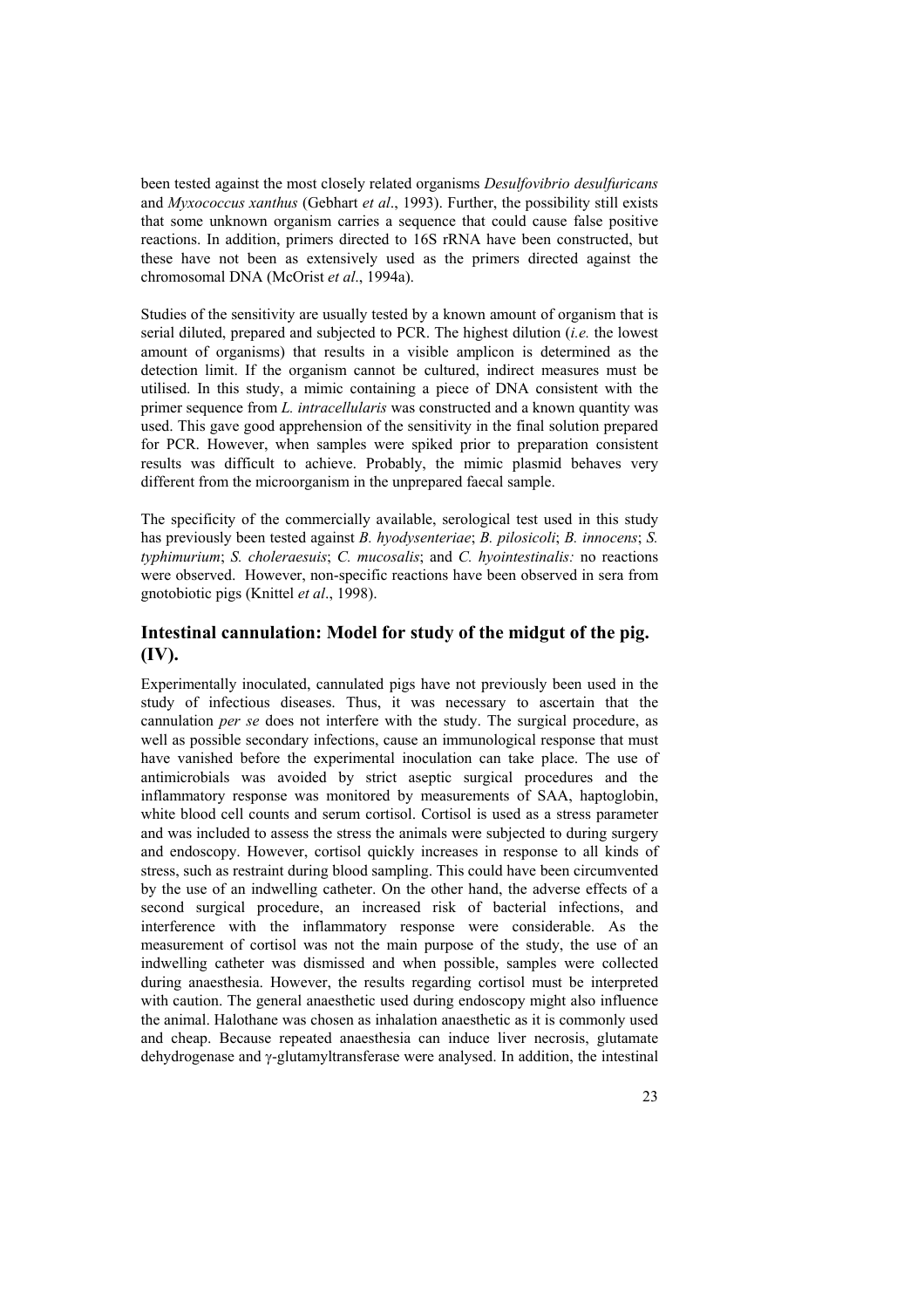cannula or the partial resection of caecum might alter the gut motility, or the intestinal microenvironment and indigenous gut flora. Therefore, the transit time of the digesta and the diversity of the coliform flora were examined.

To enable endoscopy through the cannula, it is necessary to empty the gut. In humans, this is achieved by a 24-hour starvation period combined with administration of laxative. In this study, the repeated endoscopy combined with the drowsiness after anaesthesia would have meant a prolonged starvation for the animals. Therefore, endoscopy was restricted to every two days and the amount of anaesthetic drug reduced. The starvation period was shortened to approximately 18 hours prior to endoscopy and the adjacent meals were given earlier and postponed for some hours, respectively. Although the gut was not completely emptied, inspection of the mucosa and biopsy sampling were still possible. Endoscopy of the large intestine is difficult to perform in the pig since the anterior part of the colon is coiled in a double helix. Consequently, the entire spiral colon is easily pushed forward when the endoscope is introduced into the intestinal lumen. However, this problem decreased with increased experience. As with every species, it is essential to always view the next part of the gut during insertion. The quality of the 2 x 4 mm-sized biopsy specimen for morphological examination varied, but when the specimen was placed in formalin without previous mounting, the quality improved substantially. Possibly, differing resistance in the paper and in the tissue made them difficult to cut simultaneously.

### **Experimental swine dysentery - comparison between infection models and studies of the acute phase protein response to infection. (V).**

The outcome of an experimental bacterial challenge depends on a number of factors. The importance of the commensal microflora has been convincingly shown, and therefore pigs from conventional herds were used. However, conventional apparently healthy pigs might be subclinical carriers of potential pathogens whose impact might be difficult to assess (Raynaud *et al*., 1980; Fisher & Olander, 1981; Lawson & McOrist, 1993a). The use of specific pathogen-free pigs could circumvent this problem to some extent. In Sweden, SPF pigs are declared free from the diseases listed in the A-list of International Office of Epizootics, and from Aujeszky's disease, atrophic rhinitis, transmissible gastroenteritis, porcine epidemic diarrhoea, porcine reproductive and respiratory syndrome, *Brachyspira hyodysenteriae* and salmonellosis (Melin & Wallgren, 2003). The status regarding other microorganisms are unknown. The pigs in the present study originated from herds with a well-known health status that had been supervised and inspected by the University swine practising veterinarians once a month for at least ten years.

The role, if any, for other *Brachyspira* species in swine dysentery is not known. On the University farm, no *Brachyspira* species at all have been detected during the last ten years and the animals should be fully susceptible to infection. On the other hand, this herd has been the subject of extensive breeding programmes, and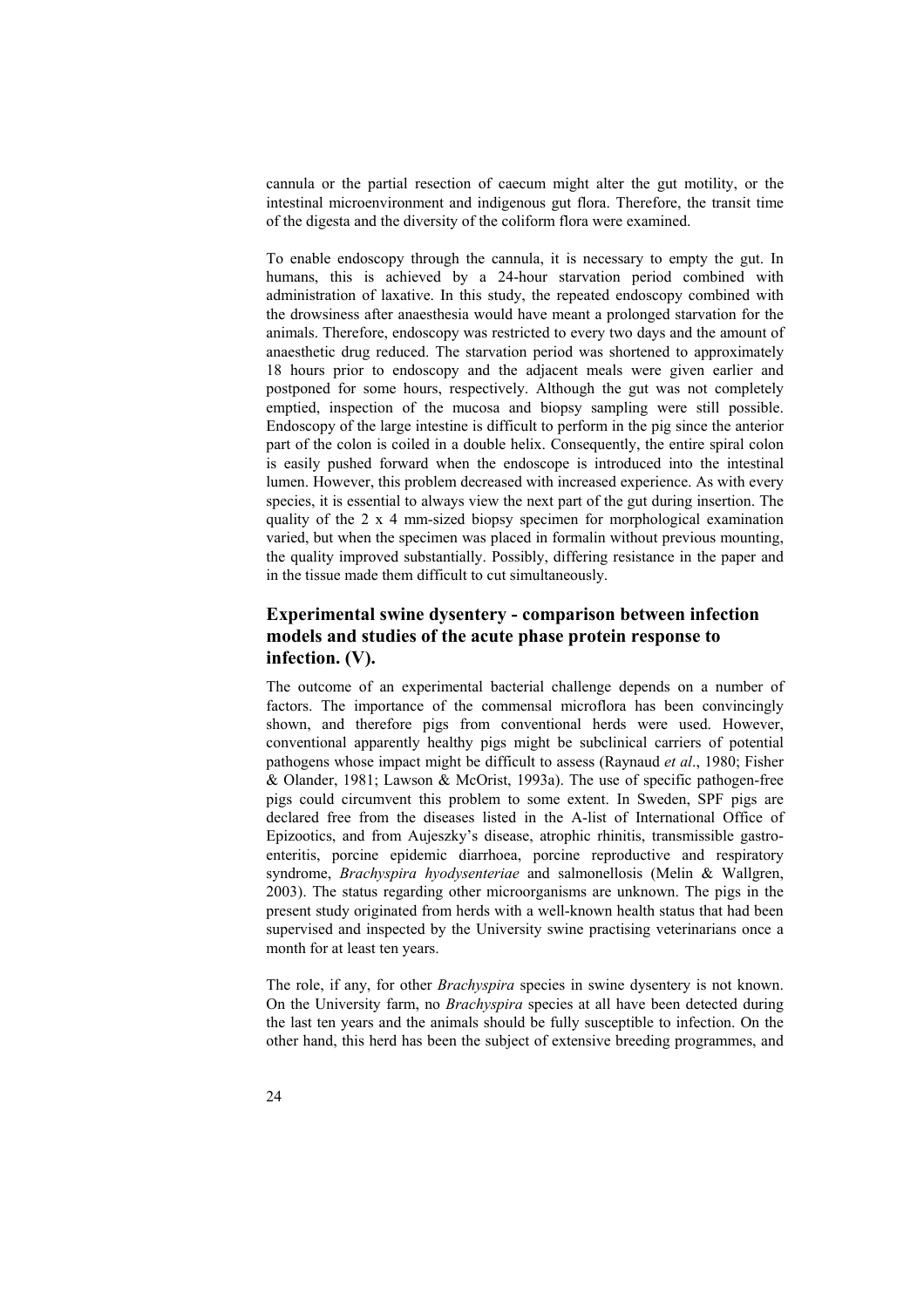it cannot be excluded that freedom from infection with *Brachyspira* sp. may depend on a hereditary resistance.

To test the detrimental effect of a low pH in the stomach, two pigs were inoculated through a caecal cannula and eight pigs were given antacids prior to inoculation. As different practices are utilised (Kinyon *et al*., 1977; Raynaud *et al*., 1980), different routes for administration of the inoculum were tested. However, no congruity seems to exist.

Dexamethasone has been extensively used as a suppressor of the immune system prior to experimental inoculation. The dosage used is recommended for terapeutical purposes in pigs and consistent with other studies (Knittel *et al*., 1998). However, no study has convincingly proved that the dosage and duration of treatment used actually achieves this effect.

Straw is a common bedding material, as the heat-insulating and water-absorbing properties are good and it activates the animal (Fellström, 2001). However, straw also has nutritional properties and contains a large amount of cellulose and hemicellulose, which might influence the fermentation in the large intestine (Pluske *et al*., 1996). Straw was therefore replaced with a fibre-fur blanket before inoculation.

Dysentery is defined as an inflammation of the intestine, characterised by pain, rectal tenesmus, intense diarrhoea with the frequent passage of small amounts of mucus and blood, and symptoms of toxaemia (Blakiston's New Gould Medical Dictionary, 1956). The term swine dysentery has been used for all different clinical manifestations of disease caused by *B. hyodysenteriae*, although not all signs described above may be present in all, or even in most animals (Lee *et al*., 1976; Meyer, 1978; Raynaud *et al*., 1980). This terminology was also applied in the present study.

One hypothesis was that an alteration of the gut flora would enhance the establishment of *B. hyodysenteriae*. As it would be useful to be able to measure such an alteration, measurements of the diversity of the coliform flora and of certain microflora-associated characteristics were included.

### **Consecutive pathological and immunological alterations during experimentally induced swine dysentery – a study performed by repeated endoscopy and biopsy samplings through an intestinal cannula. (VI).**

In this study, a new anaesthetic protocol was applied and the halothane used in previous studies was replaced with isofluran, an inert drug that is not metabolised in the body. As no systemic effects were suspected, the measurement of liver parameters was omitted. This anaesthetic gave a smooth and fast recovery: after endoscopy the pigs usually tried to raise immediately on return to the pen. Further, a new protocol for pain relief during and after surgery was applied with very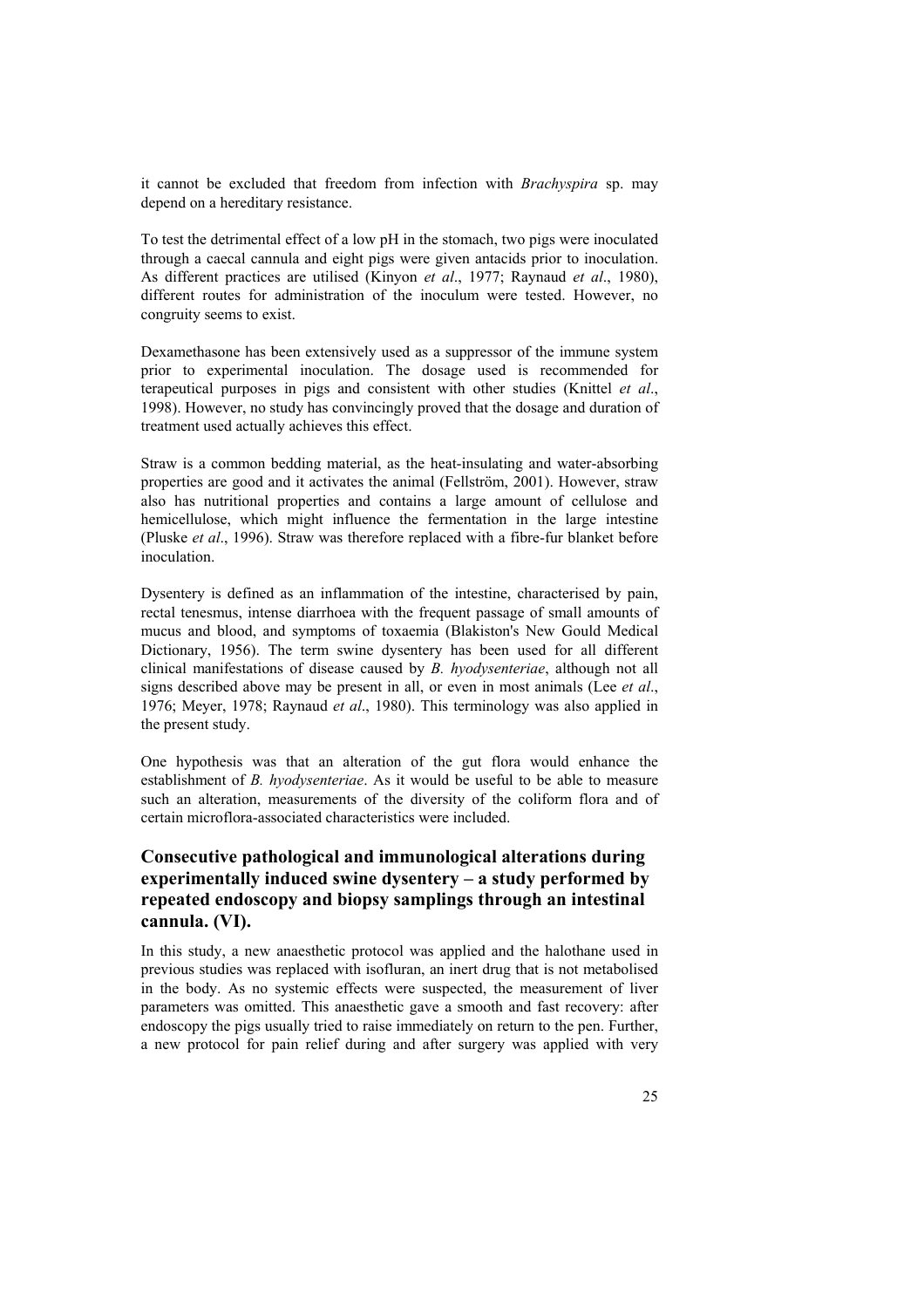promising results. These studies are reported elsewhere (Malavasi *et al*., 2003). The lesions during the experimentally reproduced swine dysentery in the present study did not differ from previous descriptions (Wilcock & Olander, 1979a). Hence, it was concluded that the use of endoscopy through a caecal cannula did not influence the development of the intestinal lesions. Endoscopy was performed essentially as previously described, but a new protocol for emptying the gut before endoscopy was applied. This protocol is based on an osmotically active laxative and was given before the first endoscopy. In some pigs, this produced sufficient emptying of the gut, but in some cases, an additional enema was given. However, the intestines were not completely emptied during endoscopy and the mucosa was usually visualised in snap-shots. This was sufficient to allow inspection of the proximal part of the spiral colon and biopsy sampling. During overt dysentery, the emptying of the gut was not a problem. Further, at three occasions, the ileum was accidentally penetrated instead of the colon. As discussed in paper IV, this is usually difficult to achieve and it is possible, that the tension of the ileal papilla was reduced during overt disease.

Morphometrical studies of the intestine are difficult to perform as the size of the biopsies do not provide any surplus material, thus biopsies must be well oriented and cut trans-sectionally. A good orientation is usually achieved by mounting the biopsy on a paper, but based on our previous experience this was excluded. As a result, some parts of the biopsies were not adequate for this purpose and only five well-oriented crypts were included. However, four sections covering the base and the surface were measured in each area between two adjacent crypts, which allowed thorough study of the different compartments in lamina propria without inclusion of the epithelium. As only a few animals were examined, further studies are needed to draw proper conclusions.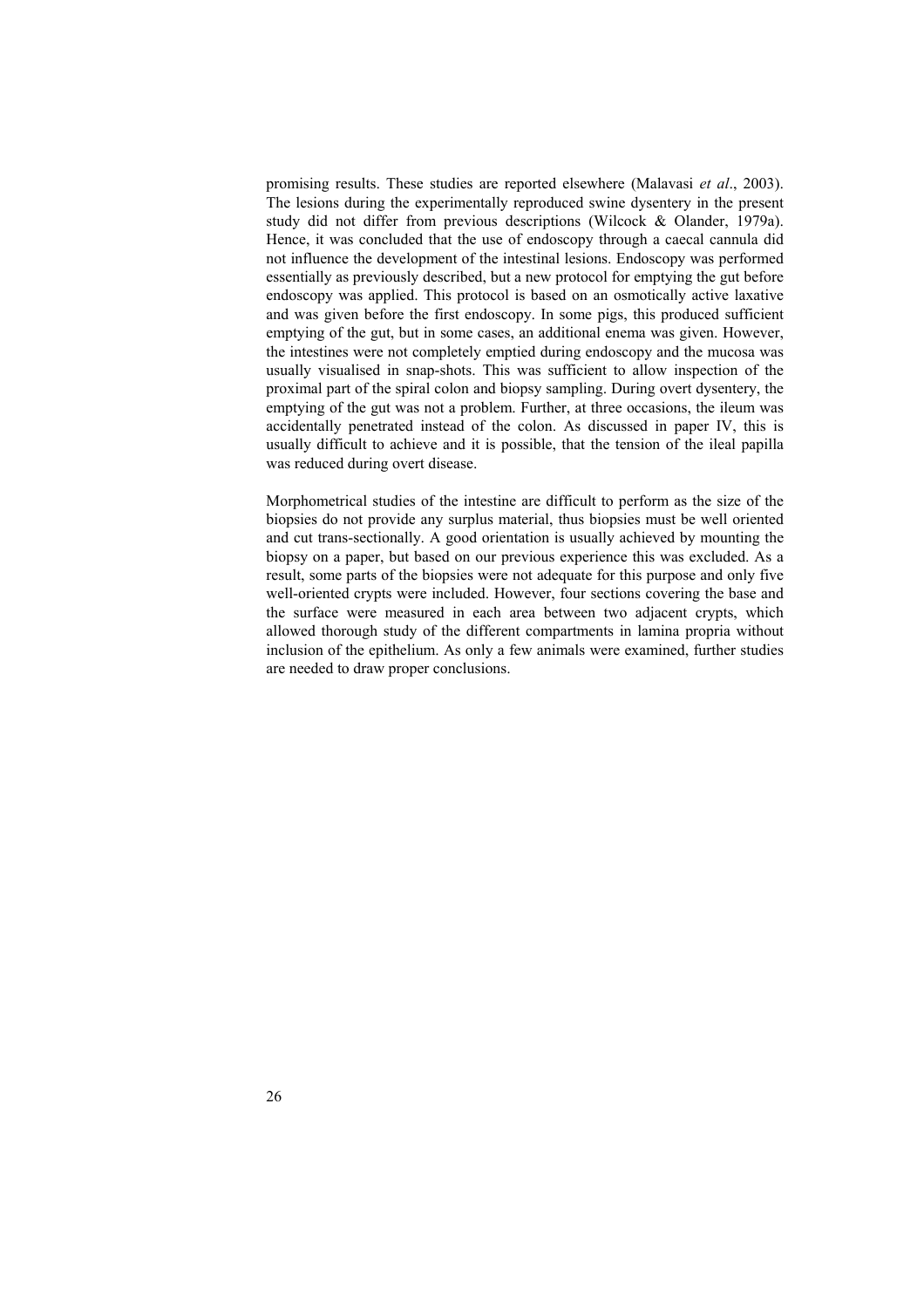# **Results and Discussion**

#### **The diagnosis of** *Lawsonia intracellularis*

In the diagnosis of *L. intracellularis*, necropsy has previously been the only method available and the "gold standard" (Cooper & Gebhart, 1998; Lawson & Gebhart, 2000). Post-mortem examinations enable the linkage between clinical signs and the lesions found, which is important in showing causative relationships: the main disadvantage being that the animal must be euthanised. This represents an economic loss that together with the labour- and time-consuming necropsy makes the method expensive (Zhang *et al*., 2000). Thus, necropsy is usually performed on a limited number of animals that must be carefully selected. Further, in the absence of macroscopic lesions, microscopic lesions can be over-looked and discrepancies between the results occur (Zhang *et al*., 2000). Among the 66 pigs in Paper I, 48% tested positive for *L. intracellularis* based on necropsy and the presence of the bacteria in silver stained sections, whereas 67% tested positive with nested PCR performed on faeces. In a study in UK by Thomson *et al*. (1998a), diagnosis was based on the presence of intracellular bacteria in silver stained sections and histological lesions, and proliferative enteropathy was confirmed in 15% of the 85 units investigated.

PCR is a fast technique and the results can be obtained within one day (Jordan *et al*., 1999; Lantz *et al*., 2000). PCR is also a sensitive and specific method and in theory, it is possible to detect a single DNA molecule (Saiki *et al*., 1988). However, the method does not differentiate between dead or living microorganisms. Depending on the aim of the investigation, this could be either an advantage or a disadvantage. PCR is superior if the microorganism can be expected to succumb during non-optimal transport conditions or if the animal has recently been treated with antibiotics. On the other hand, the evaluation of a treatment might be difficult (Altwegg, 1995). Usually, faecal samples are subjected to primary culture from which a colony is selected for PCR (Altwegg, 1995). L. intracellularis is difficult to cultivate, and therefore PCR is performed directly on prepared faecal samples (McOrist *et al*., 1994a; Holyoake *et al*., 1996; Jordan *et al*., 1999). Besides the obvious necessity for the presence of at least one microorganism in the sample, sensitivity varies depending on the amount of inhibitory factors, as demonstrated in Papers II and III. The presence of inhibitory factors can be monitored by the inclusion of internal controls in each tube (Siebert & Larrick, 1993; Ballagi-Pordány & Belák, 1996). In the absence of these controls, a sample in which the reaction has been inhibited will be judged as negative (Wilson, 1997; Englund *et al*., 1999). The inhibitors are suggested to act by one of three mechanisms: inactivation of the DNA polymerase by degradation, denaturation or reduction of the enzymatic activity; by degradation or capture of the nucleic acids; or by interference with the cell lysis step (Wilson, 1997; Lantz *et al*., 2000). The sensitivity for inhibitors varies between the DNA polymerases. In Paper III, the ability to sustain inhibition was tested on five polymerases and *Pwo* DNA polymerase (Roche Molecular Biochemicals, Mannheim, Germany) was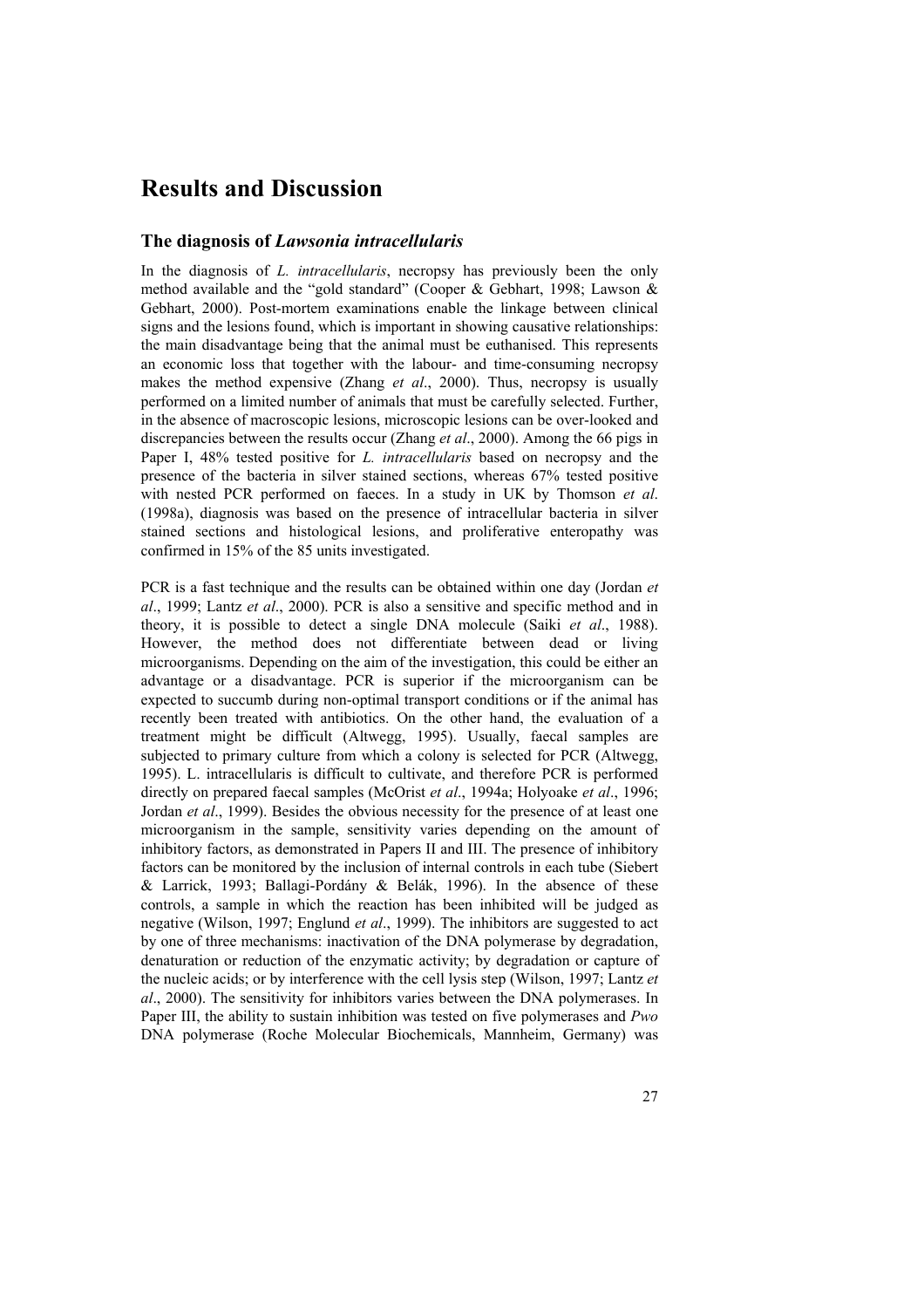found to be superior to the others. However, the usefulness of this enzyme is limited by its 3'-5' exonuclease activity.

Further, different methods to separate the inhibitors from the DNA in the sample were evaluated. These methods included extraction by phenol/chloroform; buoyant density gradient centrifugation; binding of DNA to a silica membrane in combination with the inactivation and removal of the inhibitors; filtration; and binding of DNA to magnetic beads followed by removal of the inhibitors. In addition, different methods for cell lysis, such as boiling and incubation with proteinase K, were tested. To diminish the effect of the inhibitors, dilution of the sample or nested PCR can be used (Lantz *et al*., 2000). In addition, inhibitors can be neutralised by the boiling or by a component in the Inhibex-tablet (QIAamp DNA Stool mini kit, Qiagen Inc., Valencia, California, USA). Extraction with phenol/chloroform, followed by dilution, resulted in good sensitivity for PCR diagnosis on tissue samples. An excessive amount of DNA seemed to account for some of the inhibition present in the undiluted sample (Rossen *et al*., 1992; Altwegg, 1995). However, none of the methods tested on faecal samples were sufficiently sensitive to detect low amounts of bacterial DNA. Some methods (*i.e.* boiled lysate combined with nested PCR and OIAamp<sup>®</sup> DNA Stool mini kit combined with single PCR) were sufficiently sensitive to detect clinical cases of proliferative enteropathy, as judged by the demonstration of the microorganism by at least two methods (*e.g.* necropsy) in each case. However, compared with the boiled lysate and nested PCR, the QIAamp® kit failed to detect the microorganism in 40% of the subclinically infected animals. The method did remove most of the inhibitors present in the sample, but it seems like some DNA was also lost in the sample preparation. However, as it was not possible to spike the samples prior to preparation, this could not be accurately demonstrated. To avoid false positives due to cross-contamination, precautions such as dedicated equipment and separation in time and room between the preparation of samples and analysis of PCR products were undertaken (Kwok & Higuchi, 1989; Belák & Ballagi-Pordány, 1993). Further, a negative control was included every fifth sample. Although the possibility of occasional false positives can not be excluded, they were probably not common, as none of the altogether 90 negative controls in the nested PCR showed positive.

The nature of the inhibitory factors is unclear. Some inhibitors have been studied and substances such as bile salts, large amounts of other bacteria, urea, hemoglobin degradation products, bilirubin and bile acids are suggested to cause inhibition in faecal samples (Lantz *et al*., 2000). Faeces from wild boar (*sus scrofa*) seem to contain more inhibitory factors than faeces from domestic pigs kept indoors, as illustrated in Paper II. Inhibited wild-boar samples contained more urobilinogen and less fibre, compared to samples with little inhibition from domestic pigs (data not shown). The inhibition in faeces has been suggested to be caused by binding of inhibitors to the DNA polymerase (Lantz *et al*., 2000). Since urobilinogen is the final breakdown product of hemoglobin, a known inhibitor that forms a stable complex with the polymerase (Lantz *et al*., 2000), this might be a candidate for further investigation. However, at present no method exists to remove urobilinogen from faeces. Bovine serum albumin, which is known to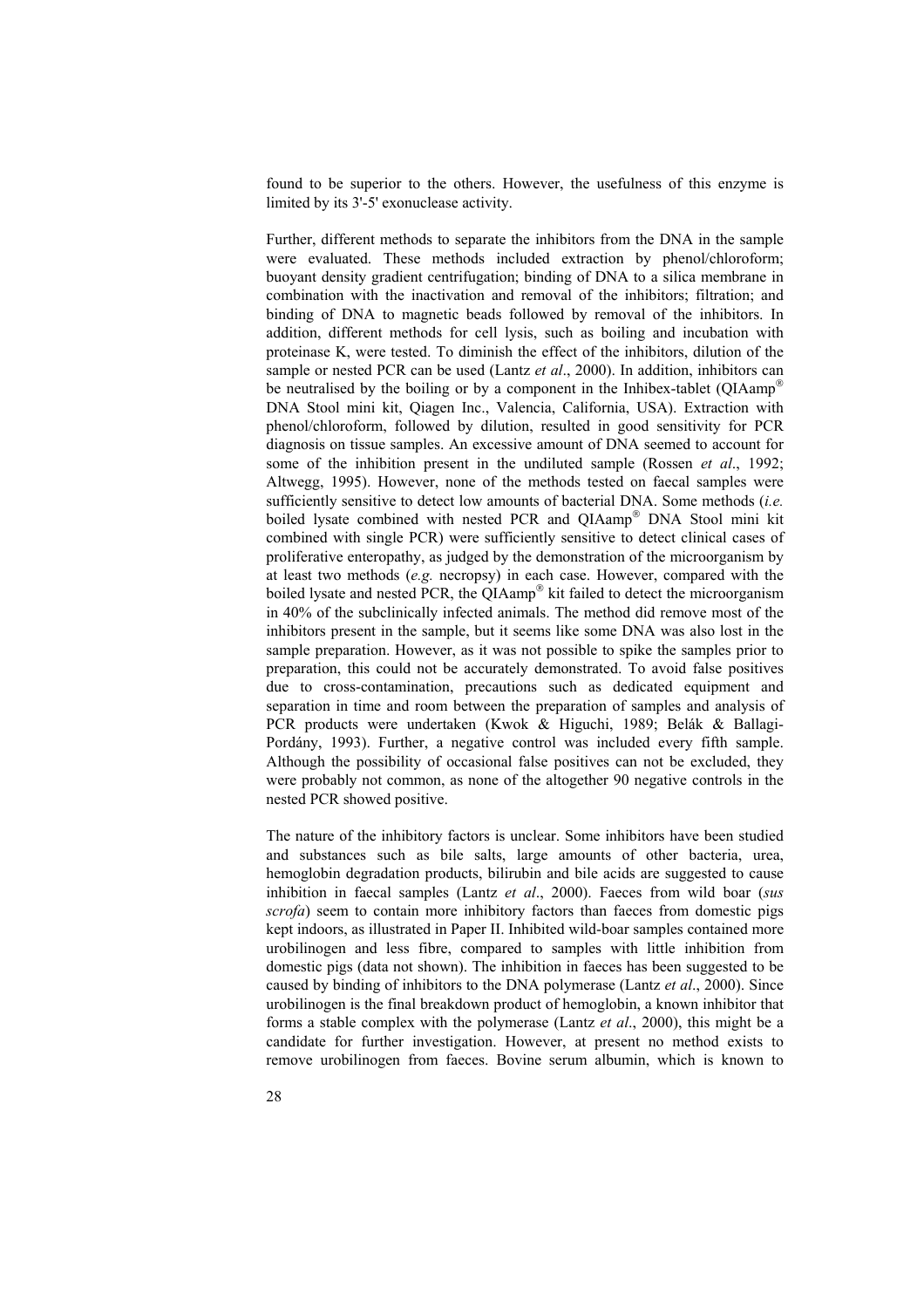reverse the inhibitory effect of hemin, does not relieve the inhibition from the degradation product bilirubin, a precursor of urobilinogen (Kreader, 1996).

The diagnosis of *Brachyspira* spp. based on culture has a good sensitivity and specificity (Fellström *et al*., 2001) and the isolation of the microbe in faeces and its presence in tissue correlates well (Jacobson *et al*., 2002). The method used in the present study for diagnosis of *Y. enterocolitica* was evaluated by Nesbakken *et al.* (1991) who determined that 5% of 50 samples were positive. However, with colony hybridisation techniques, 45.8% of 24 samples were positive. Hence, in the present studies pigs with low-degree infections could have falsely been judged as negative.

The detection of subclinical carriers is a clinical and diagnostic problem. Usually, only a few animals harbour the microorganism, without any clinical signs (Fisher & Olander, 1981; Hampson *et al*., 1992). Thus, a large number of animals must be sampled to ascertain that at least one subclinical carrier is included. These carriers may also shed the microorganism intermittently, which means that in addition to sampling the right animal, sampling must be performed at the right time. As previously discussed, a sufficient number of organisms must have been shed if they are to be readily detected. A similar problem arises in the case of histological examinations, a 4-6 um thick slice exhibiting microscopical lesions should be picked from a 30 m long, macroscopically normal intestine from an apparently healthy animal (Jordan *et al*., 1999).

#### **Diarrhoea in growing pigs**

The main microorganisms involved in enteric diseases in Swedish grower pigs are *Lawsonia intracellularis* and *Brachyspira pilosicoli*, as shown in Paper I. This is supported by a recent epidemiological study (Löfstedt, 2003), where 64% of growing pigs with diarrhoea were positive for *L. intracellularis* and 27% for *B. pilosicoli* (p<0.001). Further, the results are in consistency with other epidemiological investigations in Europe (Möller *et al*., 1998; Thomson *et al*., 1998a). In the present study, the demonstration of *L. intracellularis* was significantly  $(p<0.001)$  related to herds with poor performance and to animals with diarrhoea (p≤0.05). In a previous study on animals submitted for necropsy from different herds and for different purposes (Jacobson *et al*., 2000), a relationship (p<0.001) between the occurence of diarrhoea and the demonstration of *L. intracellularis* by PCR performed on tissue samples was observed. However, of 25 pigs with a case history of poor growth only, 12 were negative for *L. intracellularis* (data not shown). This indicates that diarrhoea in growing pigs is probably a more reliable indicator of proliferative enteropathy, than the commonly held belief that poor growth is the main clinical sign. In the study described in Paper I, it was further concluded that the clinical symptoms appeared closely related to the extent of intestinal damage. Whether this implies that infection with *L. intracellularis* often causes more severe lesions in the intestine, or that the bacterium is commonly involved in mixed infections, is not known. In 10 cases, *L. intracellularis* was the only pathogen found, and in 19 cases, other presumptive pathogens were also demonstrated.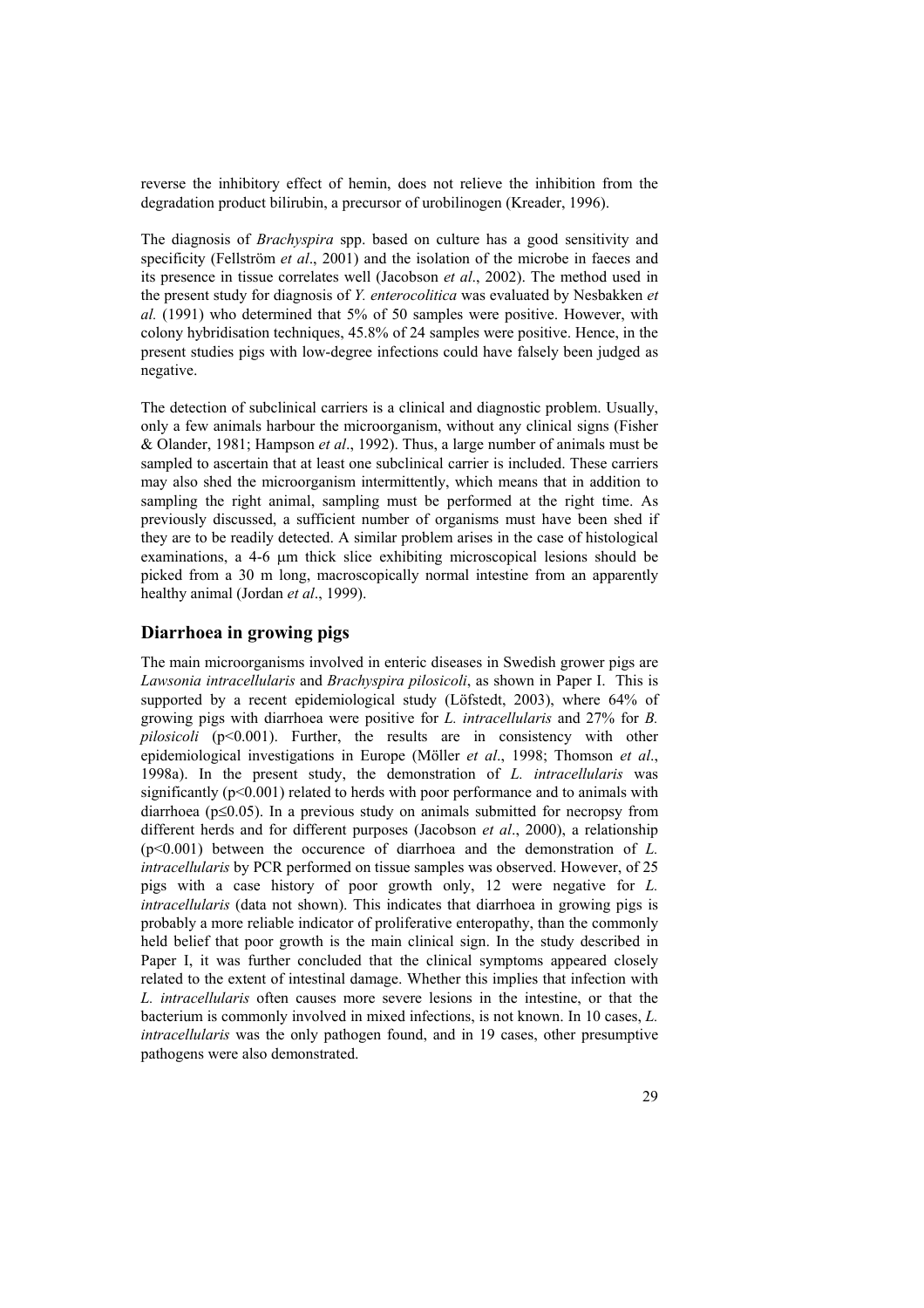Table 4. The correlation between the frequency of isolation of enteropathogenic bacteria and the occurence of gross intestinal lesions in pigs from the "poor performance herds". n.s. = not significant. The significance was calculated by the chi square test.

|                          | Gross lesions |          |              |
|--------------------------|---------------|----------|--------------|
|                          | Yes           | N٥       | significance |
|                          | $(n=26)$      | $(n=28)$ |              |
| Lawsonia intracellularis | 18            | 11       | p<0.05       |
| Brachyspira pilosicoli   | 11            |          | n.S.         |
| Escherichia coli         | 10            |          | p<0.05       |
| Campylobacter jejuni     |               | 10       | n.S.         |
| Campylobacter coli       | 16            |          | n.s.         |

The interpretation of the findings of other potentially pathogenic microorganisms is obscure. An attempt was made to correlate the macroscopic lesions and the microorganisms detected (Table 1). The lesions in the small intestine were significantly correlated to *L. intracellularis* and *E. coli*, whereas no correlation was determined between *B. pilosicoli* and the lesions in the large intestine. However, these correlations must be carefully interpreted. Enterotoxic *E. coli* is not known to induce any lesions in the intestine (Holland, 1990) and the present result is probably related to the concomitant demonstration of *L. intracellularis* in six of the eight cases. In addition, the macroscopic lesions induced by *B. pilosicoli* are less prominent and consist of a slightly enlarged, thin walled and flaccid colon (Trott *et al*., 1996a).

The interpretation of the findings of *Campylobacter jejuni* and *Yersinia enterocolitica* in enteric diseases in pigs is difficult. Previous experimental reproductions of disease with clinical isolates of *C. jejuni* have been unsuccessful (Lawson & McOrist, 1993a). However, these pigs were probably suffering from infection with *L. intracellularis*. The occurence of strain-specific differences in pathogenicity is not known, although variation in strains between species has been reported (Broman, 2003). *Y. enterocolitica* exhibits a strain-specific pathogenicity but the possible involvement of this microbe in enteric disease in pigs has not been extensively studied. In a study by Zheng & Xie (1996), *Y. enterocolitica* was more frequently isolated in diarrhoeic pigs, whereas, Schiemann (1988) claimed that it is very unlikely that piglets develop serious disease following infection with *Y. enterocolitica*. In one herd in the present study, *Y. enterocolitica* was isolated in four pigs, three of which showed an profuse growth of the bacteria. In one pig, it was the only pathogen found. Two pigs also had crypt abscesses in the small and large intestine, one of which had a concomitant infection with *L. intracellularis*. Hence, the results from this study cannot exclude the possibility that *Y. enterocolitica* and *C. jejuni* can occasionally induce overt disease. However, they are probably not common causes of diarrhoea in growing pigs. Of the other microorganisms included, rotavirus and parasites were only shed to a lesser extent.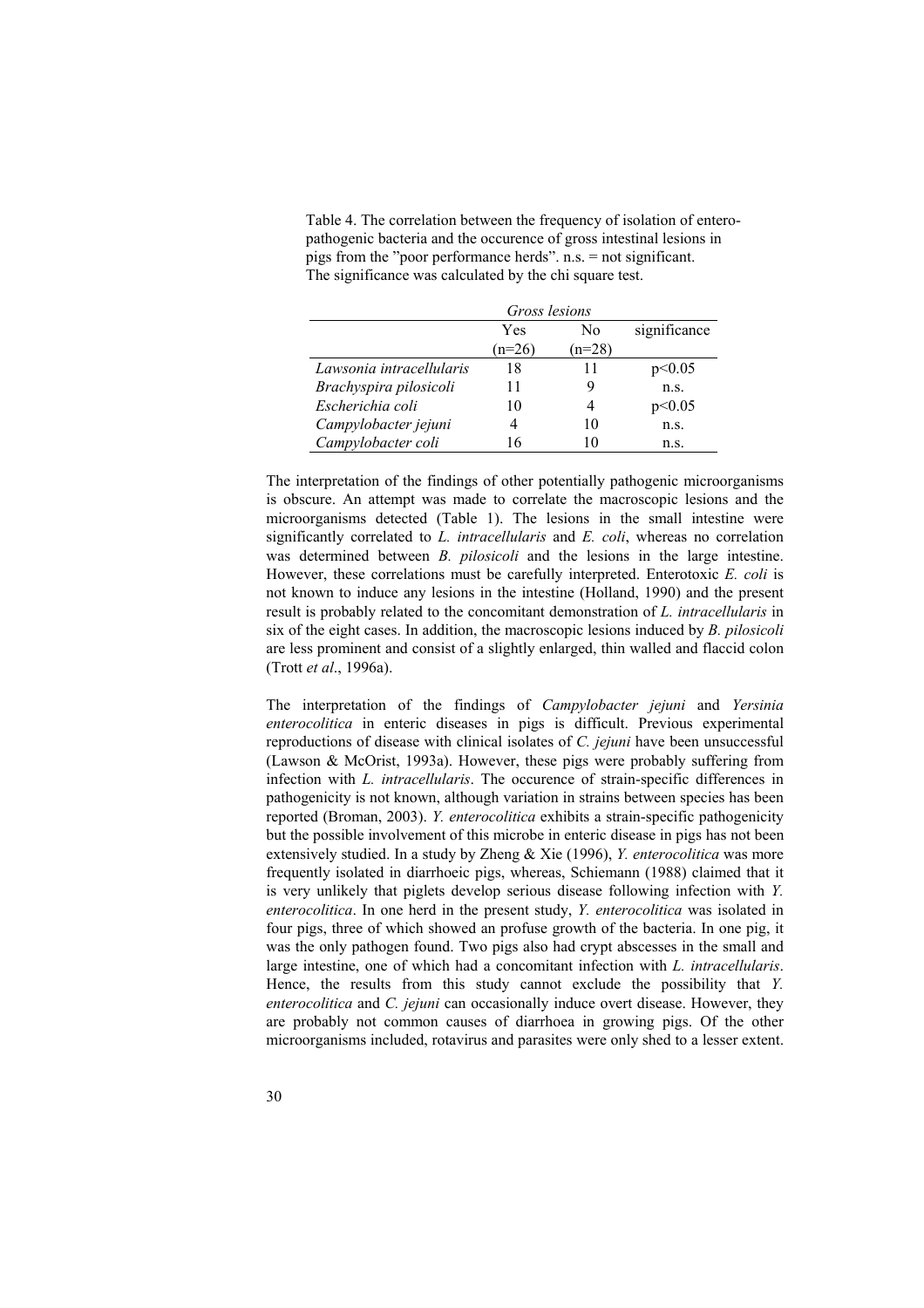Further, a correlation between the presence of the commensal *C. coli* (Kinyon *et al*., 1977; Lawson & McOrist, 1993a) and good performance was demonstrated.

As discussed above, several presumptive pathogens were found in the poor performance herds but they were not considered as the primary cause of disease. Possibly, these microbes are opportunists that are normally present in low numbers but increases if the gut flora is disturbed. Thus, detectable levels of these microbes would indicate poor intestinal health. Alternatively, an increased amount of various pathogens might arise because of poor environmental hygiene (Löfstedt *et al*., 2000). If disturbances in the intestinal eco-system increase the risk for enteric diseases, it would be important to monitor these alterations. This would enable identification of perturbing factors and the establishment of proper prophylactic measures for avoiding them. As discussed in Paper V, several methods are available. Attempts have been made to monitor alterations in the intestinal flora by non-selective aerobic and anaerobic culture during experimental inoculation with *B. hyodysenteriae* (Durmic *et al*., 1998). However, the results are difficult to interpret. The colon might contain  $10^{10}$  to  $10^{11}$  bacteria/ g ingesta (Durmic *et al.*, 1998; Leser *et al*., 2000), of which >99% are anaerobes (Rolfe, 1984) and only 20-40% can be cultivated at present (McCracken *et al*., 2001). Thus, if the alteration does not have a profound effect on the flora, it will probably not be detected. Another approach is the monitoring of selected indicator bacteria, such as the coliform flora, that might be affected by alterations in other bacterial populations. This method is established and much experience has been gained in studies of post-weaning diarrhoea (Melin *et al*., 2000a, Melin *et al*., 2000b). However, in the present studies no changes in the diversity were apparent. Other studies also indicate that the coliform flora remains stable in grower pigs (Kühn *et al*., 1995). In addition, the microbial conversion of certain substances in the intestine, *i. e.* the microflora associated characteristics, can be monitored. Some of these reactions are probably performed by a limited number of bacterial species and a change in these populations would result in altered conversion of the substrate (Midtvedt, 1999). In Paper V, some alterations in metabolism occurred in response to feeding with soybean meal and to swine dysentery. However, the number of samples analysed was to few to enable any extensive conclusions to be drawn. Further, different techniques for molecular fingerprinting of the intestinal flora, such as terminal restriction fragment length polymorphism (T-RFLP) and PCR-denaturing gradient gel electrophoresis (PCR-DGGE), might be used (Leser *et al*., 2000; Simpson *et al*., 2000). These techniques overcome the difficulties of a non-cultivable flora. A fluctuating T-RFLP pattern has been reported after experimental inoculation with *B. hyodysenteriae* and T-RFLP was considered more sensitive than DGGE (Leser *et al*., 2000). However, as these techniques are based on PCR performed on faecal samples, the problems with inhibition must be considered.

No comparison between the different methods has apparently been performed regarding the possibility to use them as markers for a healthy gut flora and monitoring of changes during disease.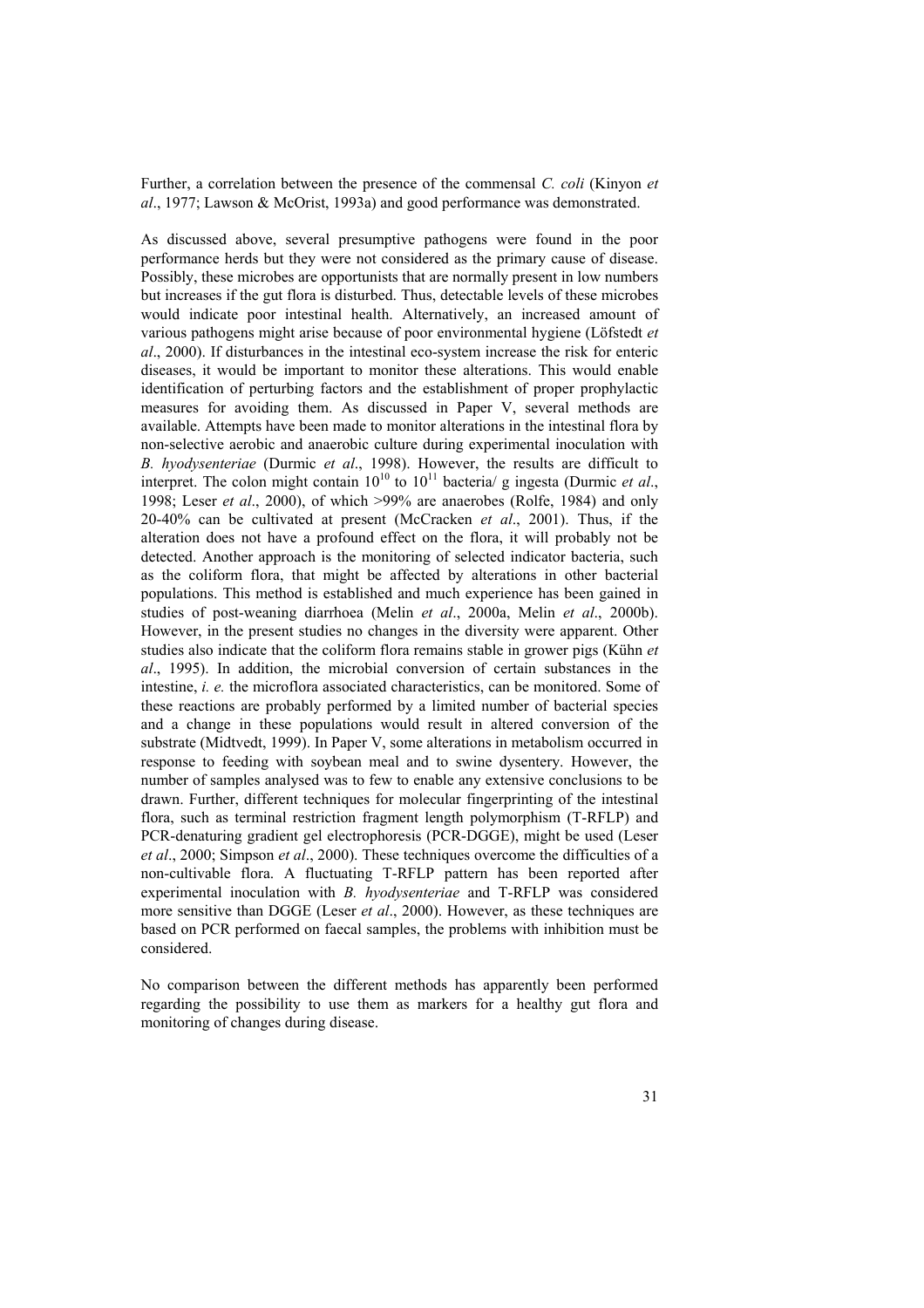#### **Pathogenesis of** *Brachyspira hyodysenteriae*

The external barriers in the intestine clearly play a prominent role in the infection with *B. hyodysenteriae*. The results presented in Paper V indicated that gastric pH does not have a major influence on the onset of infection. Mucus plays a prominent role in the disease, but it is unclear whether excessive mucus production is an advantage or disadvantage for the bacteria. A low pH  $(6.0 \pm 0.3)$ in the large intestine has been suggested to have an antibacterial effect with respect to *B. hyodysenteriae* and *E. coli*, whereas a pH of  $7.0 \pm 0.3$  is considered to predispose for dysentery (Prohászka  $\&$  Lukács, 1984). Of note is that pigs from the healthy herds had a mean pH in the large intestine of 6.5 and the corresponding value in pigs with diarrhoea was 7.1 (Paper I). However, the measurements were performed with litmus paper that only renders approximate values.

Substantial evidence has gathered that both feed and the commensal gut flora plays an important role in swine dysentery. This was further elucidated in the present work, since soybean meal enhanced the experimental reproduction of swine dysentery. Soybean meal and diets based on soybean and corn have previously been shown to predispose for post-weaning diarrhoea (Armstrong & Cline, 1977; Newport, 1980; Dewey, 1993). The suggested mechanisms include hypersensitivity reactions, interference with the mineral bioavailability and digestibility of proteins and carbohydrates, binding to receptors and fluid accumulation caused by prostanoids (Jager *et al*., 1986; Huisman & Jansman, 1991; Reddy & Pierson, 1994; Dréau *et al*., 1994). Thus, feed may influence intestinal flora and alter the fermentation pattern, pH, dry matter or nitrogen content in the large intestine (Newport, 1980; Makinde *et al*., 1996). In addition, some studies report that feed containing a high level of soluble non-starch polysaccharides results in an increased viscosity, an increased amount of fluid, a low pH and an increased amount of coliforms in the intestines (McDonald *et al*., 2000a; McDonald *et al*., 2000b). This might in some way create favourable conditions for *B. hyodysenteriae*. Neef *et al* (1994) suggested that feed including 38% soybean meal and tapioca stimulated the growth of attaching and effacing *E. coli* present in the normal intestinal flora, thus causing histopathological lesions in the large intestine that predisposed for other infections. Further, lectins are reported to damage the small intestinal epithelium in the presence of *E. coli* (Hillman *et al*., 1996).

#### **Experimental inoculation with** *Brachyspira hyodysenteriae*

Clinical disease is often difficult to reproduce under experimental conditions. In infections such as salmonellosis, inoculation of gnotobiotic pigs with a mutant strain of *S. typhimurium* prohibited subsequent infection by a virulent strain (Trebichavský *et al*., 1997). In *B. hyodysenteriae* infection, the commensal flora seems to play a more complex role. In the study reported in Paper V, the inclusion of 50% soybean meal in group-housed pigs induced dysentery in 9 out of 9 animals following challenge. When the same protocol was applied to pigs of the same origin but kept in single pens none developed dysentery. Subsequently, the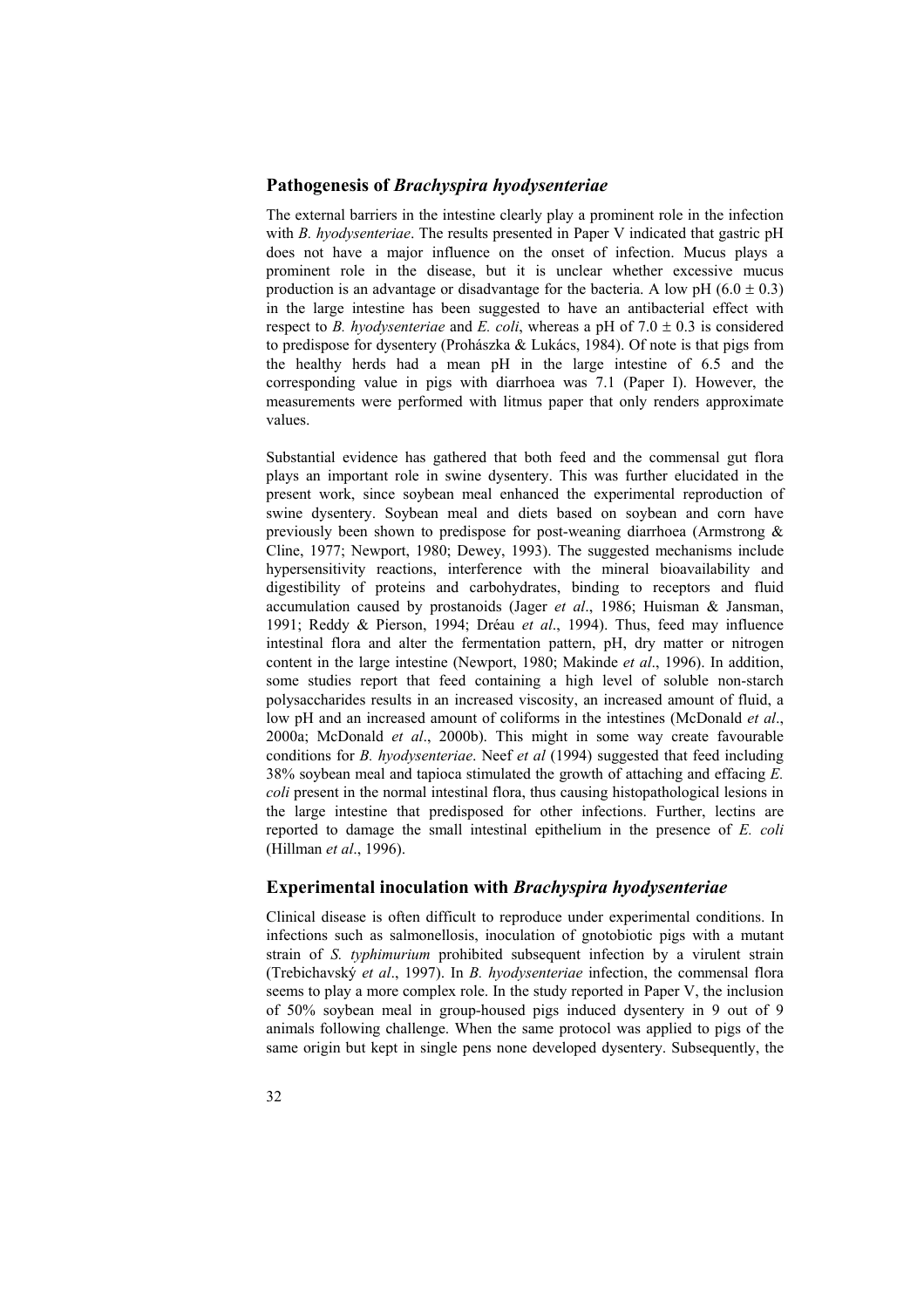pigs were moved between the pens four times daily, and then 50% of the pigs developed disease. This might indicate that besides a provocative feeding regimen, an additional factor that is transmissible through the faeces is needed; however, it was not possible to relate the development of disease to the shedding of *B. hyodysenteriae* (data not shown). Several bacteria are known to colonise the gut by binding to the mucus and degrading its glycoproteins (Sharma *et al*., 1995). In experimental inoculation of gnotobiotic pigs, commensal bacterial species such as *Prevotella* (formerly *Bacteroides*) produce enzymes that desulphate mucus (Robertson *et al*., 1993) and some species of *Bacteroides* are also known to predispose for dysentery (Meyer *et al*., 1975; Whipp *et al*., 1979). Sulphated gastric mucin has previously been suggested to inhibit the colonisation of *Helicobacter pylori* (Piotrowski *et al*., 1991). However, the subsequent inoculation of *B. vulgatus* only induced dysentery in one out of four pigs and the same result was seen when glycosulphatase was administered through the caecal cannula prior to inoculation with *B. hyodysenteriae* (data not shown).

The non-infectious causes of diarrhoea were not addressed in the present study. These have been thoroughly studied and are generally related to feed (Thomson *et al*., 2002). In rats, different diets have been shown to alter the villi and crypt morphology, as well as the composition and amount of intestinal mucus (Sharma *et al*., 1995). Some studies discuss the importance of processing the feed, such as pellets versus meal feed (Smith *et al*., 1988; Jörgensen *et al*., 2001; Thomson *et al*., 2002). Liquid feeding was beneficial in increasing digestibility by activating phytases and other enzymes in feed, and by reducing the viscosity, pH and rate of passage in the intestine (Brooks *et al*., 1996; Lindecrona *et al*., 2000). Further, an increased viscosity in feed predisposed for diarrhoea (McDonald *et al*., 2000b). A wheat-based diet with a high content of arabinoxylan seems to predispose for intestinal disorders (Thomson *et al*., 2002; Strachan *et al*., 2002) and an increased inclusion of barley was protective against *Salmonella*, since less separation of the digesta, increased production of lactic acid and increased retention time was achieved (Jörgensen *et al*., 2001).

#### **The possibility to study a series of events in the intestine**

The study of the pathogenesis of enteric diseases is challenging since the interactive events take place inside the body. Usually, to enable the study of this series of interactions, several animals are experimentally inoculated and euthanised at scheduled times, the intervals being decided based on existing knowledge about the disease. Because of the complexity of these interactions, individual variations will be seen at all levels (Takeuchi & Sprinz, 1967). To relate the findings for one individual taken at a certain time, to findings from other animals taken at other times, account for the individual variation, and to draw conclusive results from the studies, requires a large number of animals. In Paper IV, a method to overcome this problem is presented. Although some difficulties were experienced, the technique proved to be very useful in the study of *B. hyodysenteriae* pathogenesis. As evidenced by the results in Paper IV, no serious adverse effects that might affect the animal or interfere with the results occurred. However, the method was hampered by the failure to induce overt swine dysentery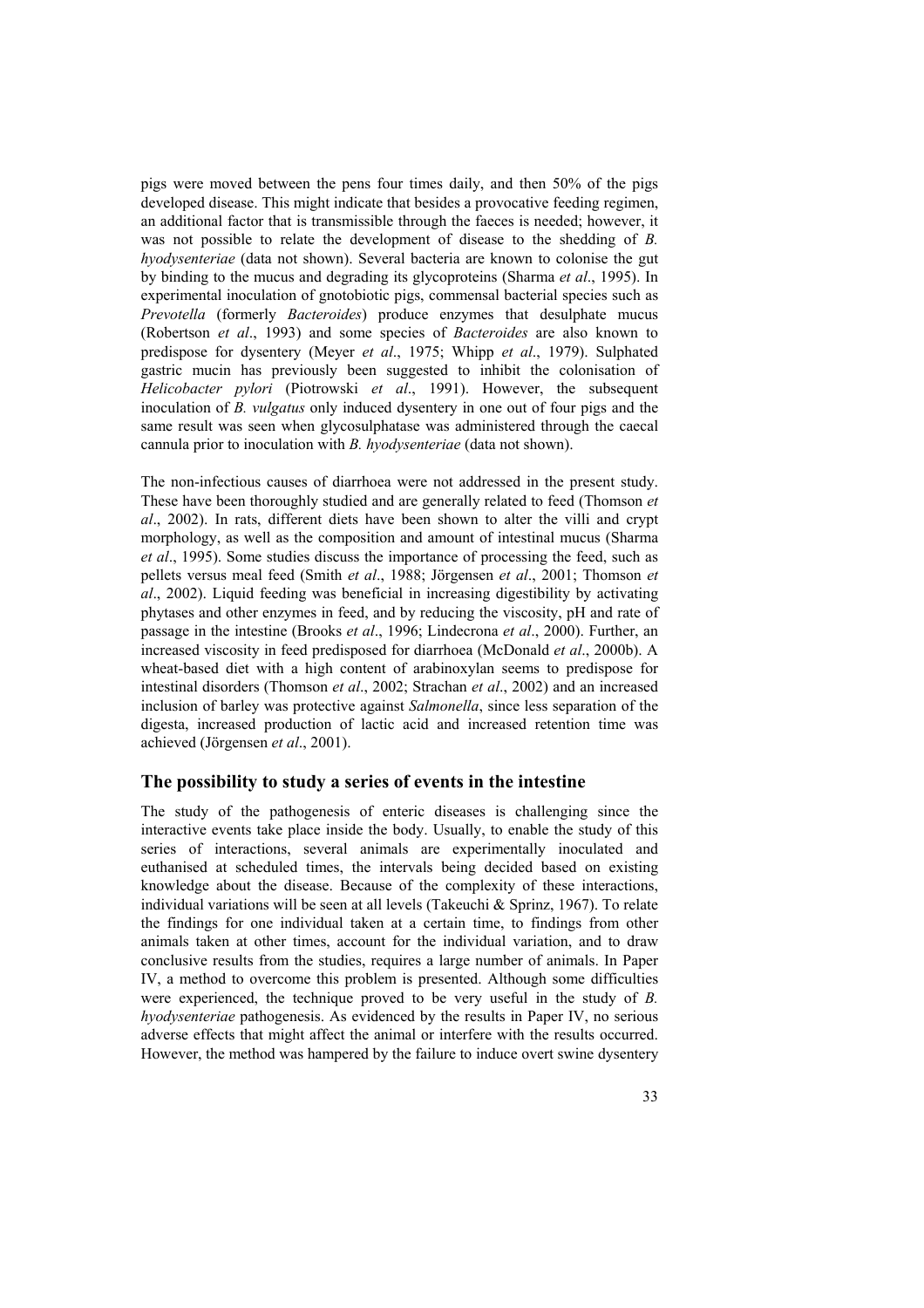by experimental inoculations in animals kept in single pens. Therefore, it would be advantageous to use the method for studying very early events in the course of disease. As there is a lack of knowledge regarding the interactions between the spirochaete and the external barriers of the gut, the possibility that the precautions taken to empty the gut or that alteration of the gut motility during anaesthesia can interfere with the establishment of the infection, could not be excluded. Hence, no endoscopy was performed until the first clinical signs of dysentery were evident.

#### **Interactions between the host and the microbe**

The pathogenesis of enteric diseases involves the entire series of interactions between the microorganism and the defence mechanisms of the body. In subclinical carrier pigs, it is uncertain as to where *B. hyodysenteriae* resides (Hampson *et al*., 1992). Theoretically, they could reside inside macrophages, free in the mucosa, in goblet or epithelial cells, in the crypt lumen, in association with mucus, or free in the intestinal lumen. However, most reports state that the spirochaete does not penetrate beneath the basal membrane, which would exclude localisation in the lamina propria, and it is rarely reported inside macrophages. A local invasion in the tissue would result in an inflammatory response, and penetration of the goblet cells is reported to result in excess mucus production, which is not a feature of the carrier pigs. However, if the microorganism is not associated with the mucosa, it has to multiply faster than it is expelled (Savage, 1980). If the microorganism is retained in the intestine without interacting with the mucosa, the immune system will not be challenged, which might explain the discrepancies seen in results regarding the local and systemic immunity following disease (Joens *et al*., 1985; Smith *et al*., 1991). The absence of protection reported in some studies on re-challenge in subclinical carrier pigs, or in pigs suffering only mild lesions, might suggest that the adaptive immune response has not been evoked (Lee *et al*., 1976; Hampson *et al*., 1992). Regardless of the clinical symptoms, an increased number of antibody secreting cells in inoculated but healthy animals, has been reported (Galvin *et al*., 1997).

An increase of the acute phase proteins during overt dysentery indicates that cells releasing IL-1 and IL-6 are activated early in the course of disease (V, VI). These cells might be locally situated macrophages, since IL-1 is mainly released from macrophages and IL-6 from macrophages and lymphocytes (Mims *et al*., 2001). Further, the increased number of monocytes (V, VI) might indicate that IFN-γ has been released from NK cells or T lymphocytes (Roitt *et al*., 1993; Mims *et al*., 2001). T-cells appear to play an important role in the defence against *B. hyodysenteriae* (Waters *et al*., 2000b). However, it is not known whether NK cells and the activation of the complement system are prominent features of the early response to *B. hyodysenteriae* infection. The explanation for the decreased number of intraepithelial lymphocytes noted (study VI) is unknown. Intraepithelial lymphocytes are considered to consist of mainly γδ T cells (Mims *et al*., 2001) but this subpopulation was not further investigated in the present study. Further, the mechanisms by which erosions and haemorrhage occur are not known. Hypothetically, the lesions could be caused mechanically by invading spirochaetes, by the action of different toxins or haemolysins, or by an aberrant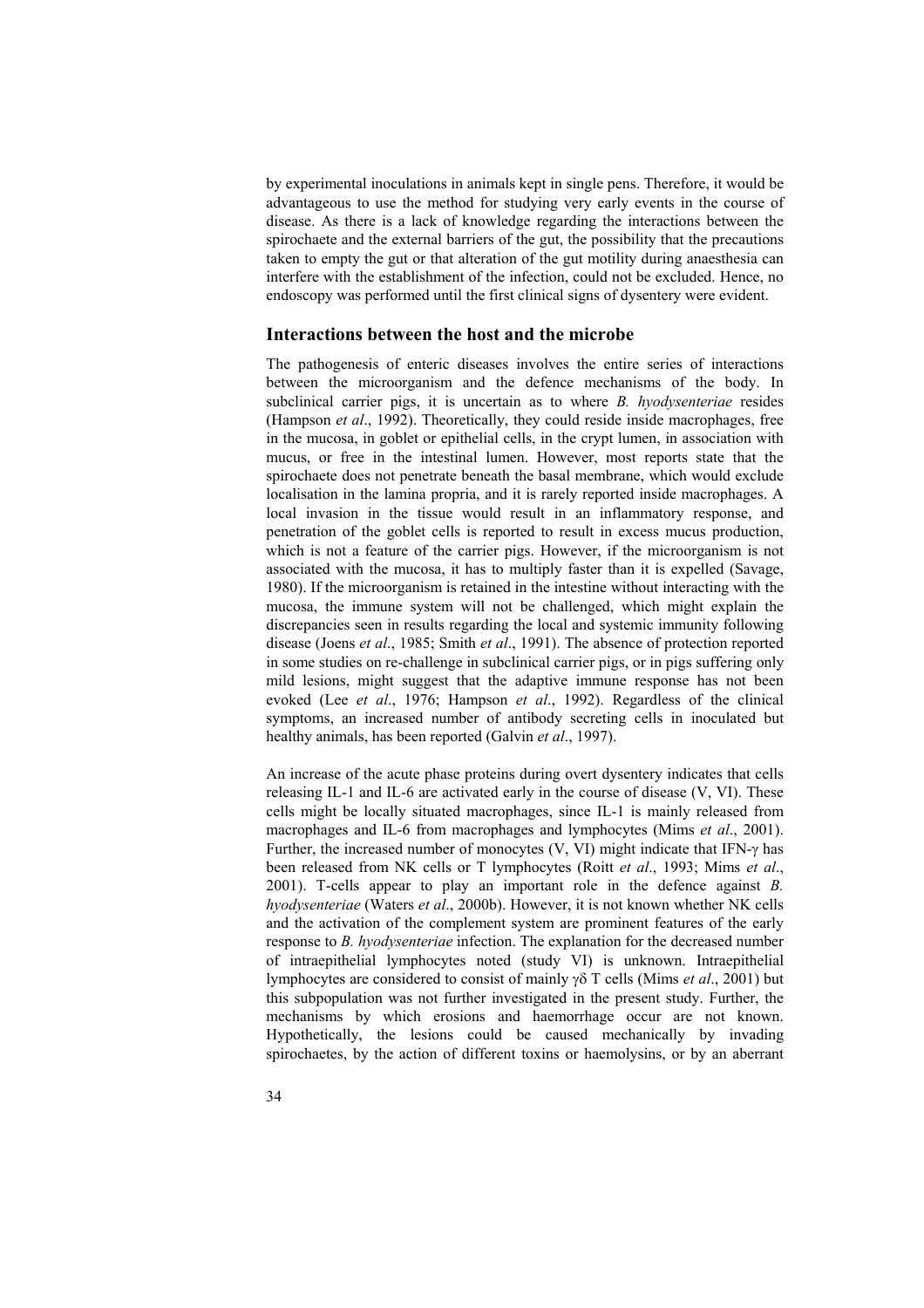immune response to luminal antigen (Galvin *et al*., 1997). In the Warthin-Starry stained sections presented in Paper VI, invading spirochaetes were not detected near the lesions and it is still not elucidated whether invasion is a necessary feature of the infection (Wilcock & Olander, 1979b; Galvin *et al*., 1997).

The number of neutrophils in the intestines did not increase during the course of infection (Paper VI). Infiltration of neutrophils and macrophages has previously been reported to occur three days after the onset of diarrhoea (Albassam *et al*., 1985), but it is not clear if the infiltration is elicited by invading *B. hyodysenteriae*, by the lesions induced by the disease, or by secondary invading microorganisms. As discussed in Paper VI, a local infiltration of neutrophils might be related to tissue necrosis, and the number of circulatory neutrophils and monocytes increased at the same time as the onset of haemorrhagic dysentery (paper V). Only a minor increase was observed in animals with non-haemorrhagic diarrhoea, which could imply that only more severe lesions demand increased recruitment of phagocytes. Previous reports differ regarding the recruitment of neutrophils, as demonstrated by a systemic neutrophilia. In addition, the haemorrhagic diarrhoea elicits a metabolic response, seen as increased levels of glucose and lactate (Somchit *et al*., 2003).

#### **Strategies to prevent disease**

As evident from the discussion above, overt disease is the sum of a series of events, starting with the ingestion of the microorganism. To be able to prevent disease, one of two possible strategies can be chosen. The first is to eliminate the causative microorganism, which is a very efficient way to deal with some diseases (Batista & Pijoan, 2002). The second strategy is an indirect intervention, aimed at reducing the risk for disease by the removal of one or several predisposing factors (Madec & Buddle, 2002). For some diseases, such as salmonellosis, elimination of the causative agent is desirable. However, for diseases such as proliferative enteropathy and porcine intestinal spirochaetosis this is probably not an achievable goal within the near future. To achieve efficient intervention, the predisposing factors must first be identified. The only way to identify these factors is to understand the mechanisms by which they act and interact. To understand the underlying mechanism by which predisposing factors intervene in the development of the disease, it is necessary to understand how the disease arise, *i. e.* to understand the pathogenesis.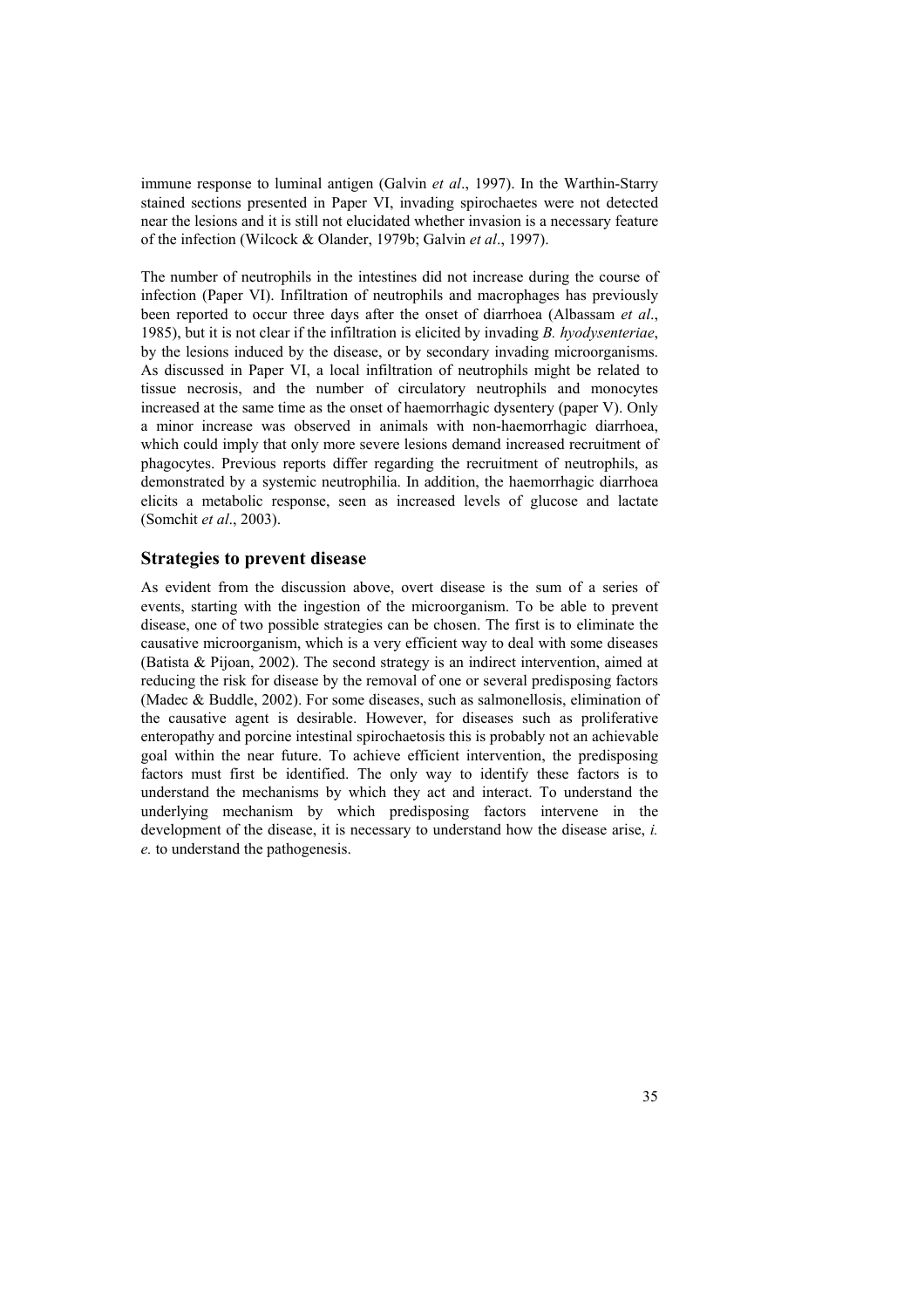# **Conclusions**

- The most important microorganisms involved in enteric diseases in Swedish grower pigs are *Lawsonia intracellularis* and *Brachyspira pilosicoli*.
- PCR technique is superior to necropsy and serology for detecting *L. intracellularis* in pigs with acute enteritis. The internal control developed is necessary to interpret the PCR-results since inhibitory factors are common in faeces.
- The animal model enables repeated endoscopy and biopsy samplings through a caecal cannula. The experimental procedure does not affect the general condition of the animal. The course of the enteric disease can thus be studied by macroscopic inspections and histological and immunological examinations of biopsy specimens.
- Among a number of factors, soybean meal and group housing of pigs facilitates the experimental induction of swine dysentery.
- A better understanding of the pathogenesis of swine dysentery is obtained since the morphological and immunological properties can be related to the sequential development of lesions in an individual. An increase of SAA, haptoglobin and the number of monocytes is related to intestinal haemorrhages. Histopathological alteration such as crypt hyperplasia, mucin production and erosions, as well as immunohistological characteristics, can be studied.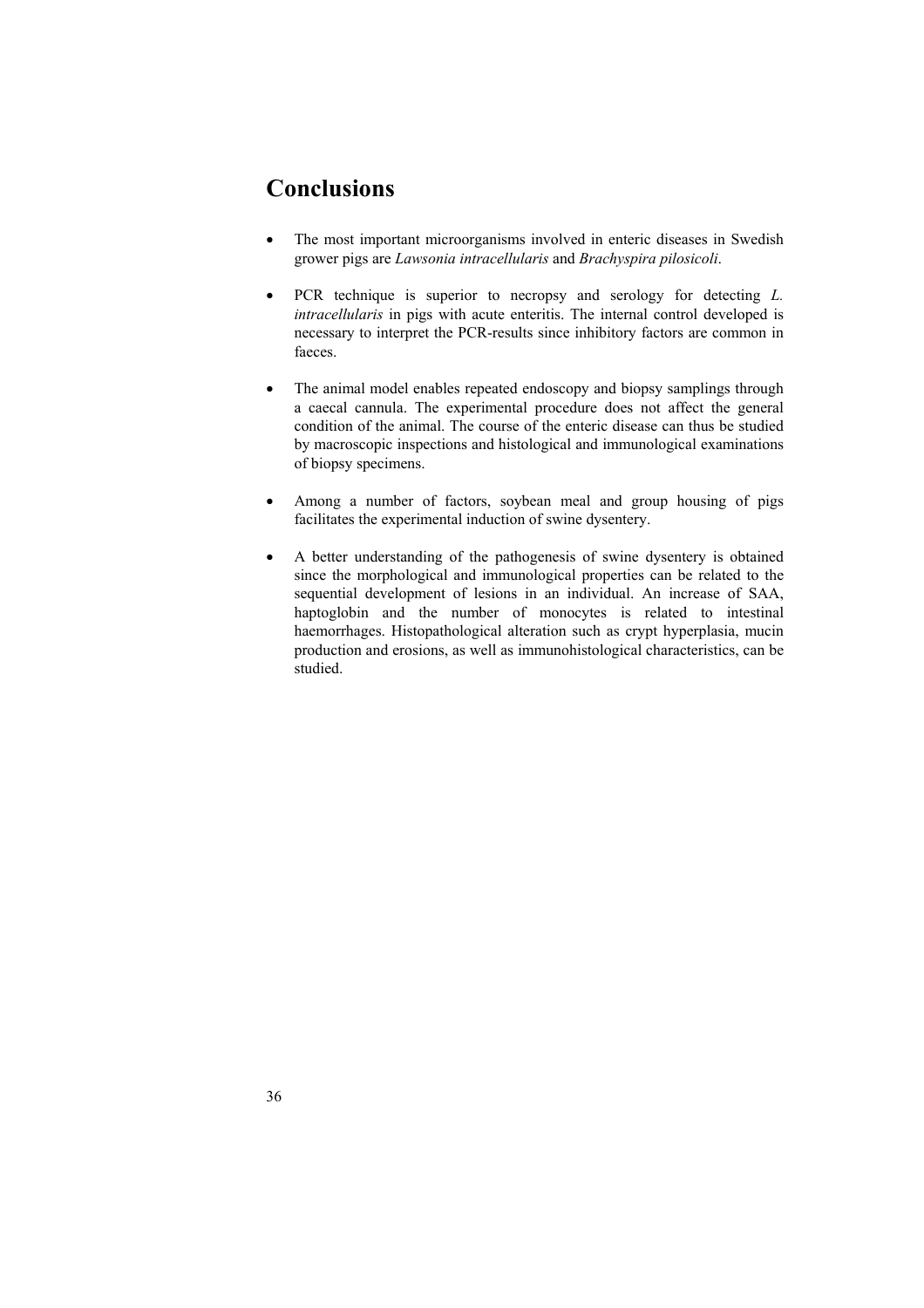#### **Acknowledgements**

This work was financed by the Swedish Research Council for Environment, Agricultural Sciences and Spatial Planning.

The work was performed at the Department of Large Animal Clinical Sciences, Faculty of Veterinary Medicine, Swedish University of Agricultural Sciences, and at the Department of Bacteriology, National Veterinary Institute, Uppsala. I wish to express my sincere gratitude to the heads of these departments for placing facilities and staffs at my disposal!

Many people have helped me with different tasks during these years and I am very grateful to all of You. However, there are some people that I would like to specially mention:

**Marianne Jensen-Waern**, my main supervisor whom I regard as a dear friend. She has taught me a lot about research. I admire Manne because she has a very broad knowledge in medical sciences and is always encouraging her co-workers with a never-ending enthusiasm. She is loyal to her friends, clever-minded, and never afraid of speaking up for what she think is right. She is also very concerned about the science of Veterinary Medicine. I can't really think of a better supervisor!

**Claes Fellström,** co-supervisor and another dear friend at the department. It was Claes that recruited me to the University and introduced me to the world of teaching, and later to research. Claes is one of the most broad-minded and tolerant persons I have met, and he is an excellent researcher who always has valuable opinions and comments. We have had a lot of interesting discussions during the years. Claes is also one of the most confused persons I know, but who cares? – That must be part of your image!

My co-supervisors, **Anna Aspan** and **Anders Gunnarsson**, who always helps me whenever I need it, and always have valuable advises and comments on my work, in an area that is totally new to me. (Don't You ever get mad at all stupid questions?) Thank You for all help and thank You for giving me the opportunity to work with You at Your department!

**Per Wallgren**, also a dear friend and co-writer. We have had several fruitful or not so fruitful but very interesting discussions during the years and we have travelled all over the world. Per is the person who really introduced me to science. Per has a tremendous knowledge in swine medicine and a never-ending interest in research, he is always full of enthusiasm and has also a never-ceasing list of bad stories.

All the other co-authors: **András Ballagi-Pordány, Stina Englund, Malin Heldtander Königsson, Cecilia Hultén, Calle Hård, Robert Jonasson, Jan Erik Lindberg, Ronny Lindberg,** and **Kerstin de Verdier.** Thanks, all of You,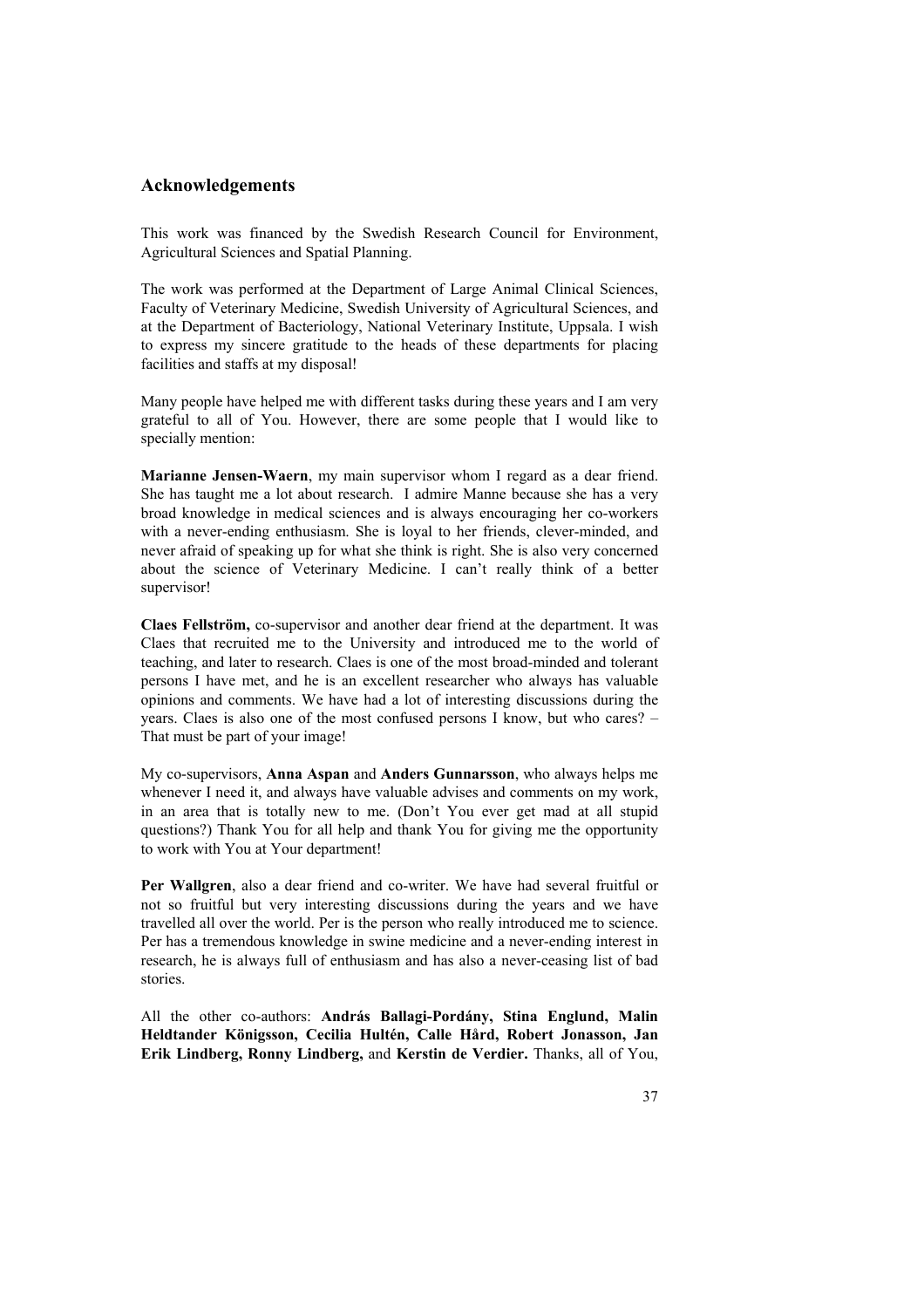for all help and a very good job! I consider myself very privileged who have had the opportunity to work with You and to take advantage of all Your scientific knowledge.

The people in the section for swine medicine, **Marie Sterning, Marie Sjölund,** and **Mate Zoric.** You are quite a nice bunch of people working together, keeping up a good work and a good atmosphere. Thank You for all discussions and all support.

**Birgitta Essén-Gustavsson**, for all support and for being such a nice person to talk to!

**Görel Nyman, Anneli Larvia** and **Lais de Matos Malavasi** at the section for anaesthesiology, who has been providing us with the most excellent help with the anaesthetics. Thank You Görel for all discussions in the corridor.

**Kristina Eriksson**, who is always nice to talk with, patient, taken care of the practical stuff, and making coffee. We wouldn't survive without You!

**Karin Thulin** and **Martina Andersson**, who has been nursing the pigs like babies and taking care of all practical stuff, always showing patience with all new ideas that I bring about.

All other former or present PhD students at our departments, **Therese, Miia, Anna E, Anna B, Ingrid, Sussie, Agnes, Gittan, Kia, Pia, Ove, Mats, Elin, Hanna, Märit A, Märit K, Carlos, Jörgen, Viveka, Anja, Anders, Erland, and Ann-Charlotte,** for giving me a helping hand know and then, and sharing thoughts about research with me.

**Lennart Melin** and **Erik Eriksson**, for being such good colleagues, and gentlemen in the Borneo jungle.

**Katarina Cvek, Kristina Dahlborn** and the other people at the section for comparative physiology and medicine, for help with scanning and other technicalities, and interesting discussions in the corridor.

**Ulla Zimmerman**, who is responsible for all the bacteriological culturing in these studies. She has always keeping everything in order, and not once, when I come around and tell her that we will include some more pigs in the studies, has she complained! You are one in a million!

**Rakel Axelsson**, who knew the protocol by heart and ensured that all samples were taken and directed to the right laboratories during the "necropsy study".

**Sigge Mattsson, Helena Reineck** and **Maja Persson**, for all help with my samples. **Sigge Mattsson,** also for being an excellent travelling companion – where are we going next?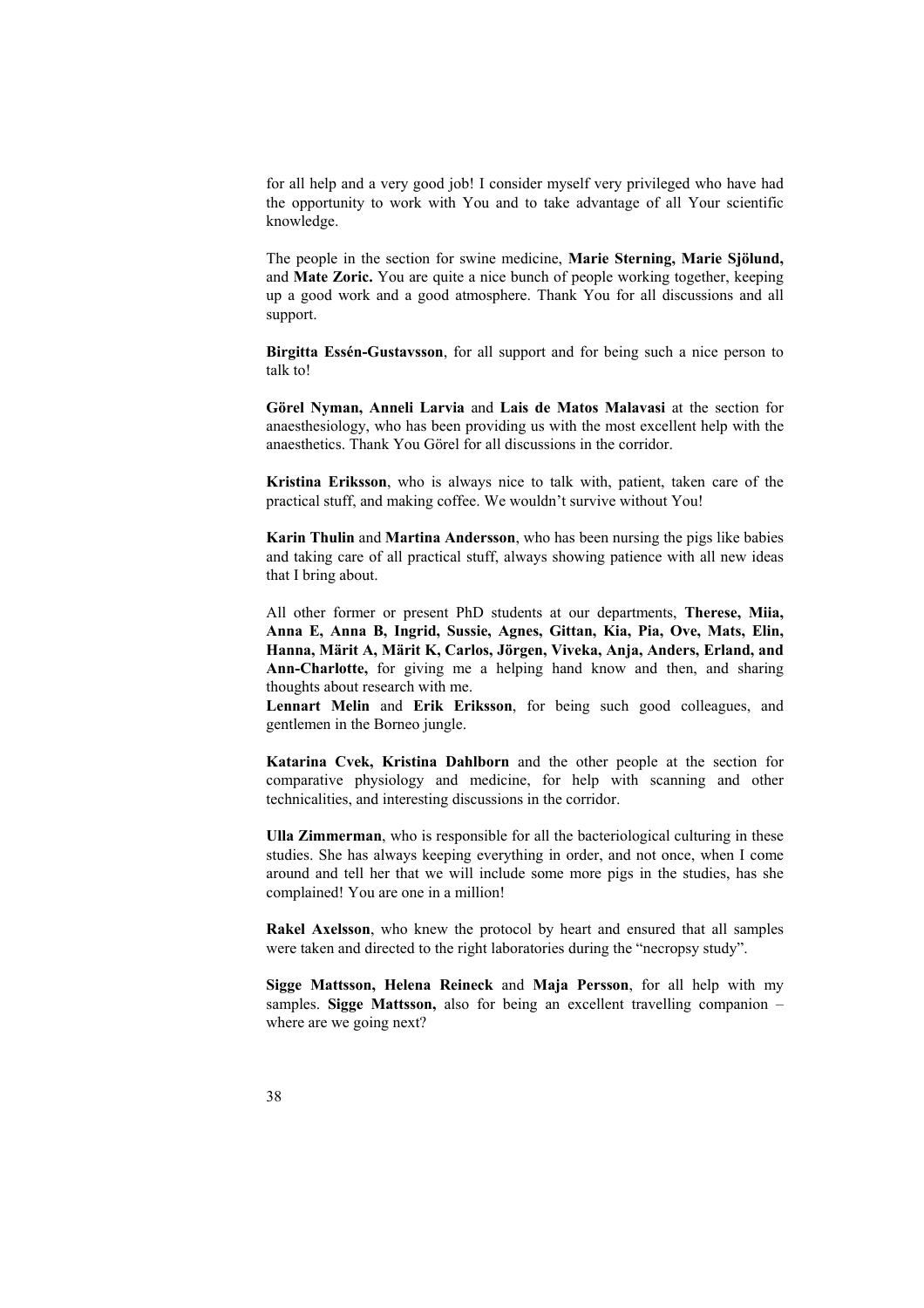Further, to **Briitta Ojava** and **Ulla Hammarström**, for taking care of all biopsies, showing me around at the lab and answering all stupid questions.

All the other nice people at the NVI that has given me a helping hand or a good advice during the years, like **Marianne Persson** and **Gull Holmström**.

**Olof Schwan,** who got me in the "pig business" in the first place. Olof is a very warm hearted person and a great philosopher. We have had a lot of fun together!

All the other colleagues at the Swedish Animal Health Service, **Lena, Maria, Jan Åke, Eva, Per, Martin, Monika, Nisse, Göran, Urban, Christina, Mats, Dicke…**we have spent a few conferences together. **Eleonor Palmér**, my former teacher, a skilled colleague and co-worker in a research project where we were running around pushing or chasing sows…

**Nusrat Sabzwari** who has spent some of his time teaching me about endoscopy

All my friends and colleagues at the Department of Large Animal Clinical Sciences, and at the Department of Bacteriology, NVI, who is always ready to chat for a while in the corridor.

**Gunnel Erne, Agneta Lind** and **Michael Eklund**, for superb library service!

**Maud Marsden,** for excellent linguistic revision of most of the manuscripts.

The animal owners. Especially **Folke Lindberg**, who has always been helpful and friendly, chatting over a nice cup of coffee, no matter how many students we presents him, or what research project we would like to perform.

All the other members of the technical staff at our department that have been involved in my pigs and samples: **Anders Molin, Ulrika Holm, Kristina Karlström, Kenneth Larsson, Ylva Odelberg,** among others. Thank You for all help!

Further, all other persons who's been given me a helping hand or some good advises during the years – **Arne Persson, Eje Collinder, Tore Midtvedt, Elisabeth Norin, Anders Linder, Wolfgang Kraatz, Sten Carstam.**

…I am quite sure that I have forgotten to mention someone. That does not mean that I have forgotten the help, or advise, or whatever, that You have been given to me. That just means, that I am too tired right now to get all names down on this paper!

All my friends at home who has been supporting me, and finding enteric diseases in pigs to be such an interesting topic!

Last, but not least – **My family!**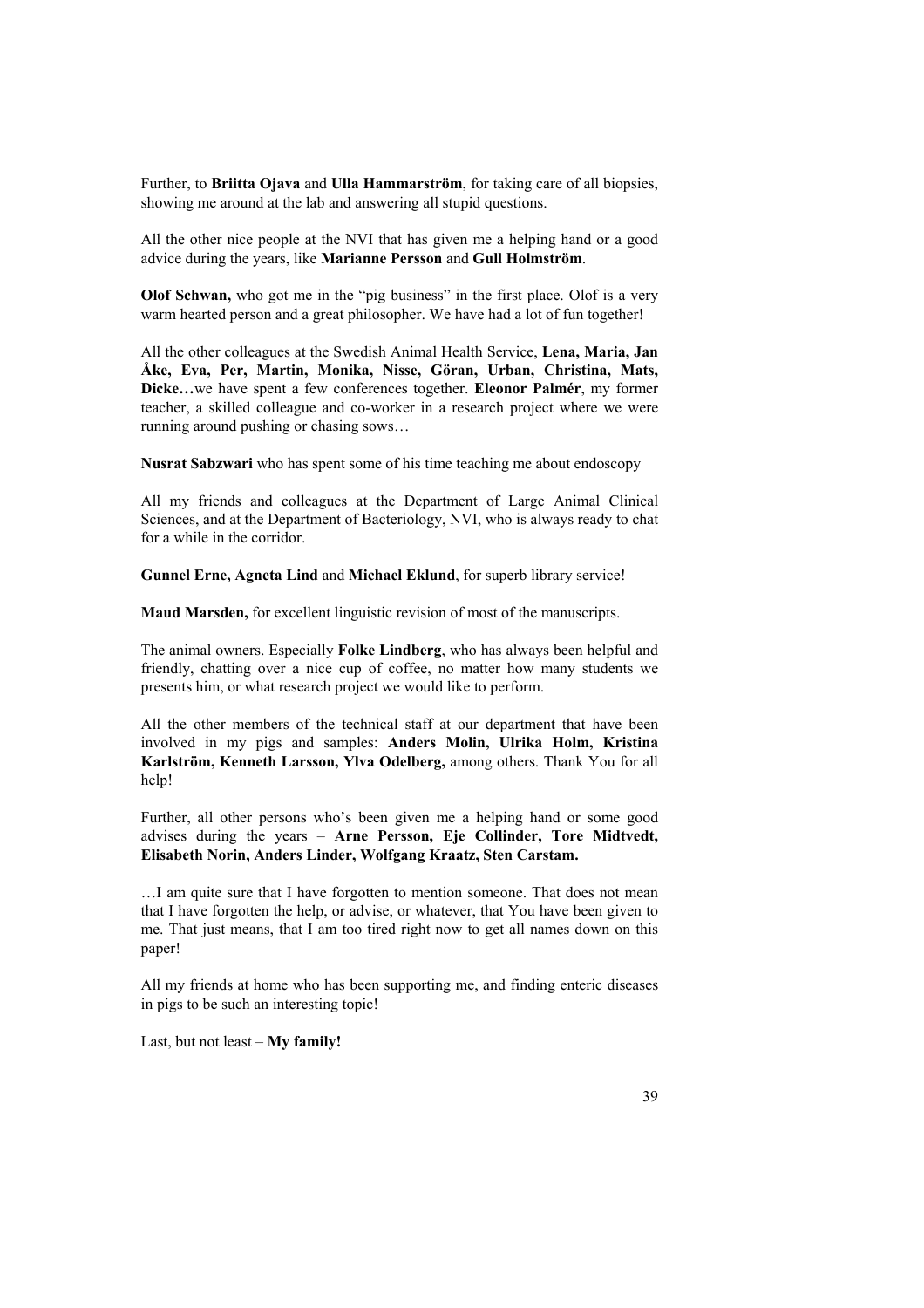### **References**

- Adlerberth I, Carlsson B, De Man P, Jalil F, Khan SR, et al. 1991. Intestinal colonization with *Enterobacteriaceae* in Pakistani and Swedish hospital-delivered infants. *Acta Paediatrica Scandinavica* 80: 602-10
- Albassam MA, Olander HJ, Thacker HL, Turek JJ. 1985. Ultrastructural characterization of colonic lesions in pigs inoculated with *Treponema hyodysenteriae*. *Canadian Journal of Comparative Medicine* 49: 384-90
- Alexander TJL, Taylor DJ. 1969. The clinical signs, diagnosis and control of swine dysentery. *The Veterinary Record* 85: 59-63
- Altwegg M. 1995. General problems associated with diagnostic applications of amplification methods. *Journal of Microbiological Methods* 23: 21-30
- Arbuckle JBR. 1972. The attachment of *Clostridium welchii* (*Cl. perfringens*) type C to intestinal villi of pigs. *The Journal of Pathology* 106: 65-72
- Argenzio RA, Whipp SC, Glock, RD. 1980. Pathophysiology of swine dysentery: colonic transport and permeability studies. *The Journal of Infectious Diseases* 142: 676-684
- Armstrong WD, Cline TR. 1977. Effects of various nutrient levels and environmental temperatures on the incidence of colibacillary diarrhea in pigs: intestinal fistulation and titration studies. *Journal of Animal Science* 45: 1042-50
- Ballagi-Pordány A, Belák S. 1996. The use of mimics as internal standards to avoid false negatives in diagnostic PCR. *Molecular and Cellular Probes* 10: 159-64
- Batista L, Pijoan C. 2002. Production and economic advantages of high health production. *Proceedings of the 17th International Pig Veterinary Society Congress*, Ames, Iowa, USA, p.336
- Belák S, Ballagi-Pordány A. 1993. Experiences on the application of the polymerase chain reaction in a diagnostic laboratory. *Molecular and Cellular Probes* 7: 241-48
- Bergeland ME. 1972. Pathogenesis and immunity of *Clostridium perfringens* type C enteritis in swine. *Journal of Veterinary Medical Association* 160: 568-71
- Bertschinger HU, Eggenberger E, Jucker H, Pfirter HP. 1978/1979. Evaluation of low nutrient, high fibre diets for the prevention of porcine *Escherichia coli* enterotoxaemia. *Veterinary Microbiology* 3: 281-90
- Bibel DJ, Aly R, Bayles C, Strauss WG, Shinefield HR, Maibach HI. 1983. Competitive adherence as a mechanism of bacterial interference. *Canadian Journal of Microbiology* 29: 700-03
- Blaha T, Günther H, Flossmann K-D, Erler W. 1984. Der epizootische Grundvorgang der Schweinedysenterie. *Zentralblatt zur Veterinär Medicine* 31: 451-65
- *Blakiston's New Gould Medical Dictionary*. 1956. McGraw-Hill Book Company, Inc., New York, USA, p.376
- Bourne FJ. 1973. The immunoglobulin system of the suckling pig. *Proceedings of Symposium on Nutrition of the Young Farm Animal*, pp. 205-215
- Bourne FJ. 1976. Humoral immunity in the pig. *The Veterinary Record* 98: 499-501
- Broman T. 2003. *Campylobacter jejuni* and wild birds. *Thesis*. Umeå University, Umeå, Sweden. pp. 1-17
- Brooks PH, Geary TM, Morgan DT, Campbell A. 1996. New developments in liquid feeding. *The Pig Journal* 36: 43-64
- Cano L, Montes de Oca R, Mendoza S, Ciprián A, Olea R, et al. 2000. CD2<sup>+</sup>, CD4<sup>+</sup> and CD8<sup>+</sup> lymphocytes levels in piglets during pre and post weaning. *Proceedings of the 16th International Pig Veterinary Society Congress*, Melbourne, Australia, p. 172
- Cebra JJ. 1999. Influences of microbiota on intestinal immune system development. *American Journal of Clinical Nutrition* 69 (supplement): 1046S-51S
- Cheng X, Cirillo JD, Duhamel GE. 1999. Coiling phagocytosis is the predominant mechanism for uptake of the colonic spirochetosis bacterium *Serpulina pilosicoli* by human monocytes. In: *Mechanisms in the Pathogenesis of Enteric Diseases* 2. ed. Ed. Paul, Francis, Plenum Publishers, New York, USA, pp. 207-14.
- Clarke RC, Gyles CL. 1987. *Salmonella*. In: *Pathogenesis of Bacterial Infections in Animals*. Iowa State University Press, Ames, Iowa, USA, pp. 133-53.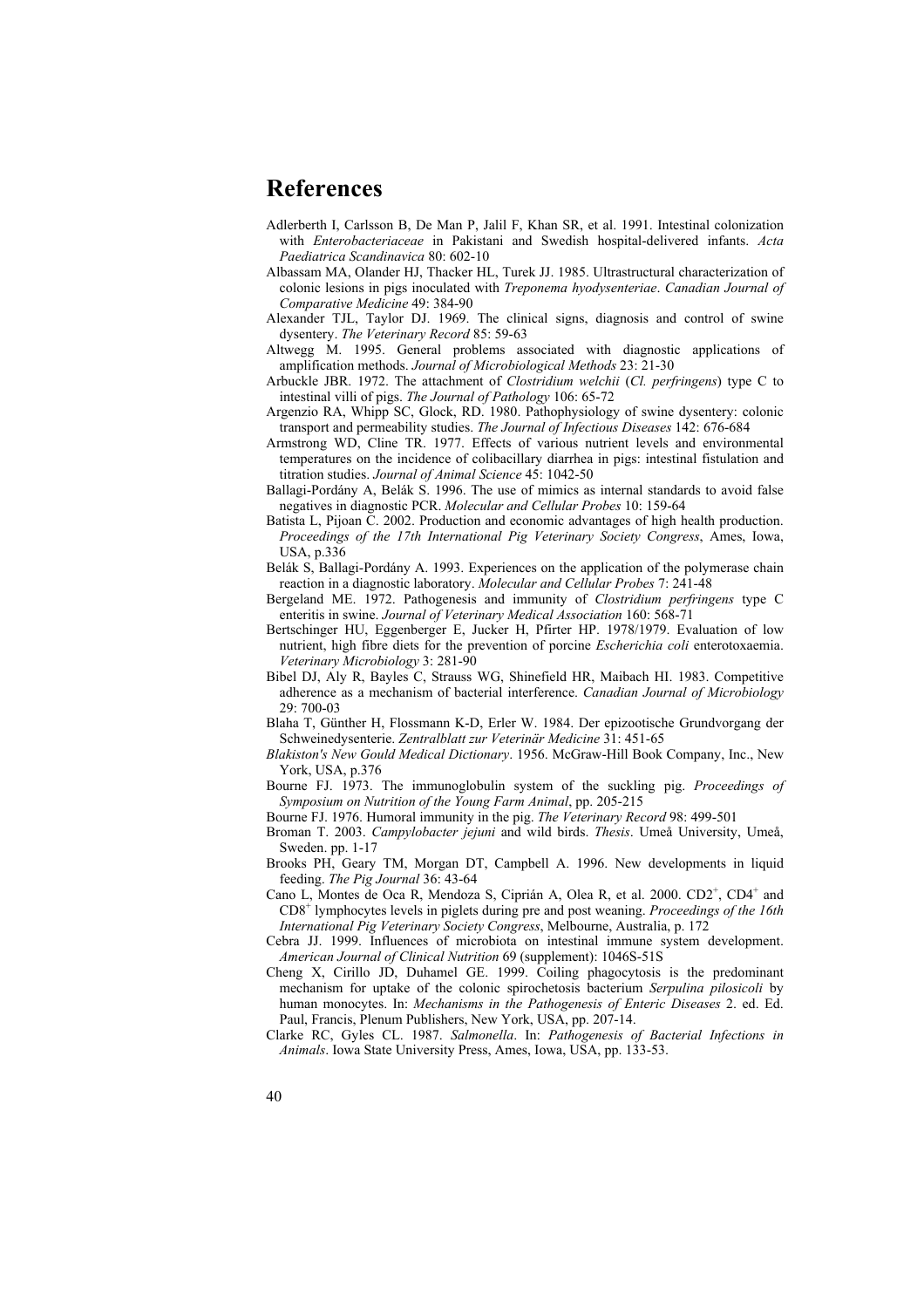- Cooper DM, Gebhart CJ. 1998. Comparative aspects of proliferative enteritis. *Journal of American Veterinary Medicine A* 212: 1446-51
- Cooper DM, Swanson DL, Gebhart CJ. 1997. Diagnosis of proliferative enteritis in frozen and formalin-fixed, paraffin-embedded tissues from a hamster, horse, deer and ostrich using a *Lawsonia intracellularis*-specific multiplex assay. *Veterinary Microbiology* 54: 47-62
- Corral A, Valiente N. 2002. Seroepidemiologic evaluation of *Lawsonia intracellularis* in swine farms in Spain. *Proceedings of the 17th International Pig Veterinary Society Congress*, Ames, Iowa, USA, p. 233
- Cutler R, Gardner I. 1988. A blue print for pig health research. *Report from the Australian Pig Research Council*, Canberra, Australia, pp. 39-40, 48-51
- Dewey CE. 1993. Ration-induced diarrhea in grower pigs. *Swine Health and Production* 1: 16-21
- Doyle LP. 1948. The etiology of swine dysentery. *American Journal of Veterinary Research* 9: 50-51
- Dréau D, Lallés JP, Philouze-Romé V, Toullec R, Salmon H. 1994. Local and systemic immune responses to soybean protein ingestion in early-weaned pigs. *Journal of Animal Science* 72: 2090-98
- Duhamel GE. 1996. Differential diagnoses for reduced grow/finish performance associated with colonic spirochetosis and proliferative enteritis. *Proceedings of the 37th George A. Young Swine Conference and Annual Nebraska SPF Swine Conference*, USA, pp.146- 152
- Dunne HE (ed). 1958. Index. In: *Diseases of Swine.* The Iowa State University press, Ames, Iowa, USA, p. 704
- Durmic Z, Pethick DW, Pluske JR, Hampson DJ. 1998. Changes in bacterial populations in the colon of pigs fed different sources of dietary fibre, and the development of swine dysentery after experimental infection. *Journal of Applied Microbiology* 85: 574-82.
- Edfors-Lilja I, Gustafsson U, Duval-Iflah Y, Ellergren H, Johansson M, et al. 1995. The porcine intestinal receptor for *Escherichia coli* K88ab, K88ac: regional localization on chromosome 13 and influence of IgG response to the K88 antigen. *Animal Genetics* 26: 237-42
- Elvander M, Larsson B, Engvall A, Klingeborn B, Gunnarsson A. 1997. Nation-wide surveys of TGE/PRCV, CSF, PRRS, SVD, *L. pomona* and *B. suis* in pigs in Sweden. *Proceedings Epidémiologie santé animale*, pp.31-32
- Englund S, Ballagi-Pordány A, Bölske G, Johansson K-E. 1999. Single PCR and nested PCR with a mimic molecule for detection of *Mycobacterium avium* subsp. *paratuberculosis*. *Diagnostic Microbiology and Infectious Disease* 33: 163-71
- Eriksen L, Andersen S. 1970. Undersögelser over eksperimentelt fremkaldt svinedysenteri (Experimental swine dysentery). *Nordisk Veterinaer Medicin* 22: 161-73
- Estrada Correa AE, Taylor DJ. 1989. Porcine *Clostridium perfringens* type A spores, enterotoxin and antibody to enterotoxin. *The Veterinary Record* 124: 606-10
- Evans AS. 1976. Causation and disease: The Henle-Koch postulates revisited. *The Yale Journal of Biology and Medicine* 49: 175-95
- Fellström C. 2001. *Kompendium svin*. Uppsala, Sweden. p.73
- Fellström C, Zimmerman U, Aspan A, Gunnarsson A. 2001. The use of culture, pooled samples and PCR for identification of herds infected with *Brachyspira hyodysenteriae. Animal Health Research Reviews* 2: 37-43
- Field M, Rao MC, Chang EB. 1989. Intestinal electrolyte transport and diarrheal disease II. *The New England Journal of Medicine* 321: 879-83.
- Fisher LF, Olander HJ. 1981. Shedding of *Treponema hyodysenteriae*, transmission of disease, and agglutinin response of pigs convalescent from swine dysentery. *American Journal of Veterinary Research* 42: 450-55
- Fraser D. 2002. Farm animal welfare in a world of changing expectations. *Proceedings of the 17th International Pig Veterinary Society Congress*, Ames, Iowa, USA, pp.161-168
- Freter R, Brickner H, Botney M, Cleven D, Aranki A. 1983. Mechanisms that control bacterial populations in continuous-flow culture models of mouse large intestinal flora. *Infection and Immunity* 39: 676-85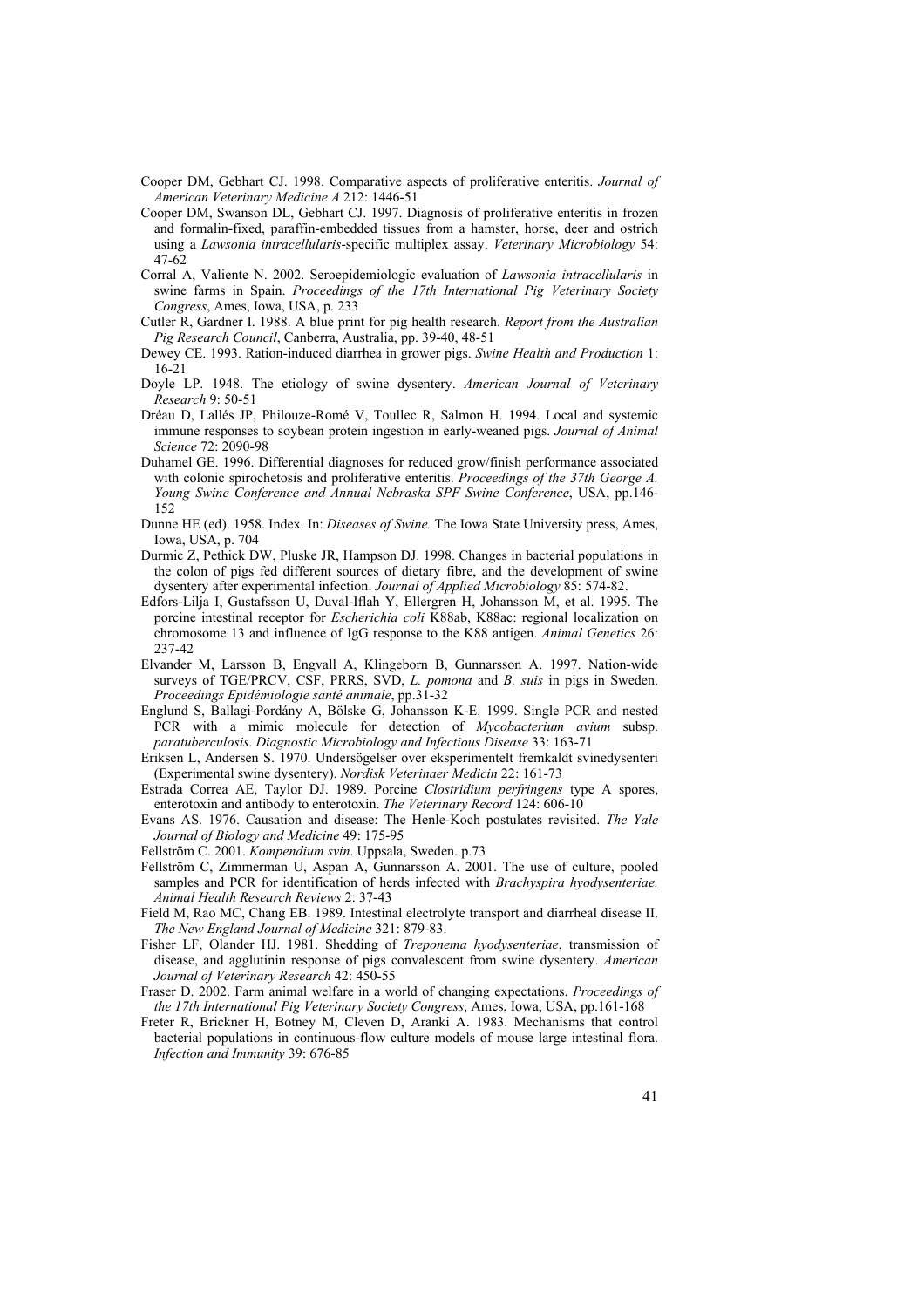- Galvin JE, Harris DL, Wannemuehler MJ. 1997. Prevention and control of intestinal spirochaetal disease: immunological and pharmacological mechanisms. In: *Intestinal Spirochaetes in Domestic Animals and Humans*. CAB International, Wallingford, UK, pp. 343-74
- Gaskins HR, Kelley KW. 1995. Immunology and neonatal mortality. In *The neonatal pig. Development and survival*, ed. MA Varley. CAB International, Illinois, USA, pp. 39-55
- Gebhart CJ, Barns SM, McOrist S, Lin G-F, Lawson GHK. 1993. Ileal symbiont intracellularis, an obligate intracellular bacterium of porcine intestines showing a relationship to *Desulfovibrio* species. *International Journal of Systemic Bacteriology* 43: 533-38
- Gebhart CJ, Lin G-F, McOrist S, Lawson GHK, Murtaugh MP. 1991. Cloned DNA probes specific for the intracellular Campylobacter-like organism of porcine proliferative enteritis. *Journal of Clinical Microbiology* 1011-15
- Gibbons RA, Sellwood R, Burrows M, Hunter PA. 1977. Inheritance of resistance to neonatal *E. coli* diarrhoea in the pig: Examination of the genetic system. *Theoretical and Applied Genetics* 51: 65-70
- Glossop CE. 2002. Pigs in society. *Proceedings of the 17th International Pig Veterinary Society Congress*, Ames, Iowa, USA, pp. 55-65
- Graham DY, Sackman JW, Estes MK. 1984. Pathogenesis of rotavirus-induced diarrhea. Preliminary studies in miniature swine piglet. *Digestive Diseases and Sciences* 29: 1028- 35
- Greer JM, Wannemuehler MJ. 1989. Pathogenesis of *Treponema hyodysenteriae*: induction of interleukin-1 and tumor necrosis factor by a treponemal butanol/water extract (endotoxin). *Microbial pathogenesis* 7: 279-88
- Gröndahl ML, Jensen GM, Nielsen CG, Skadhauge E, Olsen JE, Hansen MB. 1998. Secretory pathways in *Salmonella typhimurium*-induced fluid accumulation in the porcine small intestine. *Journal of Medical Microbiology* 47: 151-57
- Guedes RMC, Gebhart CJ, Winkelman NL, Mackie-Nuss RA. 2000. Comparative study of an indirect immunofluorescent test and the immunoperoxidase monolayer assay for diagnosing porcine proliferative enteropathy. *Proceedings of the 16th International Pig Veterinary Society Congress*, Melbourne, Australia, p. 61
- Guerrant RL, Brunton LL, Schnaitman TC, Rebhun LI, Gilman AG. 1974. Cyclic adenosine monophosphate and alteration of chinese hamster ovary cell morphology: a rapid, sensitive in vitro assay for the enterotoxins of *Vibrio cholerae* and *Escherichia coli*. *Infection and Immunity* 10: 320-27
- Gyles CL. 1994. Virulence factors of *Escherichia coli*. In: Escherichia coli *in Domestic Animals and Humans*, ed. CL Gyles. CAB International, Wallingford, UK, pp. 337-64
- Haelterman EO, Hutchings LM. 1956. Epidemic diarrheal disease of viral origin in newborn swine. *Annals New York Academy of Sciences* 66: 186-90
- Hamdy AH, Glenn MW. 1974. Transmission of swine dysentery with *Treponema hyodysenteriae* and *Vibrio coli*. *American Journal of Veterinary Research* 35: 791-97
- Hampson DJ, Cutler R, Lee BJ. 1992. Virulent *Serpulina hyodysenteriae* from a pig in a herd free of clinical swine dysentery. *The Veterinary Record* 3: 318-19
- Hatfield JL. 2002. Minimizing the environmental impact of the pig industry. *Proceedings of the 17th International Pig Veterinary Society Congress*, Ames, Iowa, pp. 95-103
- Hayes D. 2002. Impact of international trade on the global swine industry. *Proceedings of the 17th International Pig Veterinary Society Congress*, Ames, Iowa, USA, pp. 49-53
- Helms M, Vastrup P, Gerner-Smidt P, Mölbak K. 2001. De onde bakterier i maden! (The bad bacteria in food!). *Miljö og Sundhet. Sundhedsministeriets Miljömedicinske Forskningscenter* 17-19
- Hentges DJ. 1970. Enteric pathogen normal flora interactions. *The American Journal of Clinical Nutrition* 23: 1451-56
- Hillman K, Yule M, Pusztai A, Stewart CS. 1996. Effect of raw kidney bean on dissolved oxygen in the gastrointestinal tract of rats. *Microecology and Therapy* 22: 107-109
- Holland RE. 1990. Some infectious causes of diarrhea in young farm animals. *Clinical Microbiology Reviews* 3: 345-75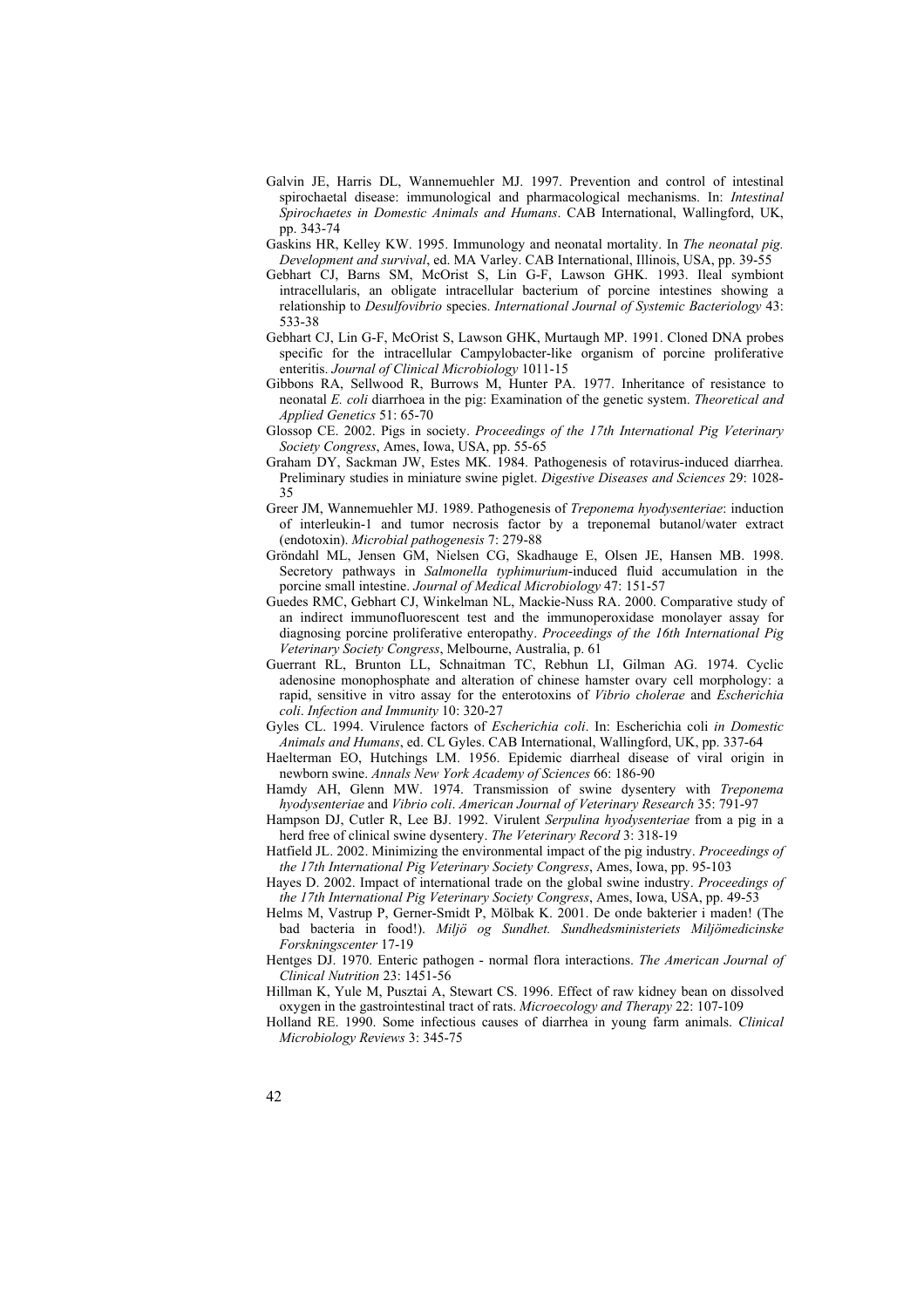- Holt JG, Krieg NR, Sneath PHA, Staley JT, Williams ST. (ed.) 1994. In: *Bergey's Manual of Determinate Bacteriology*, 9th ed. Williams & Wilkins, Baltimore, Maryland, USA, p.337
- Holyoake PK, Jones GF, Davies PR, Foss DL, Murtaugh MP. 1996. Application of a polymerase chain reaction assay for detection of proliferative enteritis-affected swine herds. *Journal of Veterinary Diagnostic Investigations* 8: 181-85
- Hughes R, Olander HJ, Williams CB. 1975. Swine dysentery: Pathogenicity of *Treponema hyodysenteriae*. *American Journal of Veterinary Research* 36: 971-77
- Huisman J, Jansman AJM. 1991. Dietary effects and some analytical aspects of antinutritional factors in peas (*Pisum sativum*), common beans (*Phaseolus vulgaris*) and soyabeans (*Glycine max* L.) in monogastric farm animals. A literature review. *Nutrition Abstracts and Reviews (Series B)* 61: 901-21
- Hyatt DR, ter Huurne AAHM, van der Zeijst BAM, Joens LA. 1994. Reduced virulence of *Serpulina hyodysenteriae* hemolysin-negative mutants in pigs and their potential to protect pigs against challenge with a virulent strain. *Infection and Immunity* 62: 2244-48
- Jacobson M, Fellström C, Heldtander M, Gunnarsson A. 2000. The prevalence of *Lawsonia intracellularis* in Swedish pigs submitted for autopsy. *Proceedings of the 16th International Pig Veterinary Society Congress*, Melbourne, Australia, p.74
- Jacobson M, Jensen-Waern M, Gunnarsson A, Fellström C. 2002. Predilection sites of weakly beta-hemolytic *Brachyspira* spp in the large intestine of pigs. *Proceedings of the 17th International Pig Veterinary Society Congress*, Ames, Iowa, p.193
- Jager LP, Zijlstra FJ, Hoogendoorn A, Nabuurs MJA. 1986. Enteropooling in piglets induced by soya-peptone mediated via an increased biosynthesis of prostanoids. *Veterinary Research Communications* 10: 407-12
- Jensen TK. 1995. Diarré hos slagtesvin. Patoanatomiske studier over colitis. *Thesis*. The Royal Veterinary and Agricultural University, Copenhagen, Denmark, p. 138
- Jensen TK, Boye M, Möller K, Leser TD, Jorsal SE. 1998. Association of *Serpulina hyodysenteriae* with the colonic mucosa in experimental swine dysentery studied by fluorescent *in situ* hybridization. *APMIS* 106: 1061-68
- Jensen TK, Lindecrona R, Pedersen AR, Möller K. 2000. Observations on intestinal epithelial cell kinetics in pigs infected by *Lawsonia intracellularis*, *Brachyspira pilosicoli* and *Brachyspira hyodysenteriae*. *Proceedings of the 16th International Pig Veterinary Society Congress*, Melbourne, Australia, p. 65
- Jestin A, Popoff MR, Mahé S. 1985. Epizootiologic investigations of a diarrheic syndrome in fattening pigs. *American Journal of Veterinary Research* 46: 2149-51
- Joens LA, DeYoung DW, Cramer JD, Glock RD. 1984. The immune response of the porcine colon to swine dysentery. *Proceedings of the 8th International Pig Veterinary Society Congress*, Ghent, Belgium, p.187
- Joens LA, DeYoung DW, Glock RD, Mapother ME, Cramer JD, Wilcox III HE. 1985. Passive protection of segmented swine colonic loops against swine dysentery. *American Journal of Veterinary Research* 46: 2369-71
- Joens LA, Harris DL, Baum DH. 1979. Immunity to swine dysentery in recovered pigs. *American Journal of Veterinary Research* 40: 1352-54
- Joens LA, Nibbelink S, Glock RD. 1997. Induction of gross and microscopic lesions of porcine proliferative enteritis by *Lawsonia intracellularis*. *American Journal of Veterinary Research* 58: 1125-31
- Johannsen U, Menger S, Arnold P, Köhler B, Selbitz H-J. 1993. Untersuchungen zur Experimentellen *Clostridium-perfringens*-typ A-Enterotoxämie der Saugferkel. *Monatshefte für Veterinärmedizin* 48: 299-306
- Johansen M, Jörgensen L, Hansen CF. 2000. Restricted feeding for prevention of *E. coli* associated diarrhoea in weaned pigs. Proceedings of the 16th International Pig Veterinary Society Congress, Melbourne, Australia, p. 20
- Johnston WT, Dewey CE, Friendship RM, Smart N, McEwen BJ, et al. 2001. An investigation of the etiology of a mild diarrhea observed in a group of grower/finisher pigs. *Canadian Veterinary Journal* 42: 33-7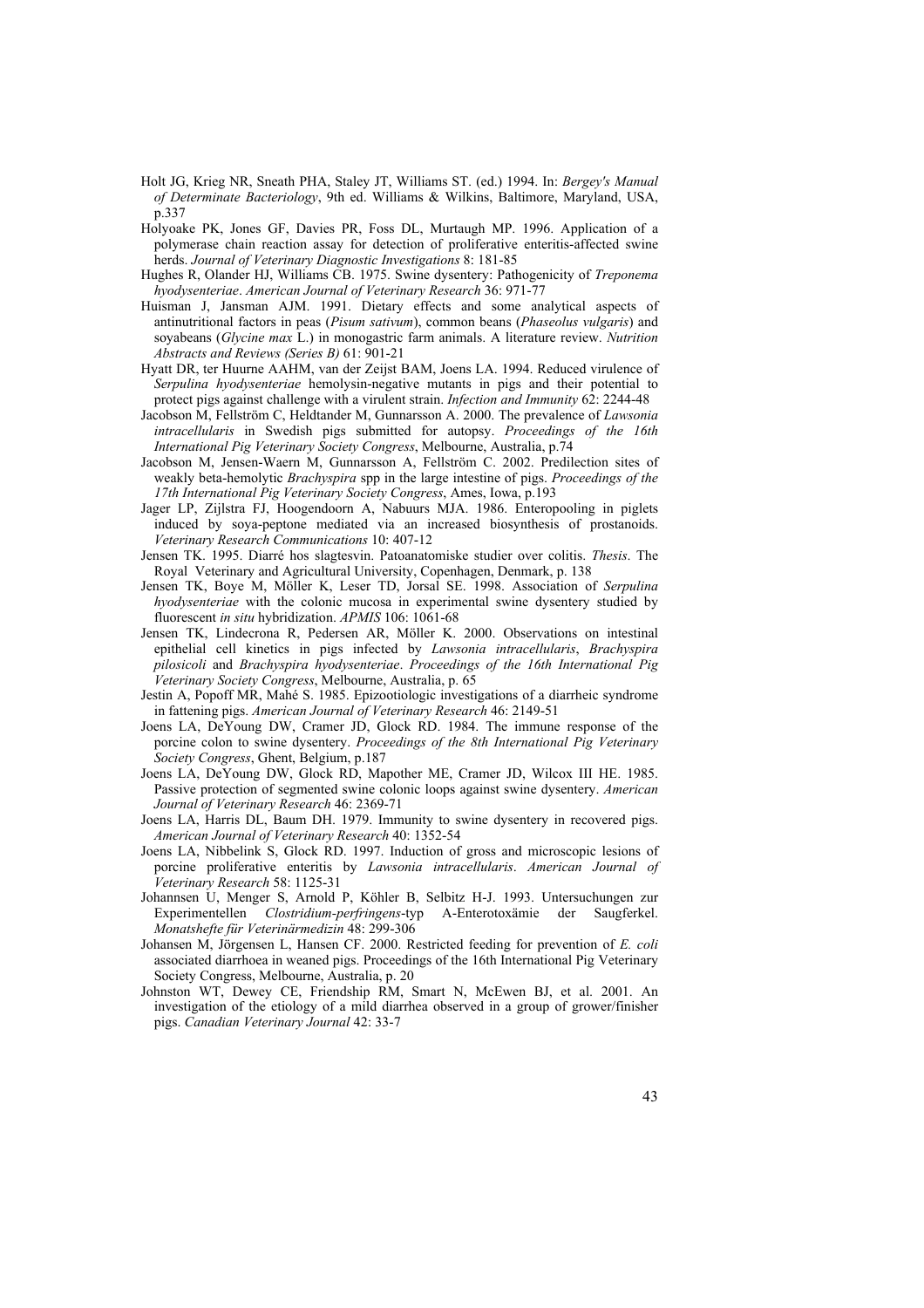- Jonasson R, Johannisson A, Jacobson M, Fellström C, Jensen-Waern M. 2003. Differences in lymphocyte subpopulations and cell counts before and after experimentally induced swine dysentery. *Journal of Medical Microbiology*. *Submitted*.
- Jones GF, Ward GE, Gebhart CJ, Murtaugh MP, Collins JE. 1993a. Use of a DNA probe to detect the intracellular organism of proliferative enteritis in swine feces. *American Journal of Veterinary Research* 54: 1585-90
- Jones GF, Ward GE, Murtaugh MP, Lin G-F, Gebhart CJ. 1993b. Enhanced detection of intracellular organism of swine proliferative enteritis, Ileal symbiont intracellularis, in feces by polymerase chain reaction. *Journal of Clinical Microbiology* 31: 2611-15
- Jordan DM, Knittel JP, Roof MB, Schwartz K, Larson D, Hoffman LJ. 1999. Detection of *Lawsonia intracellularis* in swine using polymerase chain reaction methodology. *Journal of Veterinary Diagnostic Investigation* 11: 45-49
- Jubb KVF, Kennedy PC. 1970. The intestines. In: *Pathology of Domestic Animals*. New York: Academic Press, pp. 84-88
- Jörgensen L, Kjaersgaard HD, Wachmann H, Borg Jensen B, Bach Knudsen KE. 2001. Effect of wheat bran and wheat : barley ratio in pelleted feed on *Salmonella* prevalence and productivity of finishers. *Proceedings of the 4th International Symposium on the Epidemiology and Control of Salmonella and other Food Borne Pathogens in Pork*, Leipzig, Germany, pp. 112-14
- Kennedy, MJ, Rosnick, DK, Ulrich, RG, Yancey, R. J. 1988. Association of *Treponema hyodysenteriae* with porcine intestinal mucosa. *Journal of General Microbiology* 134: 1565-76
- Kinyon JM, Harris DL, Glock RD. 1977. Enteropathogenicity of various isolates of *Treponema hyodysenteriae*. *Infection and Immunity* 15: 638-46
- Kjaersgaard HD, Christensen G, Svensmark B, Baekbo P. 2002. Mortality in pigs. *Proceedings of the 17th International Pig Veterinary Society Congress*, Ames, Iowa, USA, p. 227
- Knittel JP, Jordan DM, Schwartz K, Janke BH, Roof MB, et al. 1998. Evaluation of antemortem polymerase chain reaction and serologic methods for detection of *Lawsonia intracellularis*-exposed pigs. *American Journal of Veterinary Research* 59: 722-26
- Kohler EM. 1974. Protection of pigs against neonatal enteric colibacillosis with colostrum and milk from orally vaccinated sows. *American Journal of Veterinary Research* 35: 331- 38
- Kraehenbuhl J-P, Neutra MR. 1992. Molecular and cellular basis of immune protection of mucosal surfaces. *Physiological reviews* 72: 853-79
- Kreader CA. 1996. Relief of amplification inhibition in PCR with bovine serum albumin or T4 gene 32 protein. *Applied and Environmental Microbiology* 62: 1102-06
- Kumar V, Cotran RS, Robbins SL. 1997. *Basic Pathology*. W. B. Saunders Company, Philadelphia, Pennsylvania, USA, p. 12
- Kwok S, Higuchi R. 1989. Avoiding false positives with PCR. *Nature* 339: 237-38
- Kühn I, Katouli M, Wallgren P, Söderlind O, Möllby R. 1995. Biochemical fingerprinting as a tool to study the diversity and stability of intestinal microfloras. *Microecology and Therapy* 23: 140-48
- Lantz P-G, Al-Soud WA, Knutsson R, Hahn-Hägerdal B, Rådström P. 2000. Biotechnical use of polymerase chain reaction for microbiological analysis of biological samples. *Biotechnology Annual Review* 5: 87-130
- Lantz P-G, Matsson M, Wadström T, Rådström P. 1997. Removal of PCR inhibitors from human faecal samples through the use of an aqueous two-phase system for sample preparation prior to PCR. *Journal of Microbiological Methods* 28: 159-67
- Lawson GHK, Gebhart CJ. 2000. Proliferative enteropathy. *Journal of Comparative Pathology* 122: 77-100
- Lawson GHK, Mackie RA, Smith DGE, McOrist S. 1995. Infection of cultured rat enterocytes by Ileal symbiont intracellularis depends on host cell function and actin polymerisation. *Veterinary Microbiology* 45: 339-50
- Lawson GHK, McOrist S. 1993a. The enigma of the proliferative enteropathies: a review. *Journal of Comparative Pathology* 108: 41-46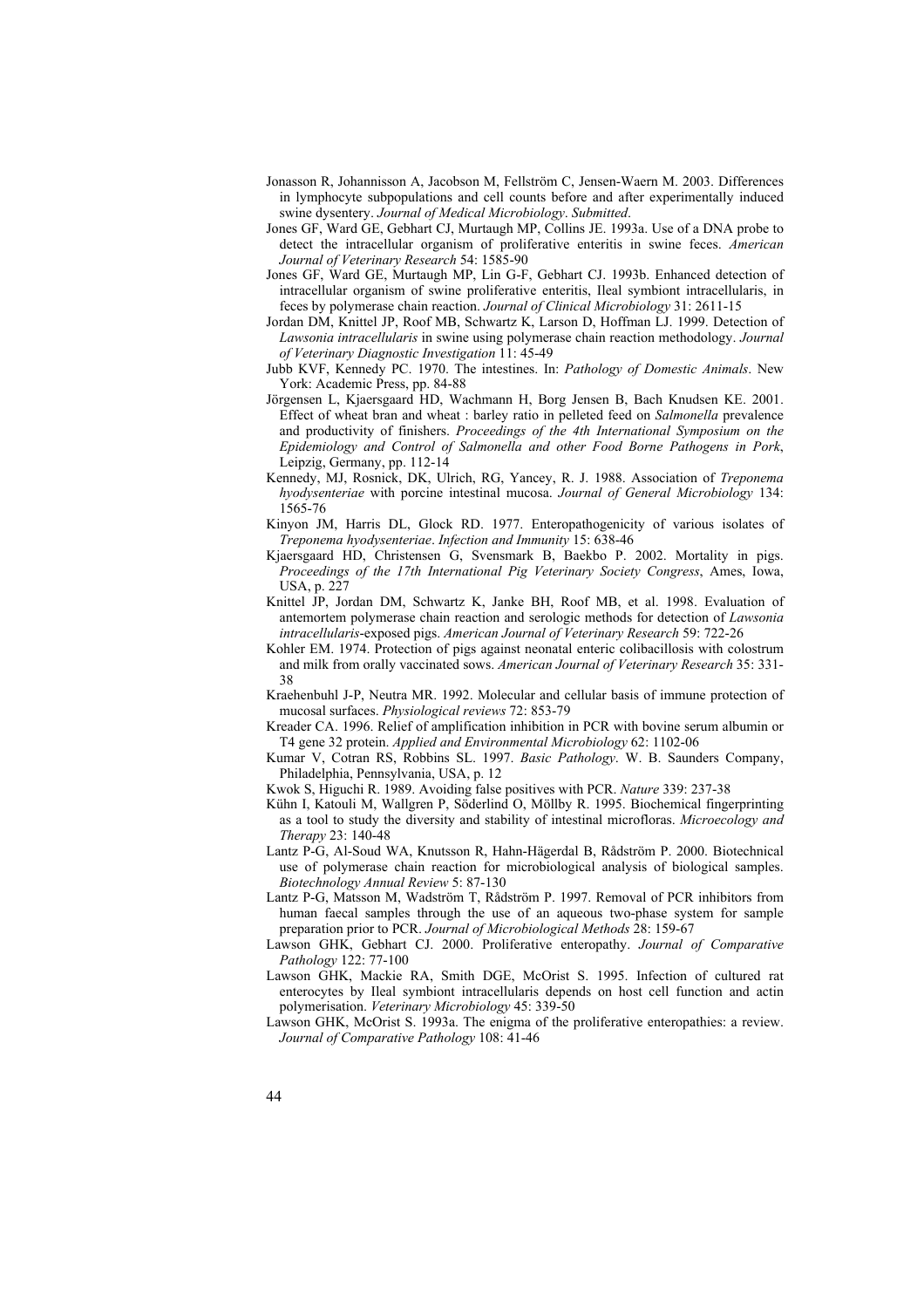- Lawson GHK, McOrist S, Jasni S, Mackie RA. 1993b. Intracellular bacteria of porcine proliferative enteropathy: Cultivation and maintenance in vitro. *Journal of Clinical Microbiology* 31: 1136-42
- Lee CH, Olson LD, Rodabaugh DE. 1976. Influence of medication on development of serum antibody to swine dysentery as detected with indirect fluorescent antibody method. *American Journal of Veterinary Research* 37: 1159-63
- Leser TD, Lindecrona RH, Jensen TK, Jensen BB, Möller K. 2000. Changes in bacterial community structure in the colon of pigs fed different experimental diets and after infection with *Brachyspira hyodysenteriae*. *Applied and Environmental Microbiology* 66: 3290 - 96
- Levine ND, Peterson EH, Graham R. 1945. Studies on swine enteritis. II. *Salmonella* and other enteric organisms isolated from diseased and normal swine. *American Journal of Veterinary Research* 6: 242-46
- Liebler-Tenorio EM, Pohlenz JF, Whipp SC. 1999. Diseases of the digestive system. In: *Diseases of Swine*, 8th ed., Ed. BE Straw, S D´Allaire, WL Mengeling, DJ Taylor. Iowa State University Press, Ames, Iowa, USA, pp. 821-31
- Lindecrona R, Jensen BB, Jensen TK, Leser TD, Möller K. 2000. The influence of diet on the development of swine dysentery. *Proceedings of the 16th International Pig Veterinary Society Congress*, Melbourne, Australia, p. 7
- Lindsay DS, Blagburn BL, Dubey JP. 1999. Coccidia and other protozoa. In: *Diseases of Swine*, 8th ed. Ed. BE Straw, S D´Allaire, WL Mengeling, DJ Taylor. Iowa State University Press, Ames, Iowa, USA, pp. 655-67
- Lindsay DS, Current WL, Ernst JV. 1982. Sporogeny of *Isospora suis* Biester, 1934 of swine. *Journal of Parasitology* 68: 861-5
- Lindsay DS, Stuart BP, Wheat BE, Ernst JV. 1980. Endogenous development of the swine coccidium, *Isospora suis* Biester 1934. *Journal of Parasitology* 66: 771-79
- Lundeheim N, Eliasson-Selling L, Holmgren N. 2000. Influence of satellite herd on next reproductive cycle in a sow pool. *Proceedings of the 16th International Pig Veterinary Society Congress*, Melbourne, Australia, p. 422
- Löfstedt M. 2003. Diarréer hos tillväxtgrisar -inverkan av miljö, skötsel och utfodring (Diarrhoea in the growing pig -the influence of environment, management and feeding regimen). *Proceedings, Svenska Djurhälsovårdens Fortbildningskonferens*, Lund, Sweden
- Löfstedt M, Holmgren N, Lundeheim N. 2000. Risk factors for post weaning diarrhoea in Swedish pig herds. *Proceedings of the 16th International Pig Veterinary Society Congress*, Melbourne, Australia, p. 367
- Machuca M, Riganti J, Puerta JD, Venturini C, Sanguinetti H, et al. 2002. A survey of *Lawsonia intracellularis* antibodies in fattener pigs in Argentina. *Proceedings of the 17th International Pig Veterinary Society Congress*, Ames, Iowa, USA, p. 194
- Madec F, Buddle JR. 2002. A reflection on the strategies for tackling multifactorial disease problems in pigs, with specific reference to post-weaning enteric disorders. *Proceedings of the 17th International Pig Veterinary Society Congress*, Ames, Iowa, USA, pp. 113- 120
- Makinde MO, Umapathy E, Akingbemi BT, Mandisodza KT, Skadhauge E. 1996. Effects of dietary soybean and cowpea on gut morphology and faecal composition in creep and noncreep-fed pigs. *Journal of Veterinary Medicine A* 43: 75-85
- Malavasi LM, Jacobson M, Jensen-Waern M, Nyman G. 2003. Pre- and postoperative opioid analgesia in pigs subjected to abdominal surgery. MS thesis, Uppsala, Sweden.
- Mc Cormick BM, Hasse D, Monckton RP. 1995. Detection of ileal symbiont intracellularis in porcine faecal samples by polymerase chain reaction. *Veterinary Microbiology* 47: 387-93
- McCracken VJ, Simpson JM, Mackie RI, Gaskins HR. 2001. Molecular ecological analysis of dietary and antibiotic-induced alterations of the mouse intestinal microbiota. *Journal of Nutrition* 131: 1862-70
- McDonald DE, Pethick DW, Hampson DJ. 2000a. Interactions between increased intestinal viscosity, post-weaning colibacillosis and intestinal spirochaetosis in weaner pigs.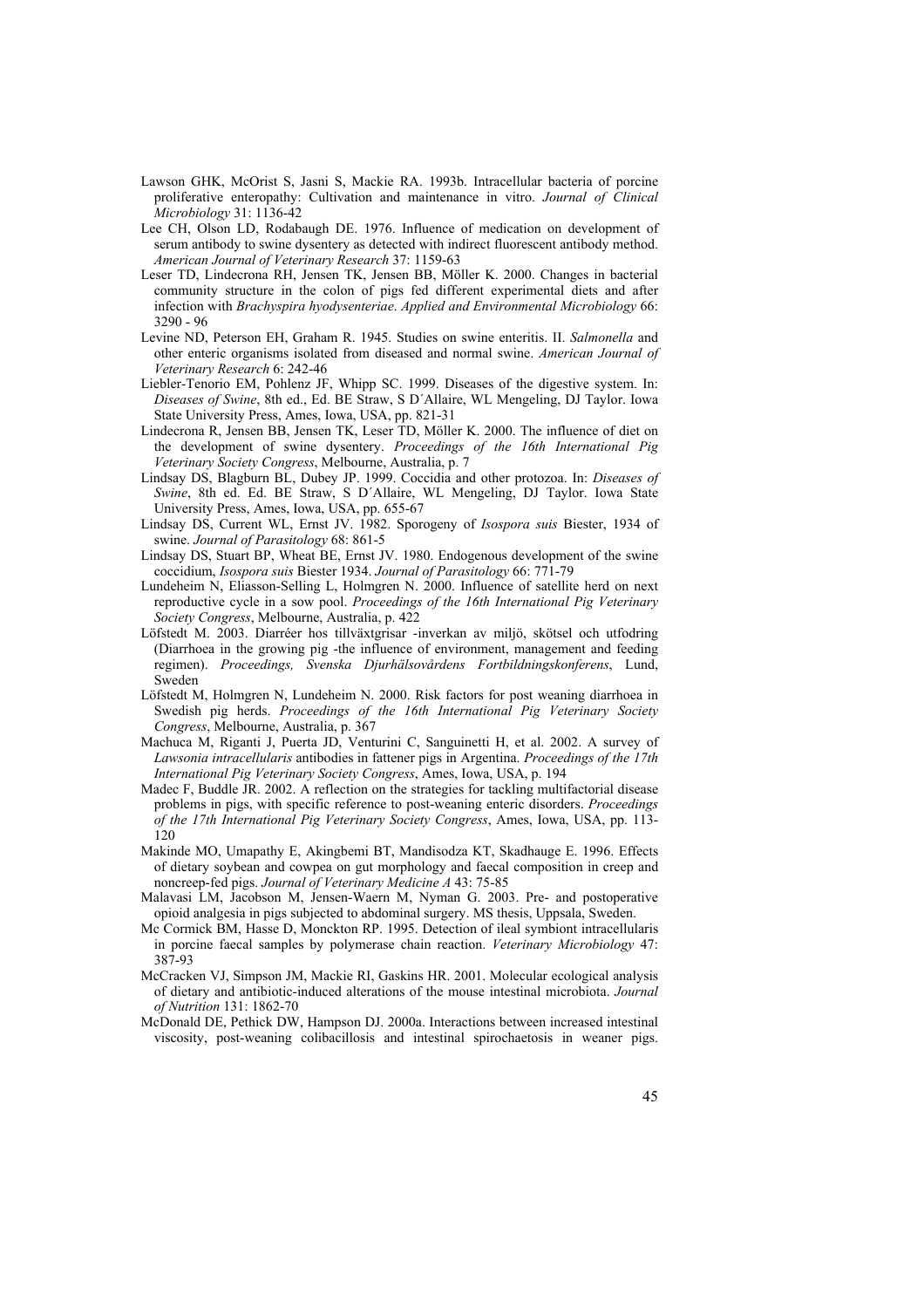*Proceedings of the 16th International Pig Veterinary Society Congress*, Melbourne, Australia, p. 39

- McDonald DE, Pethick DW, Mullan BP, Hampson DJ. 2000b. Increased intestinal viscosity depresses carcass growth and encourages intestinal proliferation of *Escherichia coli* in weaner pigs. *Proceedings of the 16th International Pig Veterinary Society Congress*, Melbourne, Australia, p. 21
- McFall-Ngai M. 1998. The development of cooperative associations between animals and bacteria: Establishing détente among domains. *American Zoologist* 38: 593-608
- McGhee JR, Mestecky J, Dertzbaugh MT, Eldridge JH, Hirasawa M, Kiyono H. 1992. The mucosal immune system: from fundamental concepts to vaccine development. *Vaccine*  $10.75 - 88$
- McOrist S, Boid R, Lawson GHK, McConnell I. 1987. Monoclonal antibodies to intracellular campylobacter-like organisms of the porcine proliferative enteropathies. *The Veterinary Record* 121: 421-22
- McOrist S, Gebhart CJ. 2002. Pathogenesis of proliferative enteropathy ileitis. *Proceedings of the 17th International Pig Veterinary Society Congress*, Ames, Iowa, USA, p. 186
- McOrist S, Gebhart CJ, Boid R, Barns SM. 1995a. Characterization of *Lawsonia intracellularis* gen. nov., sp. nov., the obligately intracellular bacterium of porcine proliferative enteropathy. *International Journal of Systemic Bacteriology* 45: 820-25
- McOrist S, Gebhart CJ, Lawson GHK. 1994a. Polymerase chain reaction for diagnosis of porcine proliferative enteropathy. *Veterinary Microbiology* 41: 205-12
- McOrist S, Jasni S, Mackie RA, Berschneider HM, Rowland AC, Lawson GHK. 1995b. Entry of the bacterium ileal symbiont intracellularis into cultured enterocytes and its subsequent release. *Research in Veterinary Science* 59: 255-60
- McOrist S, Jasni S, Mackie RA, MacIntyre N, Neef N, Lawson GHK. 1993. Reproduction of porcine proliferative enteropathy with pure cultures of Ileal symbiont intracellularis. *Infection and Immunity* 61: 4286-92
- McOrist S, MacIntyre N, Stokes CR, Lawson GHK. 1992. Immunocytological responses in porcine proliferative enteropathies. *Infection and Immunity* 60: 4184-91
- McOrist S, Mackie RA, Neef N, Aitken I, Lawson GHK. 1994b. Synergism of ileal symbiont intracellularis and gut bacteria in the reproduction of porcine proliferative enteropathy. *The Veterinary Record* 134: 331-32
- McOrist S, Smith SH, Green LE. 1997. Estimate of direct financial losses due to porcine proliferative enteropathy. *The Veterinary Record* 140: 579-81
- Melin L, Katouli M, Lindberg Å, Fossum C, Wallgren P. 2000a. Weaning of piglets. Effects of an exposure to a pathogenic strain of *Escherichia coli*. *Journal of Veterinary Medicine* 47: 663-75
- Melin L, Mattsson M, Wallgren P. 2000b. Challenge with pathogenic strains of *E. coli* at weaning. II. Monitoring of the faecal coliform flora. *Proceedings of the 16th International Pig Veterinary Society Congress*, Melbourne, Australia, p. 23
- Melin L, Wallgren P. 2003. Aspects on feed related prophylactic measures aiming to prevent post weaning diarrhoea in pigs. *Acta Veterinaria Scandinavica* 43: 231-45
- Meyer RC. 1978. Swine dysentery: A perspective. *Advances in Veterinary Science and Comparative Medicine* 22: 133-58
- Meyer RC, Simon J, Byerly CS. 1975. The etiology of swine dysentery. III. The role of selected gram-negative obligate anaerobes. *Veterinary Pathology* 12: 46-54
- Meynell GG. 1963. Antibacterial mechanisms of the mouse gut II. The role of Eh and volatile fatty acids in the normal gut. *British Journal of Experimental Pathology* 44: 209- 19
- Midtvedt T. 1999. Microbial functional activities. In: *Probiotics. Other Nutritional Factors, and Intestinal Microflora*, ed. LÅ Hanson, RH Yolken. Nestec Ltd., Vevey/Lippincott-Raven publishers, Philadelphia, Pennsylvania, USA, pp 79-94
- Milner JA, Sellwood, R. 1994. Chemotactic response to mucin by *Serpulina hyodysenteriae* and other porcine spirochetes: potential role in intestinal colonization. *Infection and Immunity* 62: 4095-99